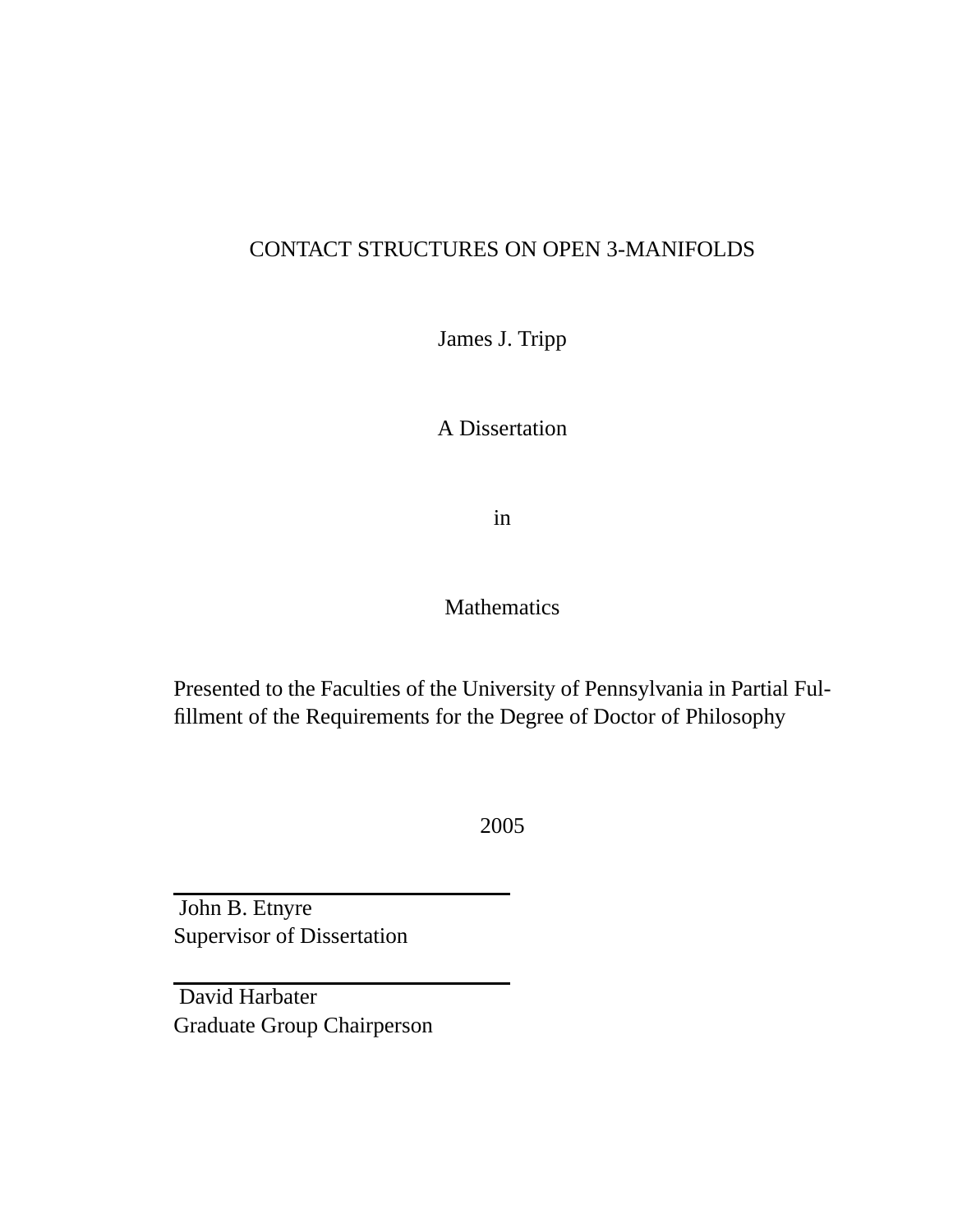# **Acknowledgments**

Thank you to John Etnyre, my advisor, and Stephan Schönenberger for many helpful conversations and for reading drafts of this work. Also, thank you to Ko Honda, Will Kazez, and Gordana Matić for their comments and questions during my talk at the Georgia Topology Conference and the conversations that followed.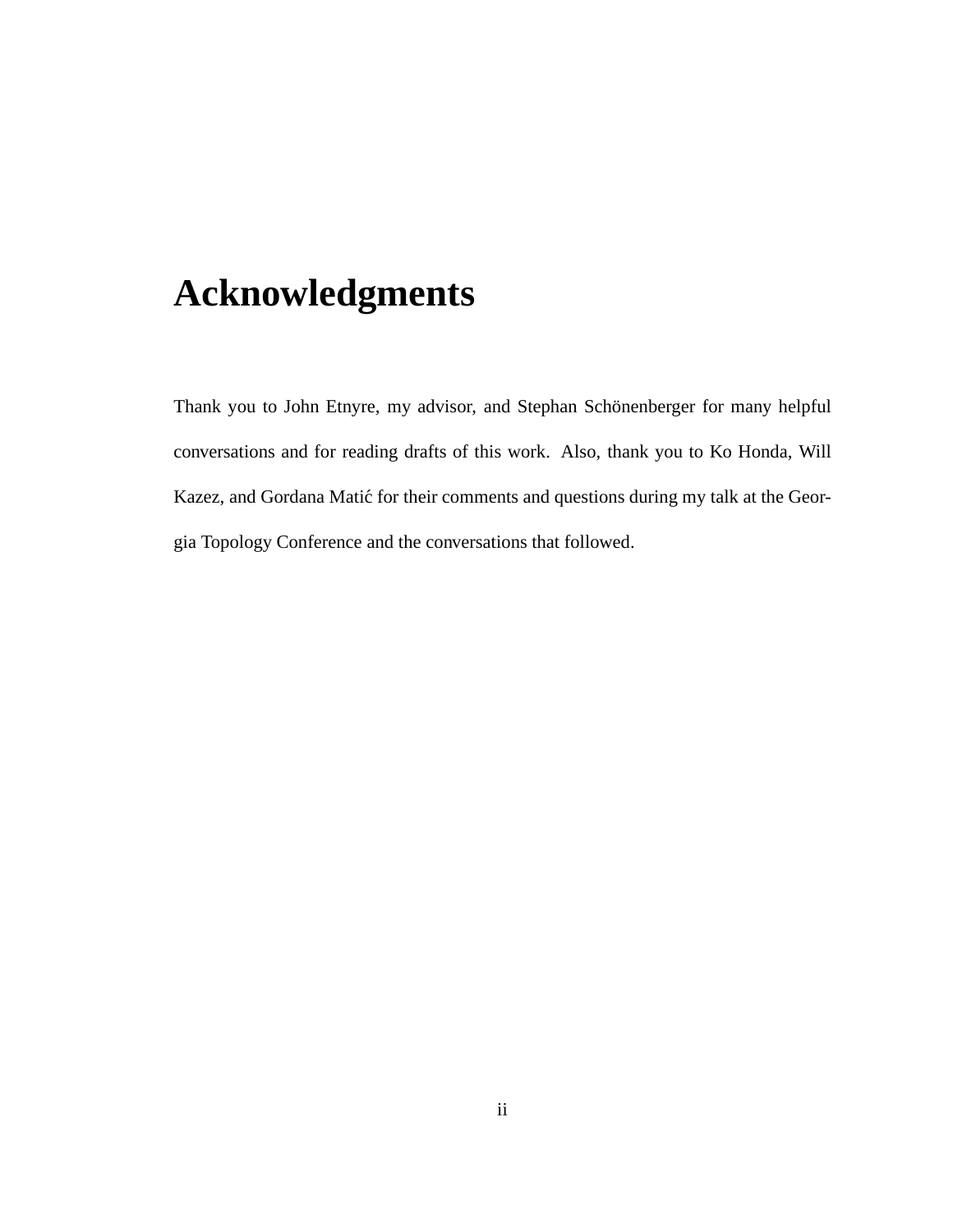#### ABSTRACT

#### CONTACT STRUCTURES ON OPEN 3-MANIFOLDS

#### James J. Tripp

#### John B. Etnyre, Advisor

In this thesis, we study contact structures on any open 3-manifold  $V$  which is the interior of a compact 3-manifold. To do this, we introduce proper contact isotopy invariants called the slope at infinity and the division number at infinity. We first prove several classification theorems for  $T^2 \times [0, \infty)$ ,  $T^2 \times \mathbb{R}$ , and  $S^1 \times \mathbb{R}^2$  using these concepts. This investigation yields infinitely many tight contact structures on  $T^2 \times [0,\infty)$ ,  $T^2 \times \mathbb{R}$ , and  $S^1 \times \mathbb{R}^2$  which admit no precompact embedding into another tight contact structure on the same space. Finally, we show that if every  $S^2 \subset V$  bounds a ball or an  $S^2$  end, then there are uncountably many tight contact structures on  $V$  that are not contactomorphic, yet are isotopic. Similarly, there are uncountably many overtwisted contact structures on V that are not contactomorphic, yet are isotopic.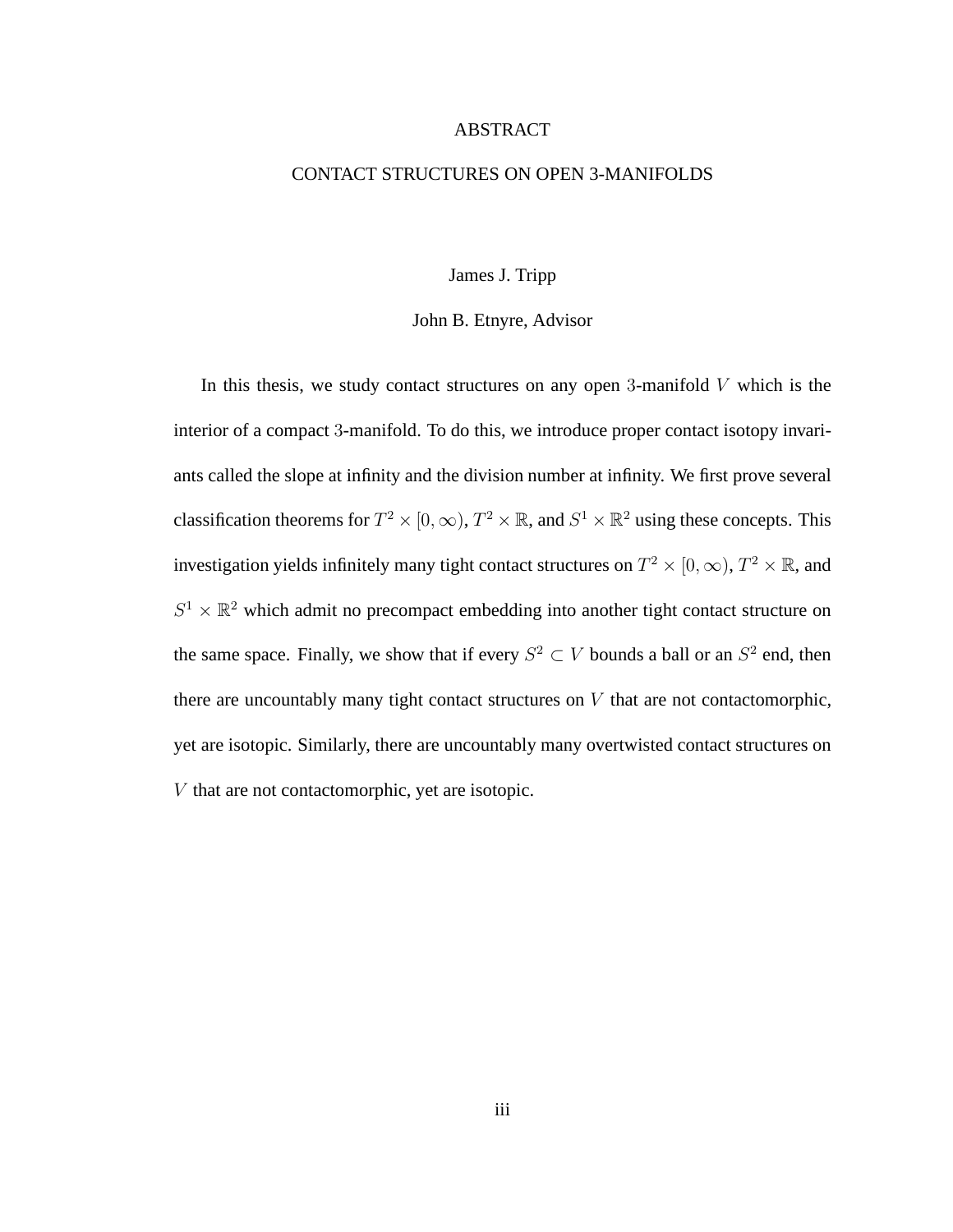# **Contents**

| 1            |     | <b>Introduction and Statements of the Main Results</b>  | $\mathbf{1}$ |
|--------------|-----|---------------------------------------------------------|--------------|
| $\mathbf{2}$ |     | <b>Background</b>                                       | 6            |
|              | 2.1 |                                                         |              |
|              | 2.2 |                                                         |              |
|              |     | 2.2.1                                                   |              |
|              |     | 2.2.2                                                   |              |
|              |     | Convex Tori and the Farey Graph 15<br>2.2.3             |              |
|              | 2.3 |                                                         |              |
|              |     | Tight, Compact Contact Manifolds 18<br>2.3.1            |              |
|              |     | Tight, Open Contact Manifolds 20<br>2.3.2               |              |
|              |     | Overtwisted Contact Manifolds 23<br>2.3.3               |              |
|              | 2.4 | Taut Sutured Manifolds and Tight Contact Structures 24  |              |
| $\mathbf{3}$ |     | The End of an Open Contact Manifold and Some Invariants | 27           |
|              |     |                                                         |              |
|              | 3.1 |                                                         |              |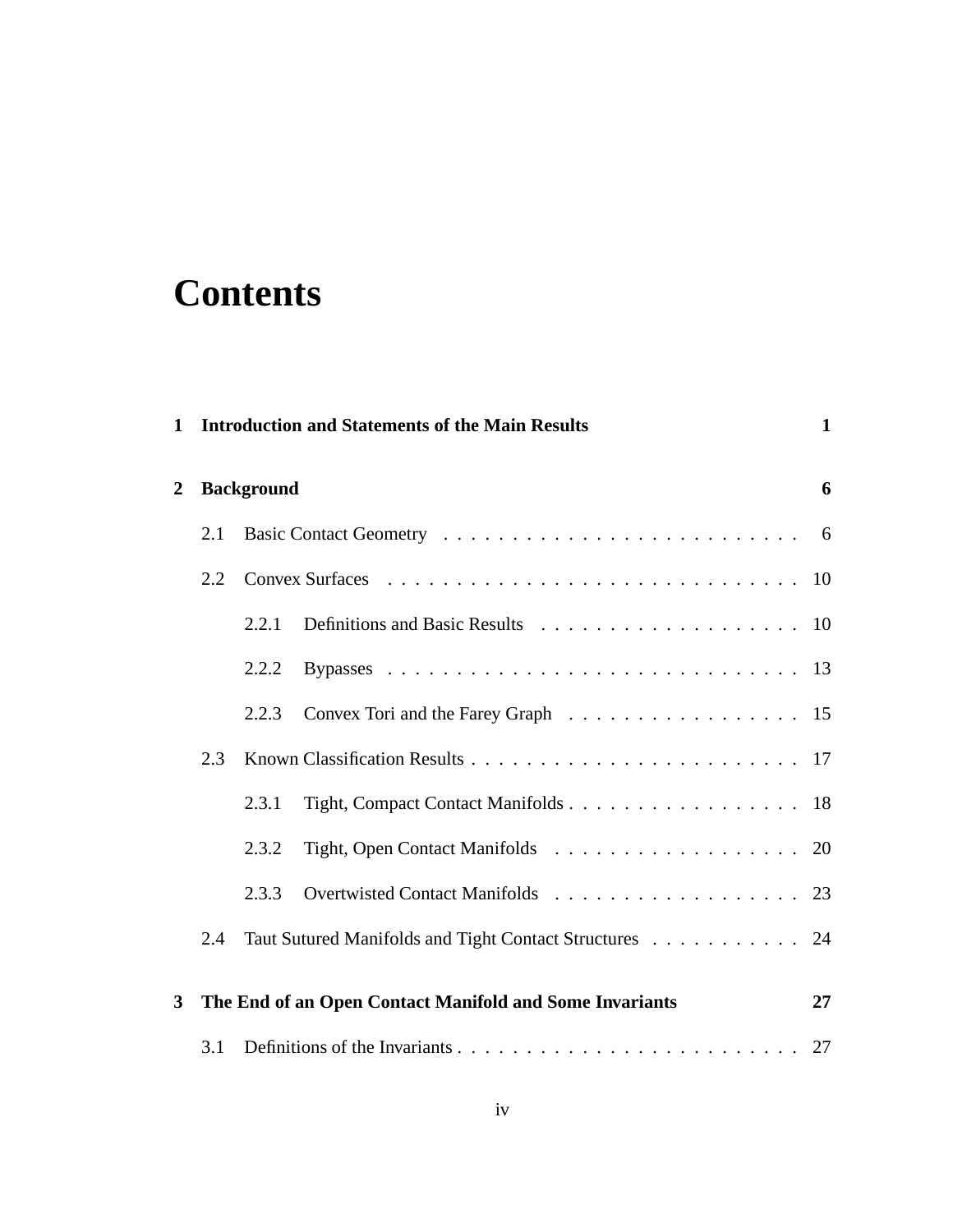|   | 3.2 |                                                                                                     |    |
|---|-----|-----------------------------------------------------------------------------------------------------|----|
| 4 |     | <b>Classification Theorems for Tight Toric Ends</b>                                                 | 32 |
|   | 4.1 | Tight, minimally twisting toric ends with irrational slope at infinity $\ldots$ . 33                |    |
|   | 4.2 | Tight, minimally twisting toric ends with rational slope at infinity 37                             |    |
|   | 4.3 | Nonminimally twisting, tight toric ends 44                                                          |    |
|   | 4.4 | Classifying Tight Contact Structures on $S^1 \times \mathbb{R}^2$ and $T^2 \times \mathbb{R}$ 48    |    |
|   |     | Factoring tight contact structures on $S^1 \times \mathbb{R}^2 \dots \dots \dots \dots$ 48<br>4.4.1 |    |
|   |     | 4.4.2                                                                                               |    |
| 5 |     | Proof of Theorem 1.0.2 and Theorem 1.0.3                                                            | 51 |
|   |     |                                                                                                     |    |
|   | 5.1 | Construction of the contact structures when $\partial M$ is connected 56                            |    |
|   | 5.2 | Proof of Theorem 1.0.2 and Theorem 1.0.3 when $\partial M$ is connected 59                          |    |
|   | 5.3 | Proof of Theorem 1.0.2 and Theorem 1.0.3 when $\partial M$ is disconnected 61                       |    |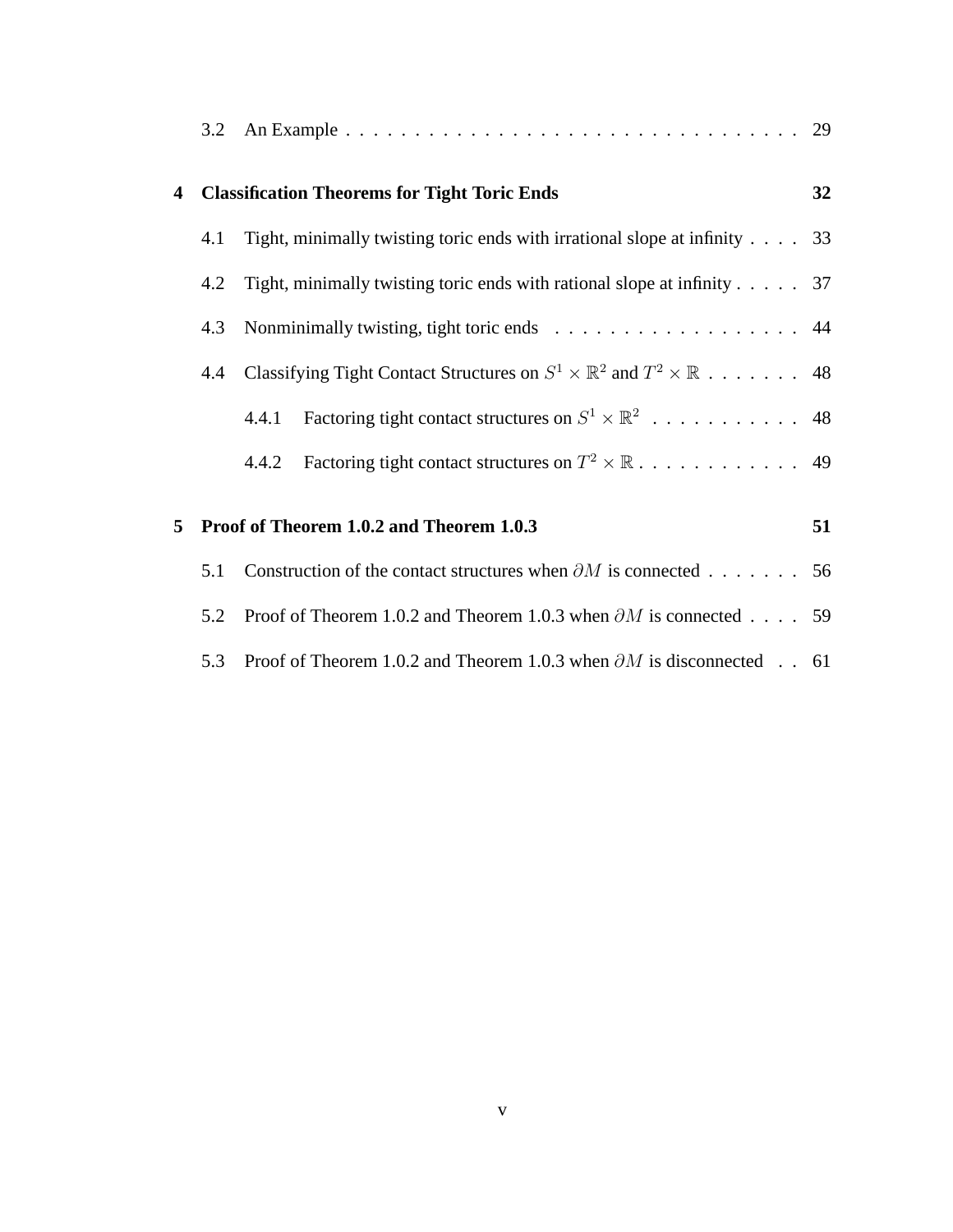# **List of Figures**

| 2.5 |                                              |
|-----|----------------------------------------------|
|     |                                              |
|     | 2.7 Bypass Attachment and the Farey Graph 17 |
|     |                                              |
| 5.1 |                                              |
| 5.2 |                                              |
| 5.3 |                                              |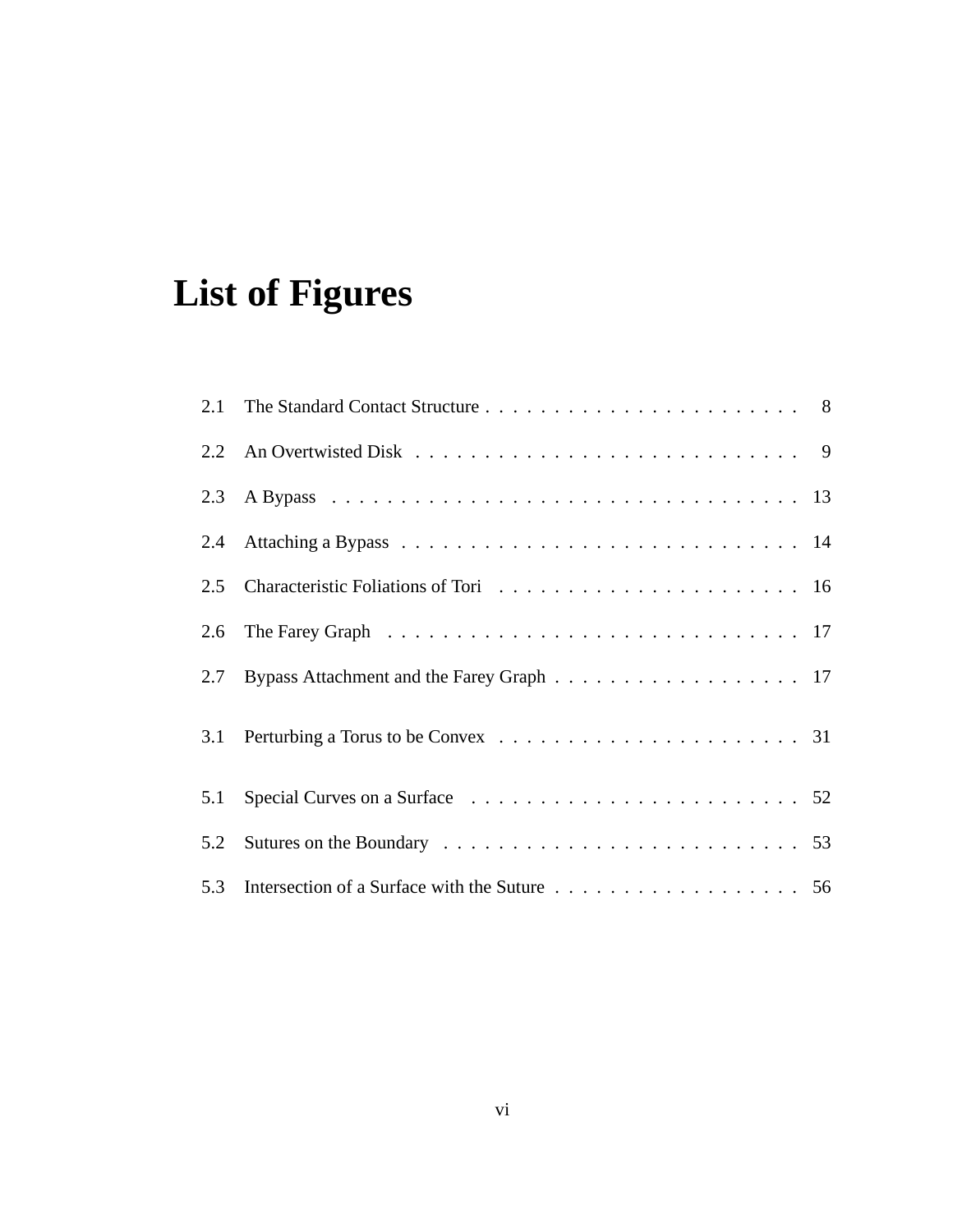## **Chapter 1**

# **Introduction and Statements of the Main Results**

Recently, there has been much work towards the classification of tight contact structures on compact 3-manifolds up to isotopy (relative to the boundary). In particular, Honda and Giroux provided several classification theorems for solid tori, toric annuli, torus bundles over the circle, and circle bundles over surfaces [Gi1, Gi2, Gi3, Ho2, Ho3]. In comparison, tight contact structures on open 3-manifolds have been virtually unstudied. Two main results dealing with open contact manifolds are due to Eliashberg. In [El1], Eliashberg shows that  $\mathbb{R}^3$  has a unique tight contact structure. It is immediate from his proof that  $S^2 \times [0, \infty)$  has a unique tight contact structure with a fixed characteristic foliation on  $S^2 \times 0$ . Therefore, the classification of tight contact structures on open manifolds with only  $S<sup>2</sup>$  ends can be reduced to the case of compact manifolds. In [El3], Eliash-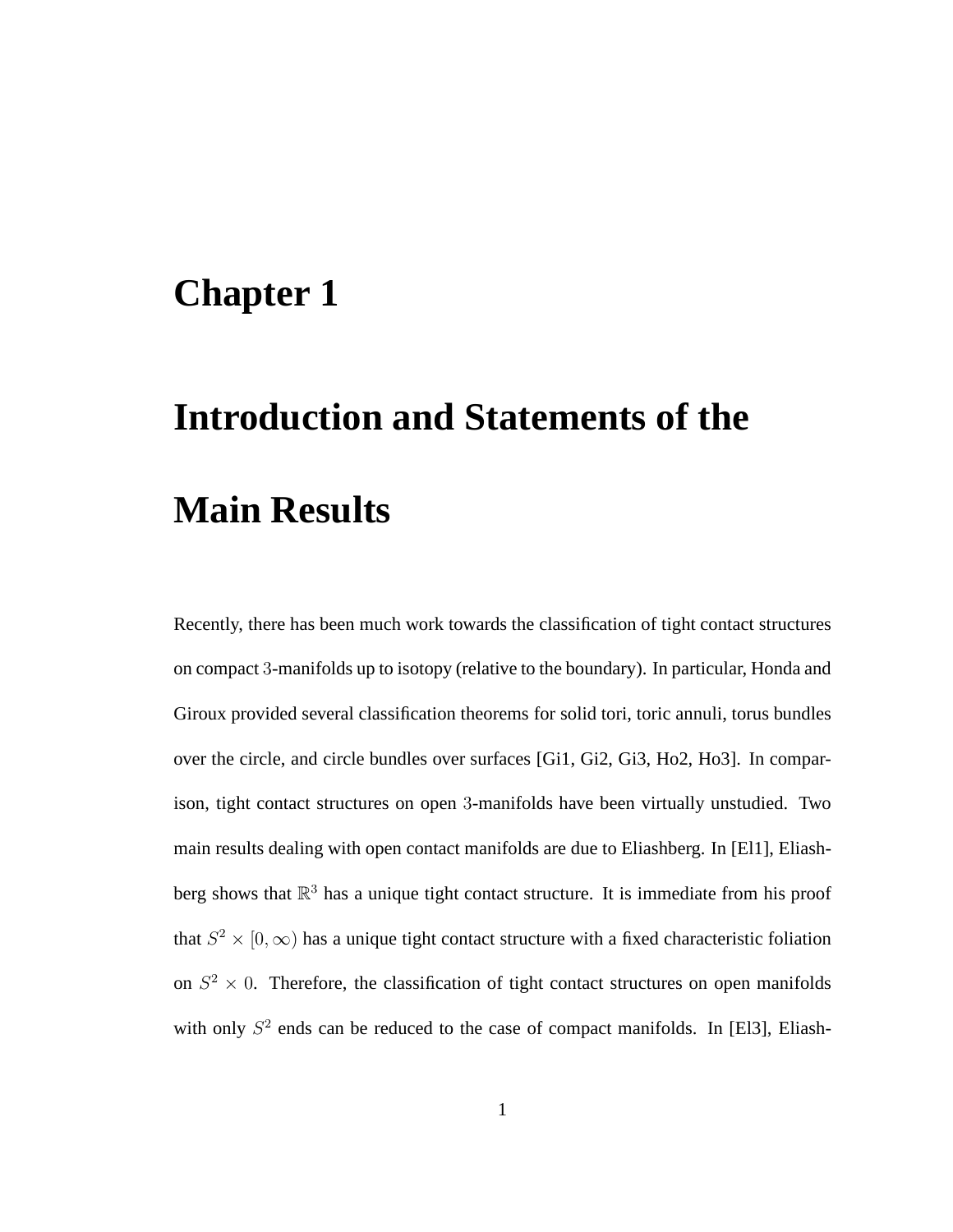berg shows that, in contrast to the situation for  $S^2$  ends, there are uncountably many tight contact structures on  $S^1 \times \mathbb{R}^2$  that are not contactomorphic. The situation for closed 3-manifolds is different. Colin, Giroux, and Honda proved that an atoroidal 3-manifold supports finitely many tight contact structures up to isotopy [CGH]. Honda, Kazez, and Matić, and independently, Colin, show that an irreducible, toroidal 3-manifold supports countably infinitely many tight contact structures up to isotopy [HKM1, Co].

In this paper, we study tight contact structures on any open manifold  $V$  that is the interior of a compact manifold. Due to the failure of Gray's Theorem on open contact manifolds, we relegate ourselves to the study of tight contact structures up to *proper isotopy*, by which we mean isotopy of the underlying manifold rather than a one-parameter family of contact structures. When we say that two contact structures are isotopic, we will mean that they are connected by a one-parameter family of contact structures. We first introduce two new proper isotopy invariants which we call the *slope at infinity* and the *division number at infinity* of an end  $\Sigma_g \times [0, \infty)$  of an open contact manifold. These invariants are most naturally defined for toric ends  $T^2 \times [0, \infty)$ , where we take our inspiration from the usual definition of the slope and division number of a convex torus. Using these invariants and Honda's work in [Ho2], we essentially classify tight contact structures on toric ends  $T^2 \times [0, \infty)$ . In particular, we show that there is a natural bijection between tight toric annuli and tight toric ends that *attain* the slope at infinity and have finite division number at infinity. However, we also show that for any slope at infinity there is an infinite family of tight toric ends which do not attain the slope at infinity and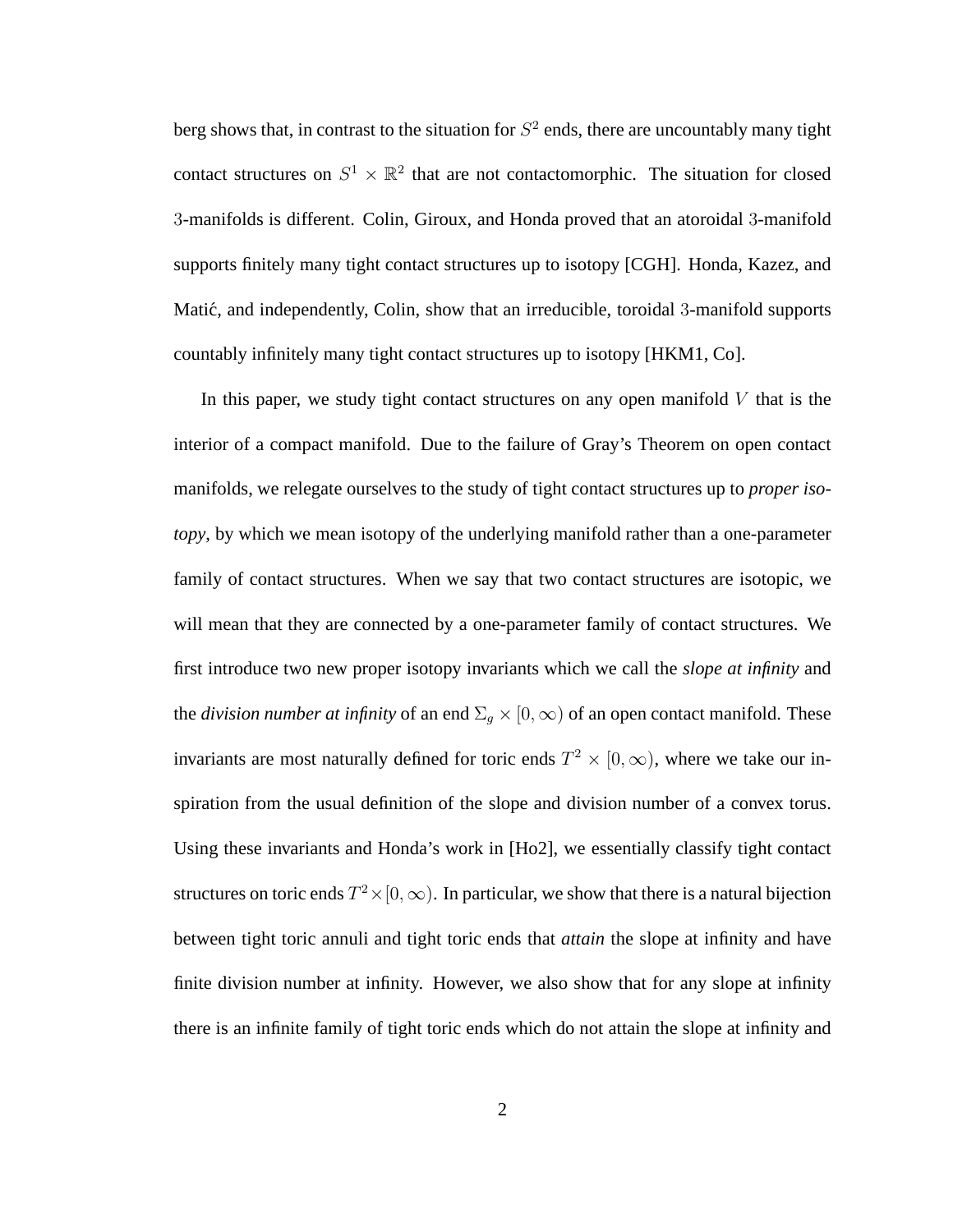therefore do not come from closed toric annuli. Interestingly, these contact structures are strange enough that they cannot be properly embedded in another tight contact manifold. This yields the following

**Theorem 1.0.1.** Let X be  $T^2 \times [0,1)$ ,  $T^2 \times (0,1)$  or  $S^1 \times D^2$ , where  $D^2$  is the open unit disk. Let  $X'$  be another copy of  $X$  parametrized as  $T^2 \times [0,\infty)$ ,  $T^2 \times \mathbb{R}$  or  $S^1 \times \mathbb{R}^2$ . For *each slope at infinity, there exist infinitely many tight contact structures on* X *with that slope, distinct up to proper isotopy, which do not extend to a tight contact structure on* X′ *.*

This result stands in contrast to Eliashberg's original examples, all of which are neighborhoods of a transverse curve in  $S<sup>3</sup>$  and have a different slope at infinity. Using this embedding, it is easy to compactify his examples. Theorem 1.0.1 shows that, in general, finding such a nice compactification is not straightforward.

Finally, just as high torus division number is a problem in the classification of toric annuli, contact structures with infinite division number at infinity prove difficult to understand. However, we are able to use the notion of *stable disk equivalence* to partially understand this situation. Precise statements of all of these results are in Section 4. In Section 4.4, we use these results to reduce the classification of tight contact structures on  $S^1 \times \mathbb{R}^2$  and  $T^2 \times \mathbb{R}$  to the classification of the corresponding toric ends.

In the second half of the paper, we use the notion of the slope at infinity to prove a generalization of Eliashberg's result in [El3]:

**Theorem 1.0.2.** *Let* V *be any open* 3*-manifold which is the interior of a compact,*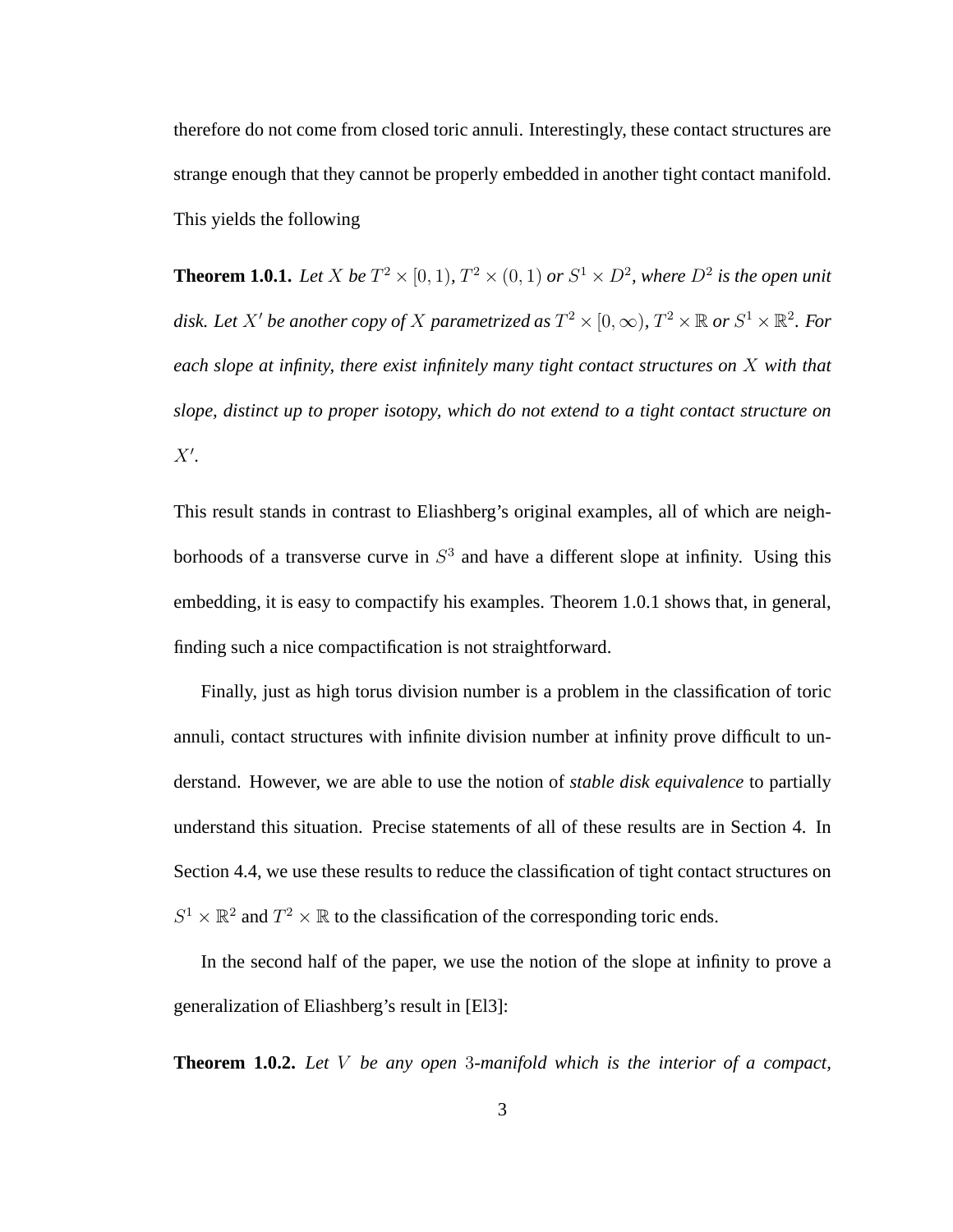*connected* 3*-manifold* M *with nonempty boundary such that every embedded* S 2 *either bounds a ball or is isotopic to a component of* ∂M*. If* ∂M *contains at least one component of nonzero genus, then* V *supports uncountably many tight contact structures which are not contactomorphic, yet are isotopic.*

Eliashberg's proof involves computing the contact shape of the contact structures on  $S^1 \times \mathbb{R}^2$ , which in turn relies on a previous computation of the symplectic shape of certain subsets of  $T^n \times \mathbb{R}^n$  done in [Si]. We bypass the technical difficulties of computing the symplectic shape by employing convex surface theory in the end of  $V$ . The first step in the proof is to put a tight contact structure on the manifold  $M$  with a certain dividing curve configuration on the boundary. To do this, we use the correspondence between taut sutured manifolds and tight contact structures covered in [HKM2]. We then find nested sequences of surfaces which allow us to construct a contact manifold  $(V, \eta_s)$  for every  $s \in (-2, -1)$ . We distinguish these contact structures up to proper isotopy by showing that they have different slopes at infinity. Since the mapping class group of an irreducible 3-manifold with boundary is countable (see [McC]), uncountably many of the  $\eta_s$  are not contactomorphic. To simplify the presentation of the proof, we first present the proof in the case when  $\partial M$  is connected in Section 5.2. We deal with the case of disconnected boundary in Section 5.3.

In [El1], Eliashberg declares a contact structures on an open 3-manifold V to be *overtwisted at infinity* if for every relatively compact  $U \subset V$ , each noncompact component of  $V \setminus U$  is overtwisted. If the contact structure is tight outside of a compact set, then it is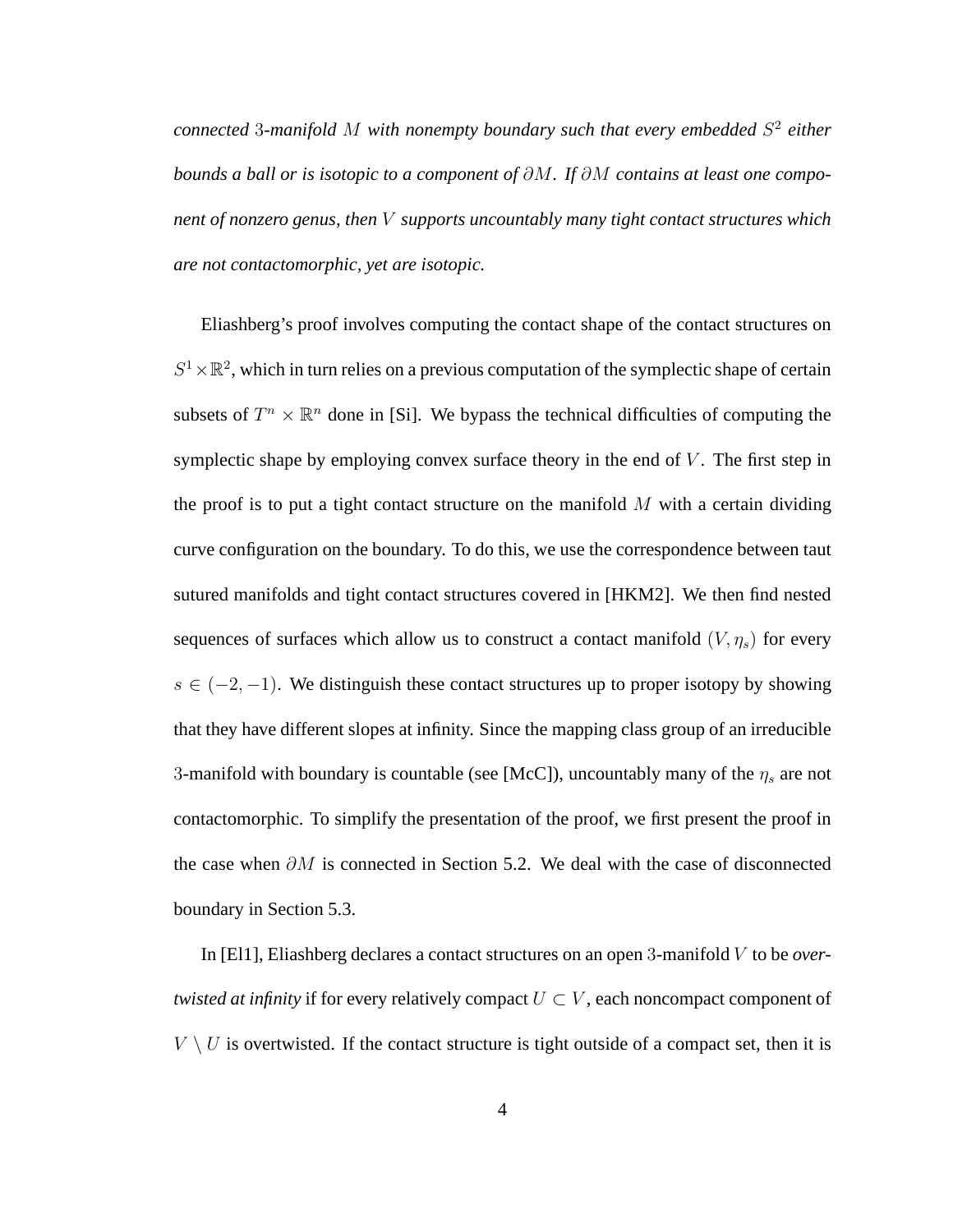*tight at infinity*. He then uses his classification for overtwisted contact structures in [El2] to show that any two contact structures that are overtwisted at infinity and homotopic as plane fields are properly isotopic. In contrast to this result, we have the following:

**Theorem 1.0.3.** *Let* V *be any open* 3*-manifold which is the interior of a compact, connected* 3*-manifold* M *with nonempty boundary such that every embedded* S 2 *either bounds a ball or is isotopic to a component of* ∂M*. If* ∂M *contains at least one component of nonzero genus, then* V *supports uncountably many overtwisted contact structures which are tight at infinity and which are not contactomorphic, yet are isotopic.*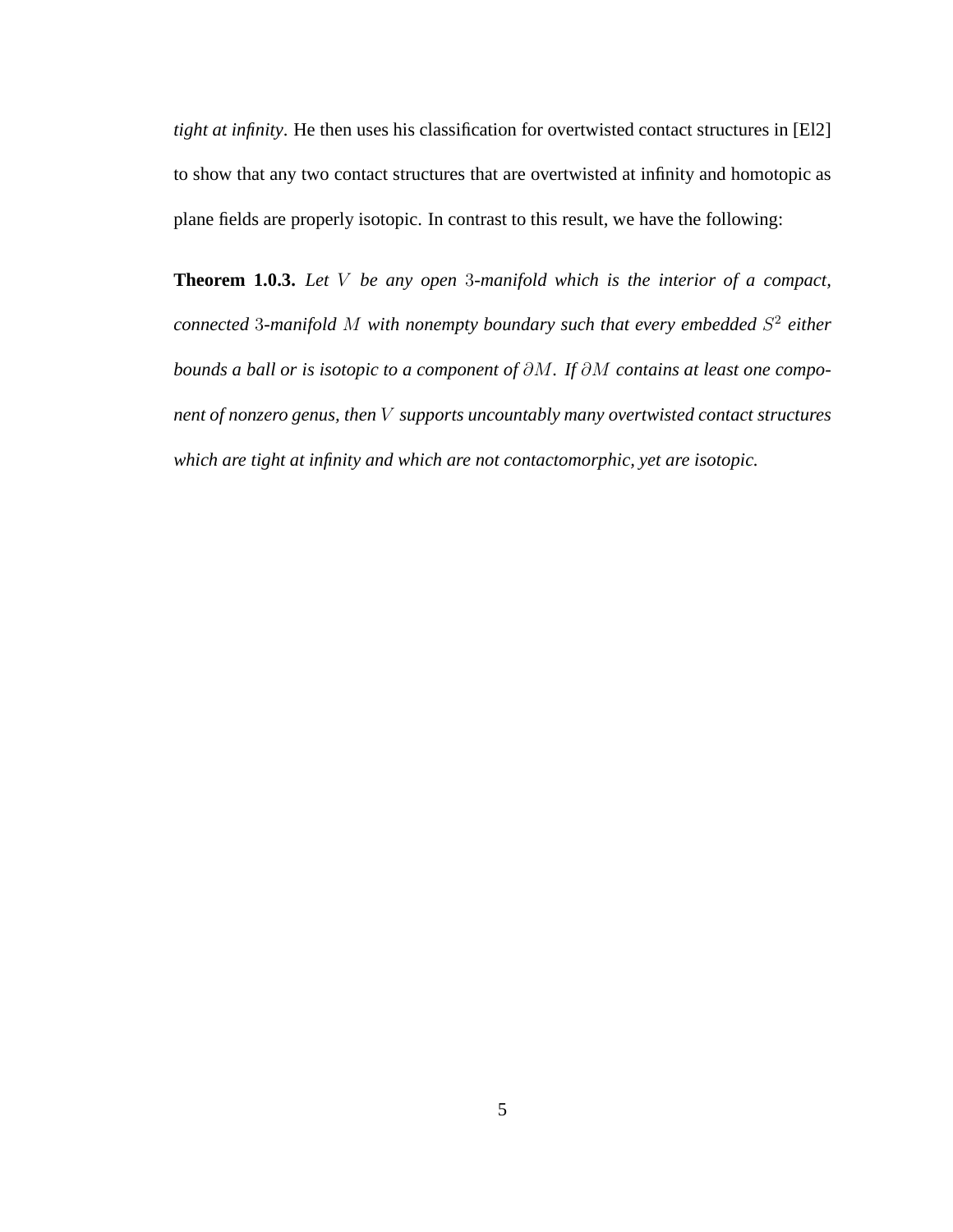## **Chapter 2**

## **Background**

#### **2.1 Basic Contact Geometry**

In this section, we will summarize the most basic ideas and results in contact geometry that will be necessary for our work. Many of these ideas have been summarized in a more expanded form in survey articles and books. In particular, we refer the reader to [Ho2] and [Et]. We have followed several sections in [Ho2] and [Et] very closely in our exposition. We only consider contact geometry in dimension three, although many of the basic concepts have analogs in higher dimensions. Unless otherwise specified, M will be a 3-manifold. We refer the reader to [He] for facts about 3-manifolds.

Let  $\xi$  be a plane field on M, by which we mean a rank 2 distribution on M. Let  $p \in M$  and let  $\alpha$  be a 1-form defined in a neighborhood of p such that ker  $\alpha = \xi$ . Then,  $\xi$ is a *contact structure at* p if  $\alpha \wedge d\alpha \neq 0$  in a neighborhood of p. If  $\xi$  is a contact structure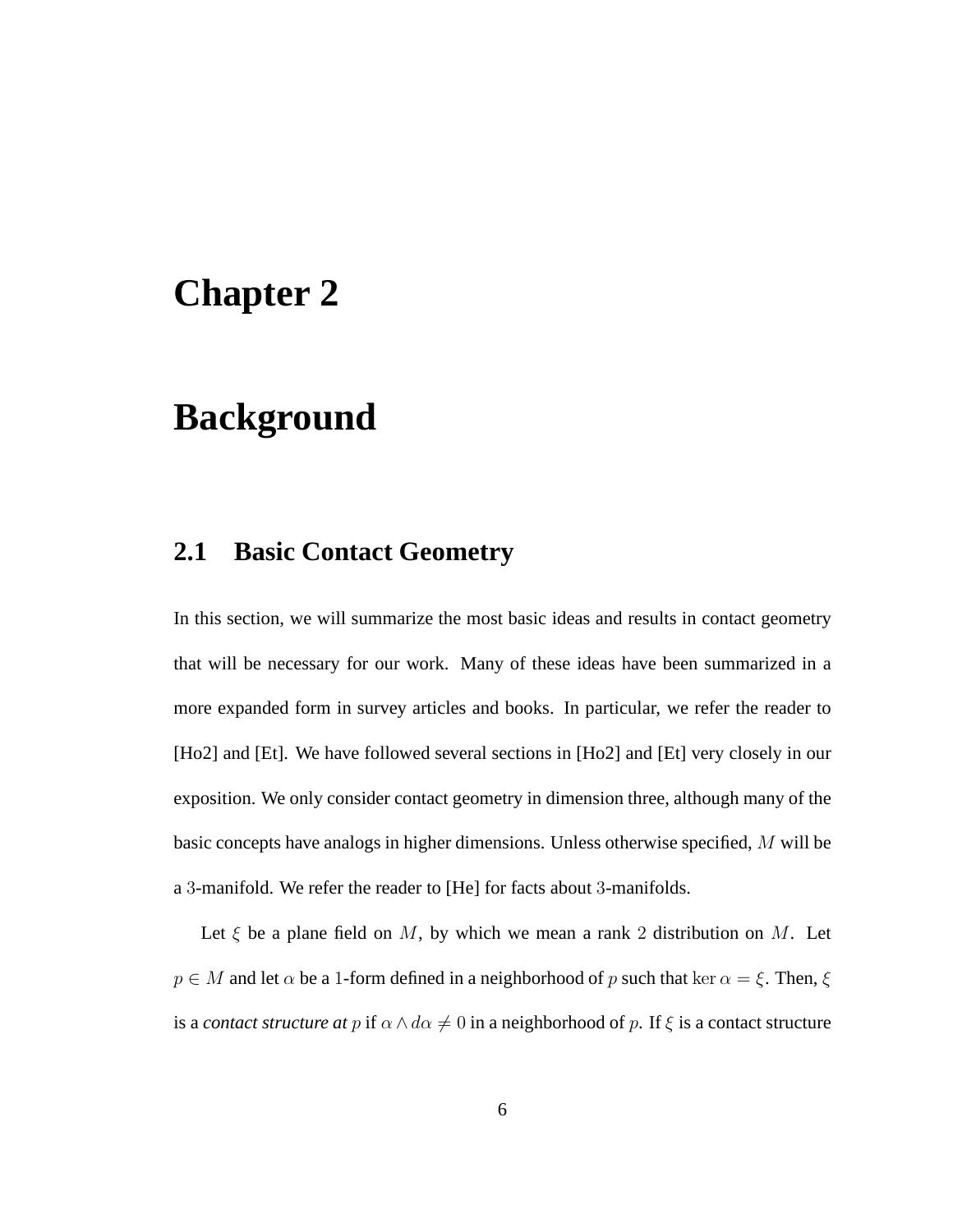at p for every  $p \in M$ , then we call  $\xi$  a *contact structure* and  $(M, \xi)$  a *contact manifold*.

We now introduce three notions of equivalence of contact structures. Let  $(M_1, \xi_1)$ and  $(M_2, \xi_2)$  be two contact manifolds. We say that these contact manifolds are *contact diffeomorphic* or *contactomorphic* if there is a diffeomorphism  $f: M_1 \rightarrow M_2$  such that  $f_*(\xi_1) = \xi_2$ . If the  $\xi_i$  are on the same manifold M, then we say that the  $\xi_i$  are *isotopic* if there is a family of contact structures  $\eta_t$  on M with  $t \in [0, 1]$  such that  $\eta_0 = \xi_1$  and  $\eta_1 = \xi_2$ . We say that the  $\xi_i$  are *properly isotopic* if there is a family of diffeomorphisms  $\phi_t$  of M such that  $\eta_t = \phi_{t*}(\xi_1)$ . One can use *Moser's Method*, described in [Aeb], to show that on a closed 3-manifold, every isotopy is a proper isotopy. This is called Gray's Theorem. Gray's Theorem is not always true on open manifolds, since Moser's Method involves integrating a vectorfield.

One of the ubiquitous examples of a contact structure  $\xi_{std}$  on  $\mathbb{R}^3$  is given as the kernel to the globally defined form  $\alpha_{std} = dz + xdy$ . This contact structure is shown in Figure 2.1. Note that this contact structure is vertically invariant. Another example on  $\mathbb{R}^3$  is given by the kernel of the form  $dz + r^2 d\theta$  given in cylindrical coordinates.

Given that contact structures are inherently geometric objects, it makes sense to try and understand them by trying to understand the curves and surfaces inside them. There are two natural classes of curves: Legendrian and transverse curves. A curve  $\gamma$  in M is *Legendrian* if  $\gamma$  is everywhere tangent to  $\xi$  and is *transverse* if  $\gamma$  is everywhere transverse to  $\xi$ . There is no natural dichotomy for surfaces in M. Algebraic manipulation of the condition that  $\xi$  must satisfy to be a contact structure shows, by Darboux's Theorem, that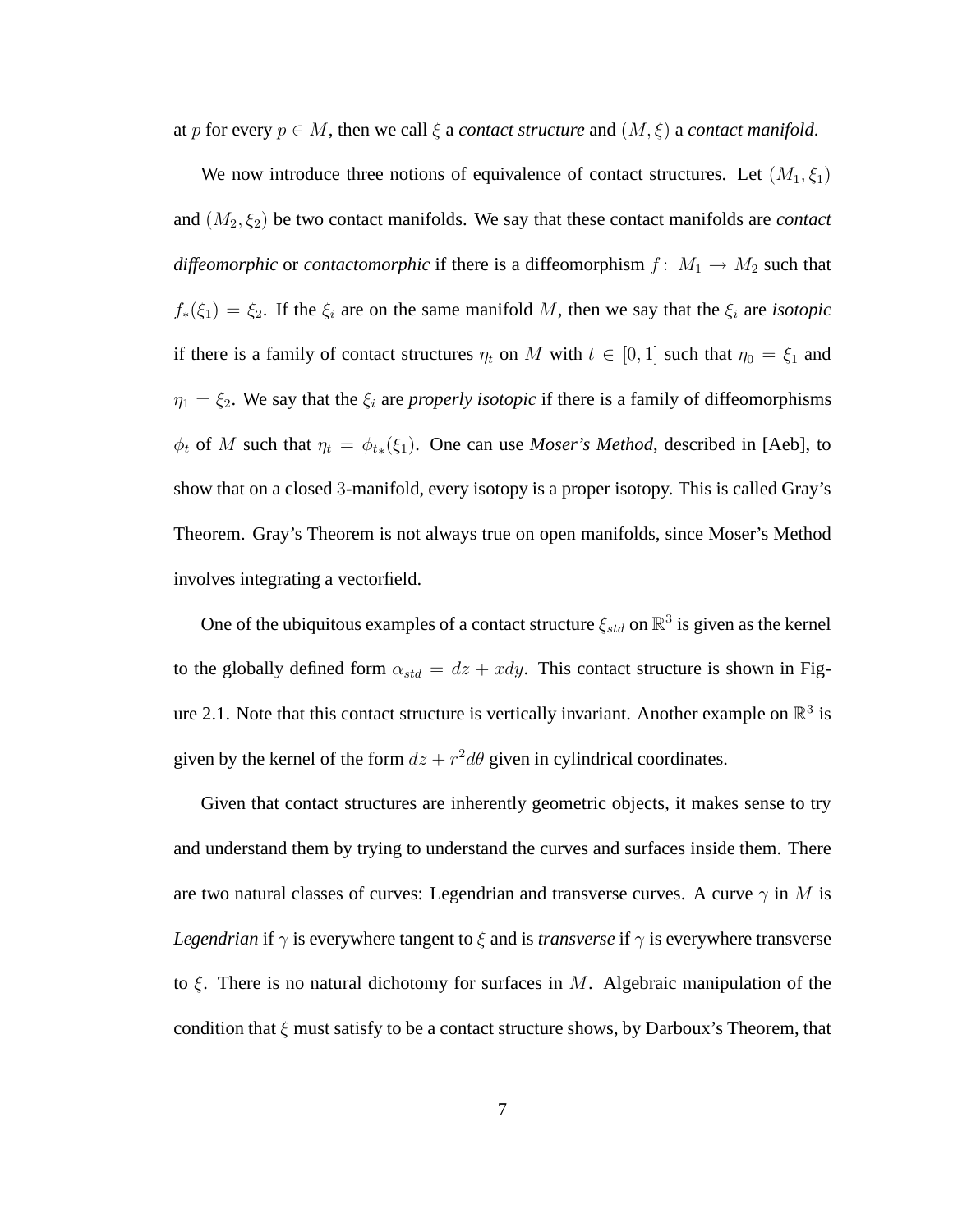

Figure 2.1: The contact structure  $\ker(dz + xdy)$ .

there is no open subset of a surface  $\Sigma$  which integrates  $\xi$ . This means that any surface  $\Sigma$  in a contact manifold has a singular, one-dimensional foliation defined at  $p \in M$  by  $T_p\Sigma \cap \xi_p$ . This singular foliation, denoted  $\Sigma_{\xi}$ , is called the *characteristic foliation* of  $\Sigma$ .

We say that two Legendrian (transverse) curves  $\gamma_1$  and  $\gamma_2$  are *Legendrian (transversally) isotopic* if there is an isotopy through embedded Legendrian (transverse) curves that begins with  $\gamma_1$  and ends with  $\gamma_2$ . One invariant of Legendrian curves up to Legendrian isotopy is the Thurston-Bennequin invariant. Let  $\gamma$  be a Legendrian curve in M, Σ be a surface with  $\partial Σ = γ$ , and v be a vectorfield defined locally along γ which is transverse to  $\xi$ . Let  $\gamma'$  be the curve obtained by moving  $\gamma$  slightly along v. Define the *Thurston-Bennequin invariant* of  $\gamma$ , written  $tb(\gamma)$ , to be the signed intersection number of  $\gamma'$  with  $\Sigma$ . We will give an easy way to compute this invariant after we introduce convex surfaces.

We now discuss the local stability of a contact structure. The first result in this direction is Darboux's Theorem: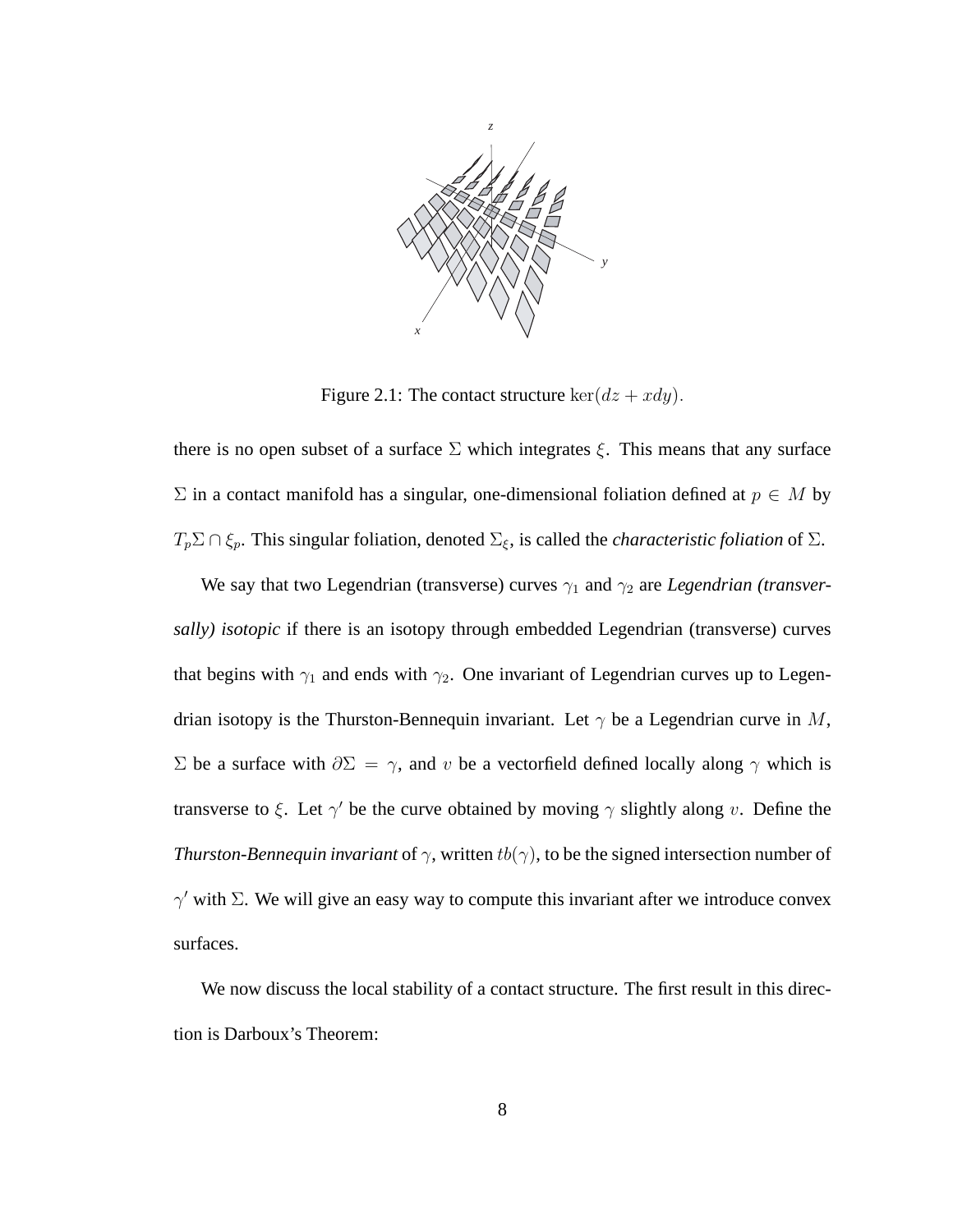**Theorem 2.1.1.** Let  $(M, \xi)$  be any contact 3-manifold and  $p \in M$ . Then there exist *neighborhoods* N *of* p *in* M*, and* U *of the origin in* R <sup>3</sup> *and a contact diffeomorphism*  $f: (N, \xi|_N) \rightarrow (\mathbb{R}^3, \xi_{std}|_U).$ 

Darboux's Theorem is a simple manifestation of the idea in contact geometry (proved using Moser's Method) that if two contact structures agree on some compact subset, then they can be isotoped to agree on an open neighborhood of that subset. We now state the most commonly used results which rely on this fact.

**Theorem 2.1.2.** *Any two Legendrian (transverse) knots have contact diffeomorphic neighborhoods.*

**Theorem 2.1.3.** Let  $(M_i, \xi_i)$  be a contact manifold and  $\Sigma_i$  and embedded surface for  $i = 0, 1$ *. If there is a diffeomorphism*  $f: \Sigma_0 \to \Sigma_1$  *that preserves the characteristic foliation, then* f *can be extended to a contact diffeomorphism in some neighborhood of*  $\Sigma_0$ .



Figure 2.2: An overtwisted disk D with the characteristic foliation.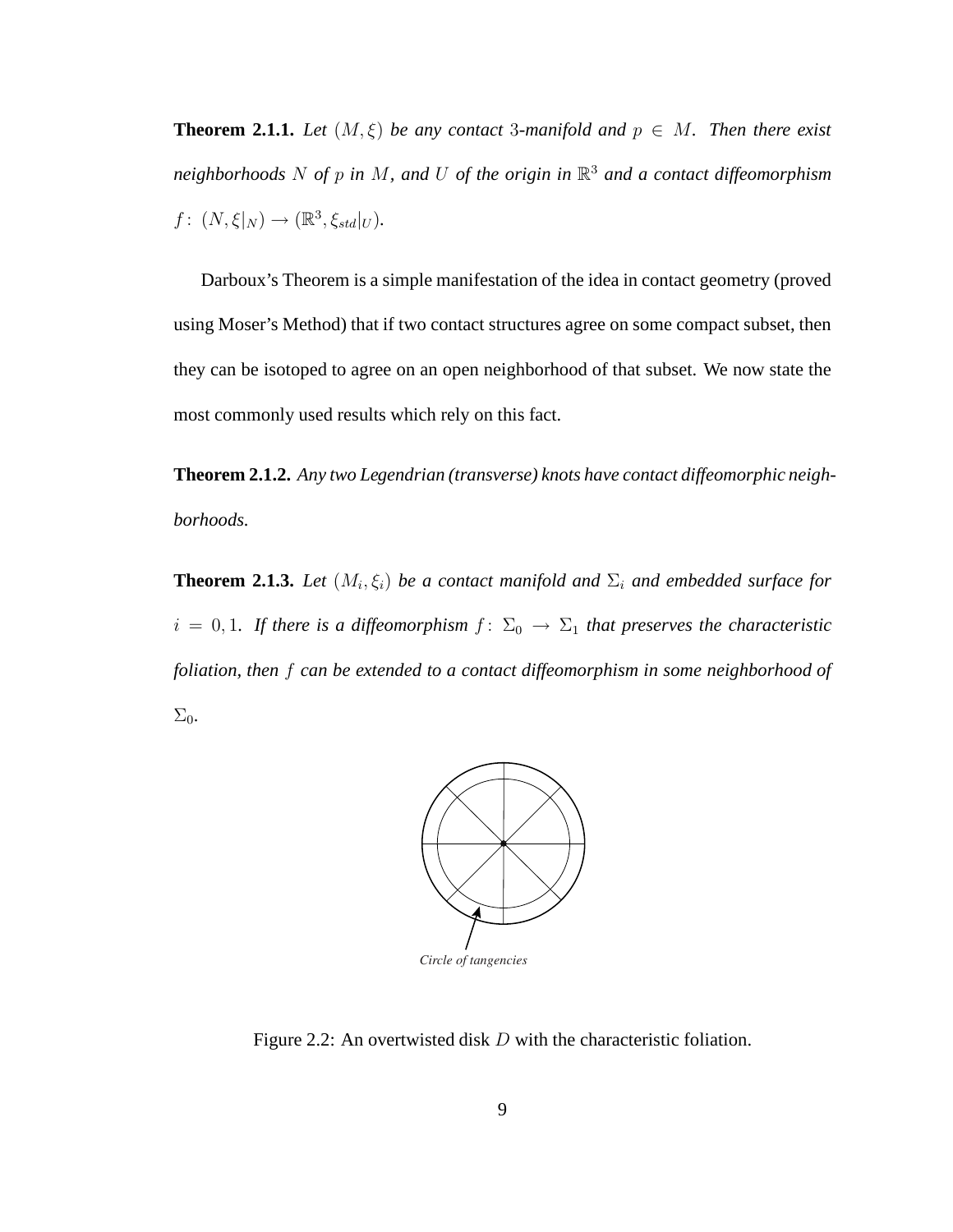We now introduce a fundamental dichotomy in contact geometry. We say that a contact manifold (M, ξ) is *overtwisted* if there exists a disk D in M, called an *overtwisted disk*, with characteristic foliation as shown in Figure 2.2. We say that  $(M, \xi)$  is tight if it has no overtwisted disk.

#### **2.2 Convex Surfaces**

#### **2.2.1 Definitions and Basic Results**

As one might suspect, trying to prove anything using characteristic foliations can get quite tricky. Therefore, we often work with surfaces which are embedded in a particularly nice way with respect to the contact structure. A vectorfield v in a contact manifold  $(M, \xi)$ is called a *contact vectorfield* if the flow of the vectorfield is a one-parameter family of contact diffeomorphisms. A surface  $\Sigma$  in M is *convex* if there is a contact vectorfield v transverse to  $\Sigma$ . It turns out that v need only be defined on a neighborhood of  $\Sigma$ , since one can always write down an extension to a contact vectorfield defined on the whole of M. Note that by definition a convex surface  $\Sigma$  has a natural product neighborhood structure  $\Sigma \times (0,1)$  in which the contact structure is vertically invariant.

It turns out that convex surfaces are very easy to find. In fact, every surface is  $C^{\infty}$ close to a convex surface [Gi]. This is also true for a surface with Legendrian boundary, as long as the twisting of the contact planes relative in the framing given by the surface is nonpositive [Ka].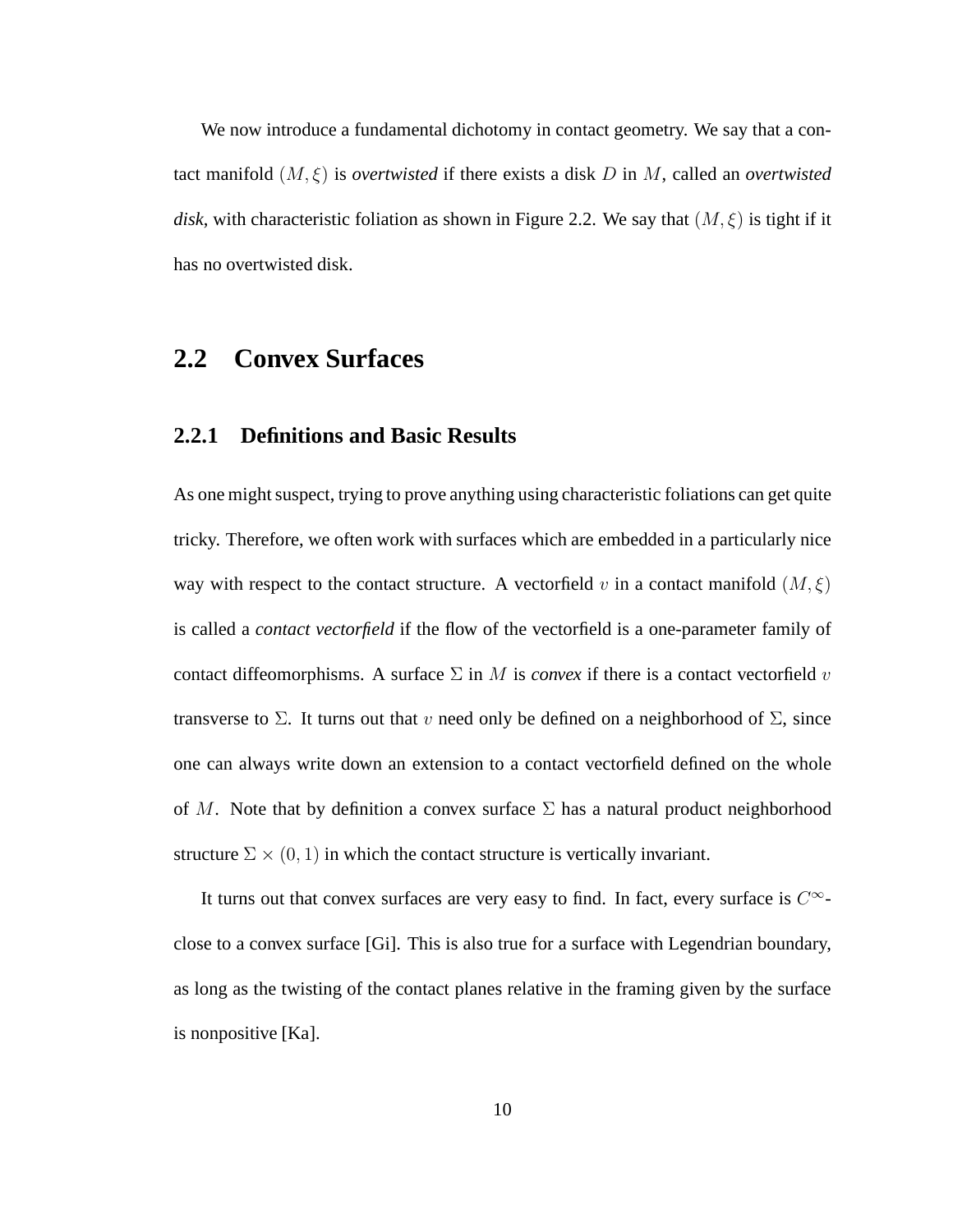The important point about a convex surface is that we can distill all of the data about the contact structure  $\xi$  in a neighborhood of the surface into a collection of curves on the surface. We do this as follows. Let  $\Sigma$  be a convex surface and let v be the contact vectorfield transverse to  $\Sigma$ . Let  $\Gamma$  be the collection of points  $p \in \Sigma$  where  $v(p) \subset \xi_p$ . In [Gi], Giroux shows that this is generically a multi-curve, by which we mean a onedimensional submanifold of  $\Sigma$ . Γ also satisfies the following conditions:

- 1.  $\Sigma \setminus \Gamma = \Sigma_+ \cup \Sigma_$ , where  $\Sigma_+$  and  $\Sigma_-$  are disjoint subsurfaces.
- 2.  $\Sigma_{\xi}$  is transverse to  $\Gamma$
- 3. There is a vectorfield w and a volume form  $\omega$  on  $\Sigma$  such that
	- (a) w directs  $\Sigma_{\xi}$  in the sense that it is contained in  $\Sigma_{\xi}$  and zero only where  $\Sigma_{\xi}$  is singular.
	- (b) the flow of w expands  $\omega$  on  $\Sigma_+$  and contracts  $\omega$  on  $\Sigma_-$ .
	- (c) w points transversally out of  $\Sigma_{+}$

We momentarily forget about the contact structure and just think about singular onedimensional foliations on Σ. We say that a multi-curve Γ *divides* a singular one-dimensional foliation  $\mathcal F$  on  $\Sigma$  if  $\mathcal F$  and  $\Gamma$  satisfy the above conditions, where  $\Sigma_\xi$  is replaced by  $\mathcal F$ . If  $\Gamma$ divides F, then we call  $\Gamma$  a collection of *dividing curves*. If  $\Sigma$  is a convex surface, then we denote the dividing curves corresponding to  $\Sigma_{\xi}$  by  $\Gamma_{\Sigma}$ . The power of convex surfaces to distill information about contact structures into the collection of dividing curves is based on the following theorem.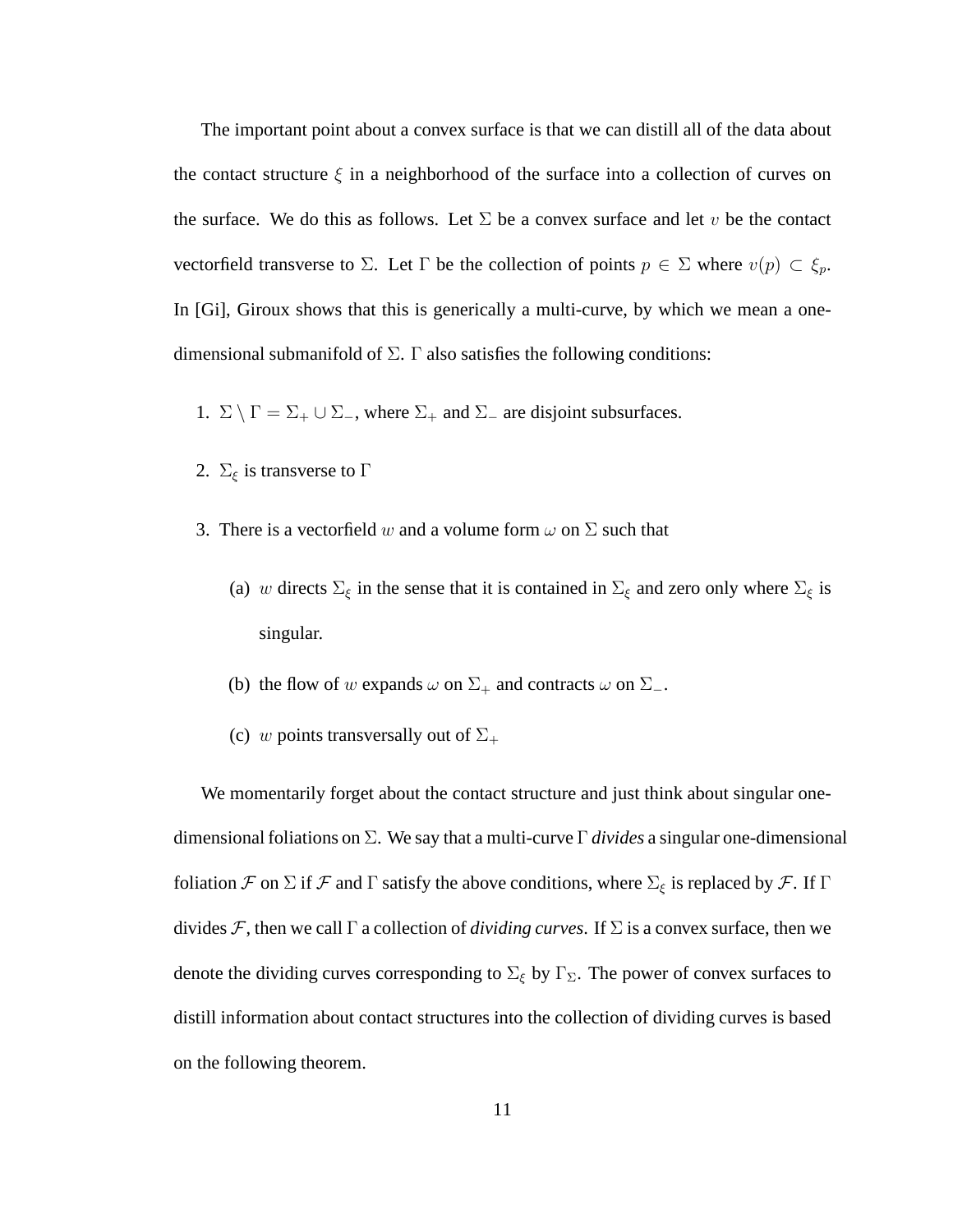**Theorem 2.2.1 (Giroux Flexibility [Gi]).** *Suppose Fand*  $\Sigma_{\xi}$  *are both divided by the same multi-curve*  $\Gamma$ *. Then inside any neighborhood*  $N$  *of*  $\Sigma$  *there is an isotopy*  $\Phi_t \colon \Sigma \to$  $N, t \in [0, 1]$  *of*  $\Sigma$  *such that* 

- *1.*  $\Phi_0 =$  *inclusion of*  $\Sigma$  *into*  $N$ ,
- *2.*  $\Phi_t(\Sigma)$  *is a convex surface for all t,*
- *3.*  $\Phi_t$  *does not move*  $\Gamma$ *,*
- *4.*  $(\Phi_1(\Sigma))_{\xi} = \Phi_1(\mathcal{F})$ .

This result is often referred to as *Giroux Flexibility*. A frequently used application of Giroux Flexibility is the *Legendrian Realization Principle*.

**Corollary 2.2.2 (Legendrian Realization Principle [Ka]).** *Let* Σ *be a convex surface and* C *be a multicurve on* Σ*. Assume* C ⋔ Γ<sup>Σ</sup> *and* C *is* nonisolating*, i.e., each connected component of*  $\Sigma \setminus C$  *nontrivially intersects*  $\Gamma_{\Sigma}$ *. Then there is an isotopy (as in the Giroux Flexibility Theorem) such that*  $\varphi_1(C)$  *is Legendrian.* 

When we say "LeRP", we will mean "apply the Legendrian Realization Principle" to a collection of curves. We will use this as a verb and call this process "LeRPing" a collection of curves. It can be shown that for a Legendrian curve  $\gamma$  on  $\Sigma$  convex,  $tb(\gamma) = -\frac{1}{2}$  $\frac{1}{2} \sharp \Gamma \cap \gamma$ .

We now state Giroux's Criterion for determining whether or not a convex surface has a neighborhood that is tight.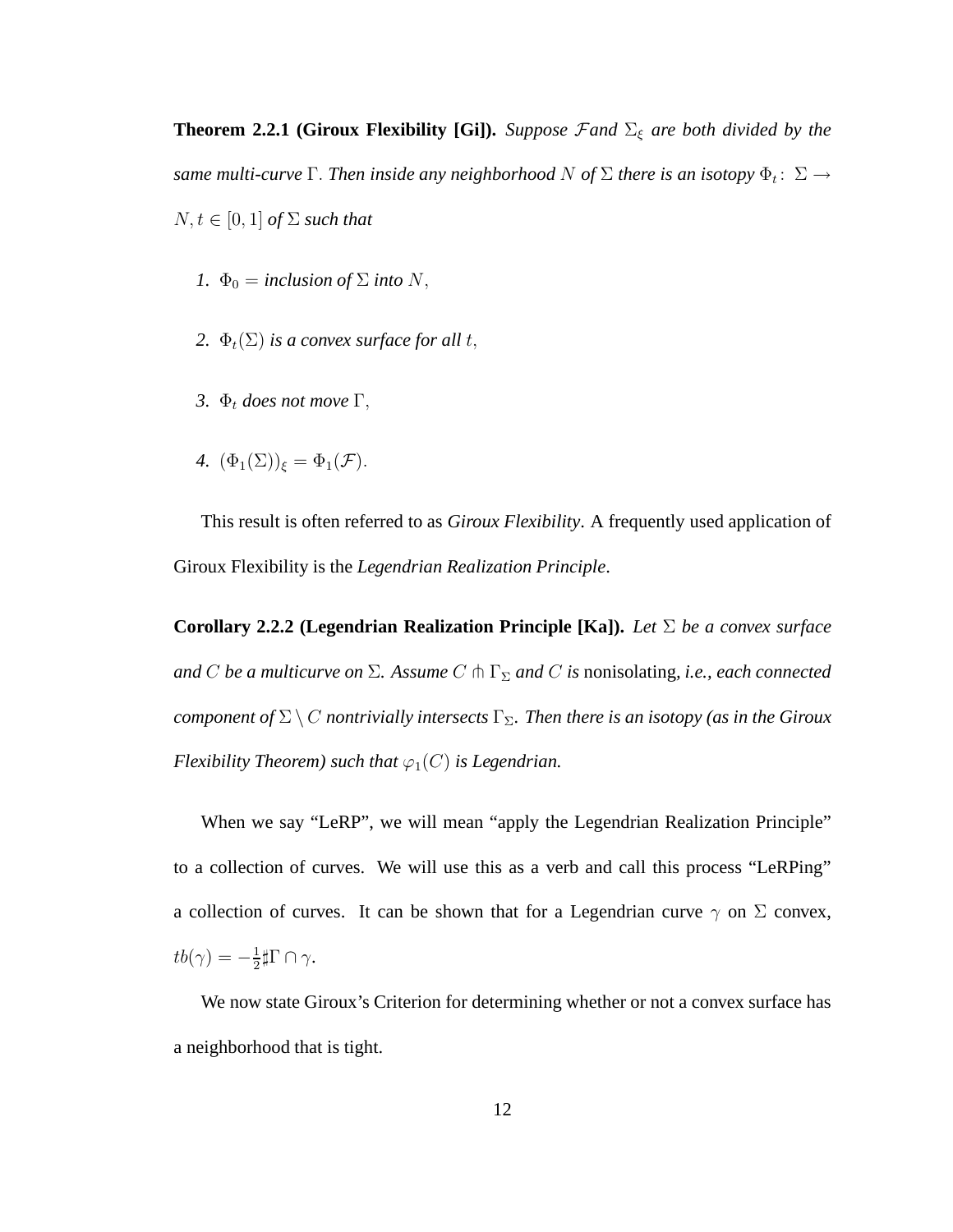**Theorem 2.2.3 (Giroux's Criterion).** *Let*  $\Sigma$  *be a convex surface in*  $(M, \xi)$ *. A vertically invariant neighborhood of*  $\Sigma$  *is tight if and only if*  $\Sigma \neq S^2$  *and*  $\Gamma_{\Sigma}$  *contains no curves that are contractible on*  $\Sigma$  *or*  $\Sigma = S^2$  *and*  $\Gamma_{\Sigma}$  *is connected.* 

#### **2.2.2 Bypasses**

Given a convex surface  $\Sigma$ , it is natural to ask what happens to the dividing set as we isotop the surface through the manifold. It turns out that the dividing set changes in a "discrete" fashion, and the simplest change happens by attaching a *bypass*.

Let  $\Sigma$  be a convex surface and  $\alpha$  be a Legendrian arc in  $\Sigma$  which intersects  $\Gamma_{\Sigma}$  in three points  $p_1$ ,  $p_2$ ,  $p_3$ , where  $p_1$  and  $p_3$  are endpoints of  $\alpha$ . A *bypass* is a convex half-disk D with Legendrian boundary, where  $D \cap \Sigma = \alpha$  and  $tb(\partial D) = -1$ .  $\alpha$  is called the *arc of attachment* of the bypass, and D is said to be a bypass *along*  $\alpha$  or  $\Sigma$  (Figure 2.3).



Figure 2.3: A bypass.

Each bypass carries a natural sign, so we say there are *positive* and *negative bypasses*. We show in Figure 2.4 how the dividing set of a convex surface changes after isotoping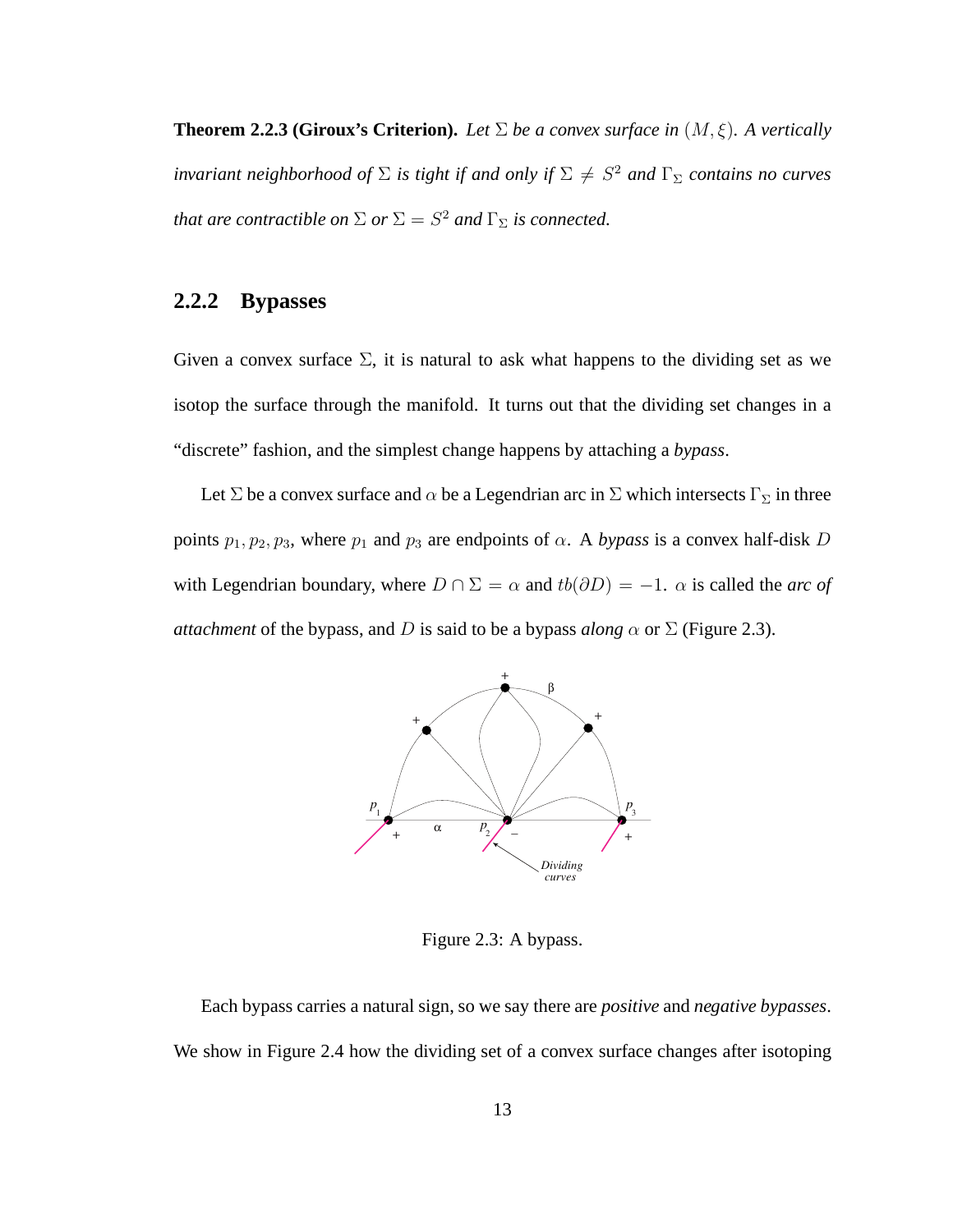the surface across the bypass.



Figure 2.4: The effect of attaching a bypass to a surface  $\Sigma$  from the front to form a surface  $\Sigma'$ . The dividing set  $\Gamma_{\Sigma}$  is (a) and  $\Gamma_{\Sigma'}$  is (b).

Finally, we describe a way of finding bypasses. This technique is known as the *Imbalance Principle* and can be proved by using LeRP and Giroux Flexibility.

**Theorem 2.2.4 (Imbalance Principle).** *Let* S *be a convex surface with Legendrian boundary.*

- *1. If*  $S = D^2$  so that  $tb(\partial S) < -1$ , then there exists a bypass along  $\partial S$ . Similarly,  $if S \neq D^2$ ,  $tb(\partial S) \leq -1$ , and  $\Gamma_S$  *is boundary parallel, then there exists a bypass along* ∂S*.*
- 2. Let  $S = S^1 \times [0,1]$ . If  $tb(S^1 \times \{1\}) < tb(S^1 \times \{0\})$ , then there is a  $\partial$ -parallel arc and hence a bypass along  $S^1 \times \{1\}$ .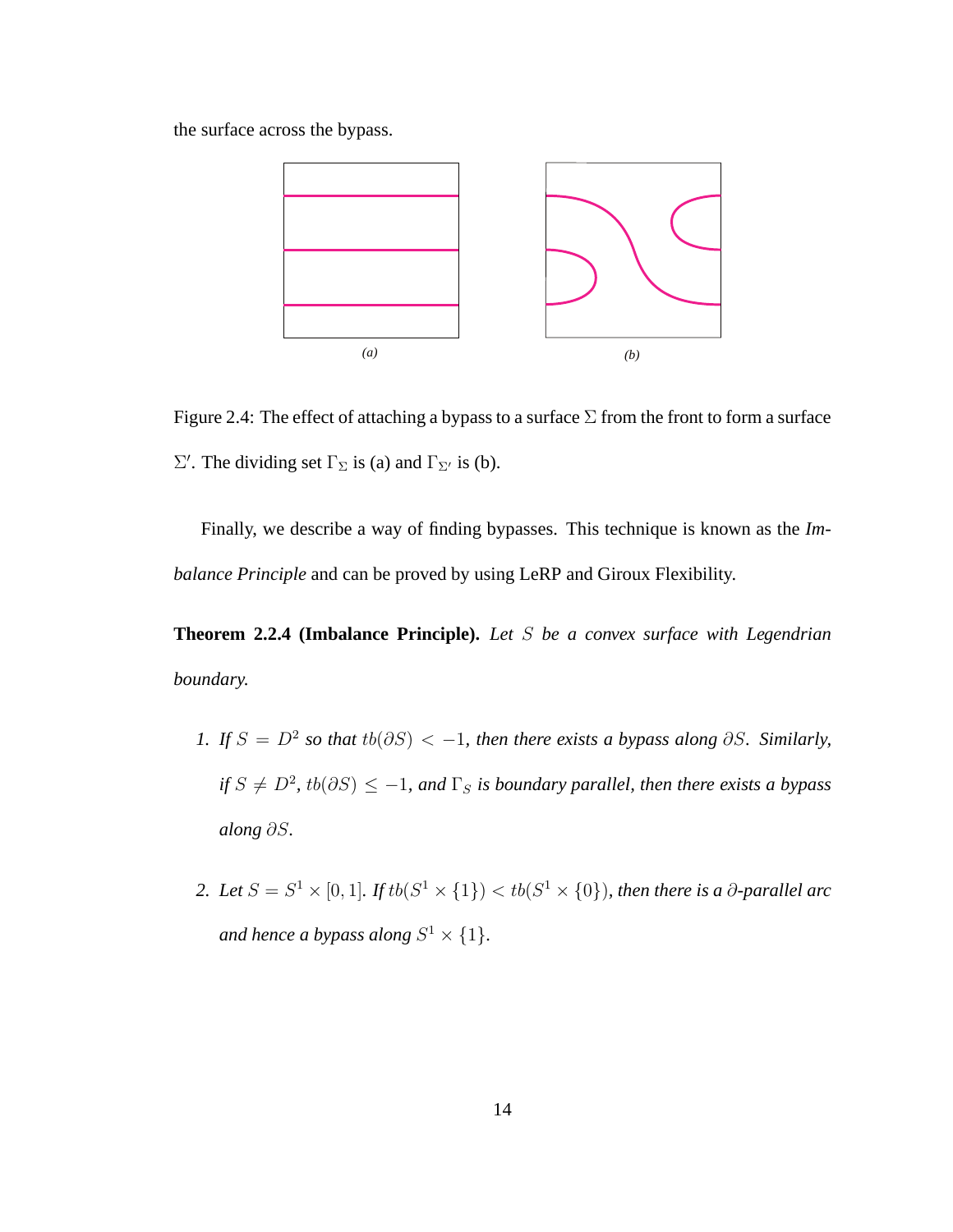#### **2.2.3 Convex Tori and the Farey Graph**

In this section, we discuss convex tori, our first example of a convex surface, and explicitly describe how bypass attachment changes the dividing set of the convex torus. The dividing set of a convex torus must, first of all, be nonempty. This follows from some facts about characteristic foliations which we will not go into here. By Giroux's Criterion, if the torus has any contractible dividing curves, then the ambient contact manifold is overtwisted. If the torus is in a tight contact manifold, it cannot have any contractible dividing curves. Therefore, the dividing set of a convex torus with no contractible dividing curves consists of an even number,  $2n$ , of parallel curves, all having some slope s. We say that such a torus has *slope* s and *division number* n. Figure 2.5 shows two convex tori. The right-hand side torus is said to be in *standard form*. We will often attach bypasses along the curves labeled as *Legendrian ruling cuves*. Giroux Flexibility tells us that we can always put a convex torus into standard form. Moreover, we can find ruling curves of any rational slope that is different from the slope of the convex torus.

Suppose that the division number of a convex torus is greater than 1. If we attach a bypass along a ruling curve, then one can check that the division number goes down by one. If the division number is 1, then we can keep track of the change in slope by using the Farey graph (Figure 2.6). The Farey graph can be described as follows: The set of vertices of the Farey graph is  $\mathbb{Q} \cup \{\infty\}$  on  $\partial \mathbb{H}$ . (More precisely, fix a fractional linear transformation f from the upper half-plane model of hyperbolic space to the unit disk model H. Then the set of vertices is the image of  $\mathbb{Q} \cup \{\infty\}$  under f.) There is a unique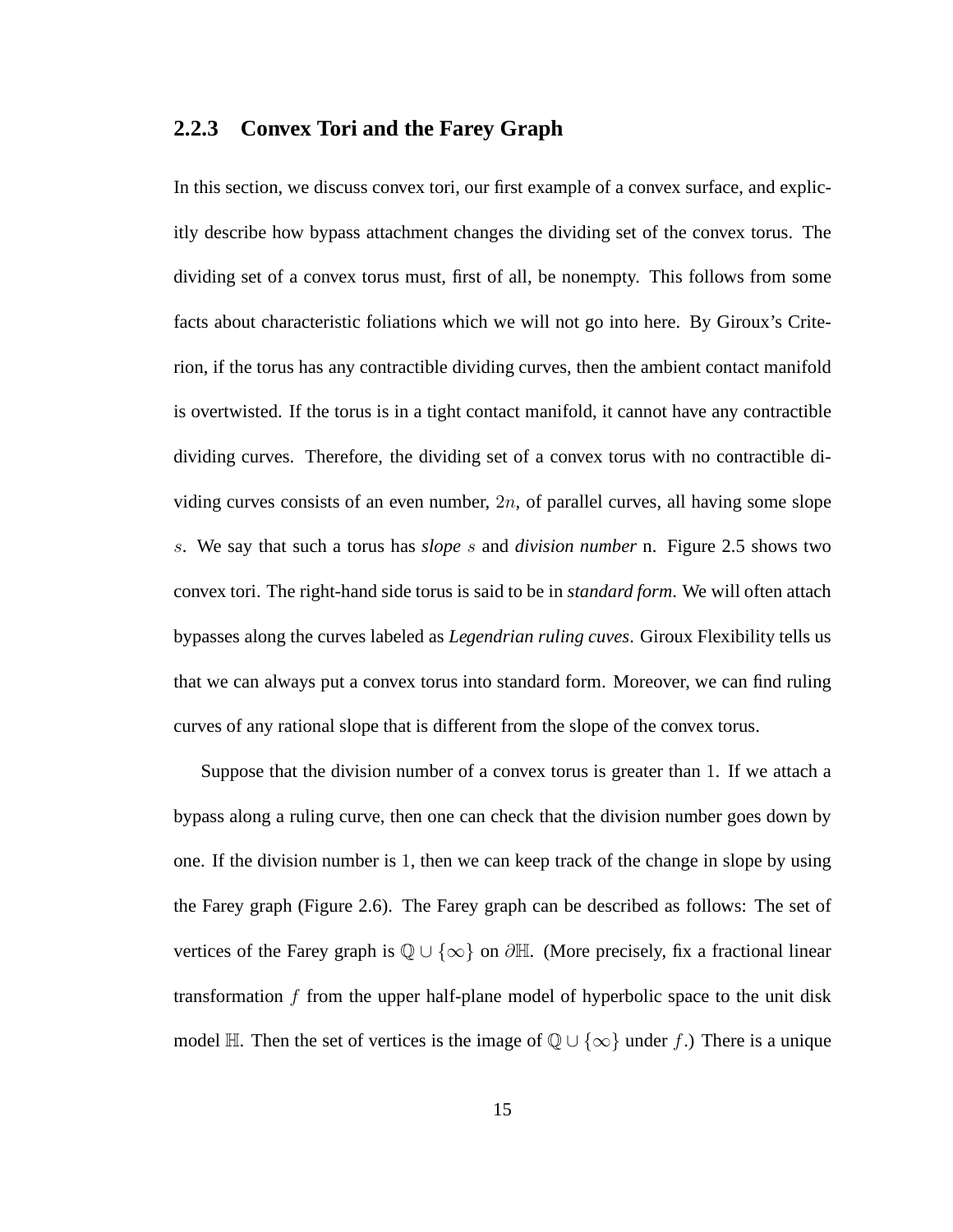

Figure 2.5: The left-hand side is a torus with nonsingular, Morse-Smale characteristic foliation. The right-hand side is a torus in standard form. Here the sides are identified and the top and bottom are identified.

edge between  $\frac{p}{q}$  and  $\frac{p'}{q'}$  $\frac{p'}{q'}$  if and only if the corresponding shortest integer vectors form an integral basis for  $\mathbb{Z}^2$ . (The edge is usually taken to be a geodesic in  $\mathbb{H}$ .) The usefulness of the Farey graph is contained in the following result which is due to Honda.

**Theorem 2.2.5 (Honda [Ho2]).** *Let*  $s = slope(\Gamma_T^2)$ *. If a bypass is attached along a closed Legendrian ruling curve of slope* s ′ *, then the slope* s ′′ *on the resulting convex*  $\mathit{surface}$  is obtained as follows: Let  $[s',s) \subset \partial \mathbb{H}$  be the counterclockwise interval from  $s'$ to s. Then s<sup>*n*</sup> is the point on  $[s', s)$  which is closest to s' and has an edge to s.

See Figure 2.7 for an illustration of how to use this result.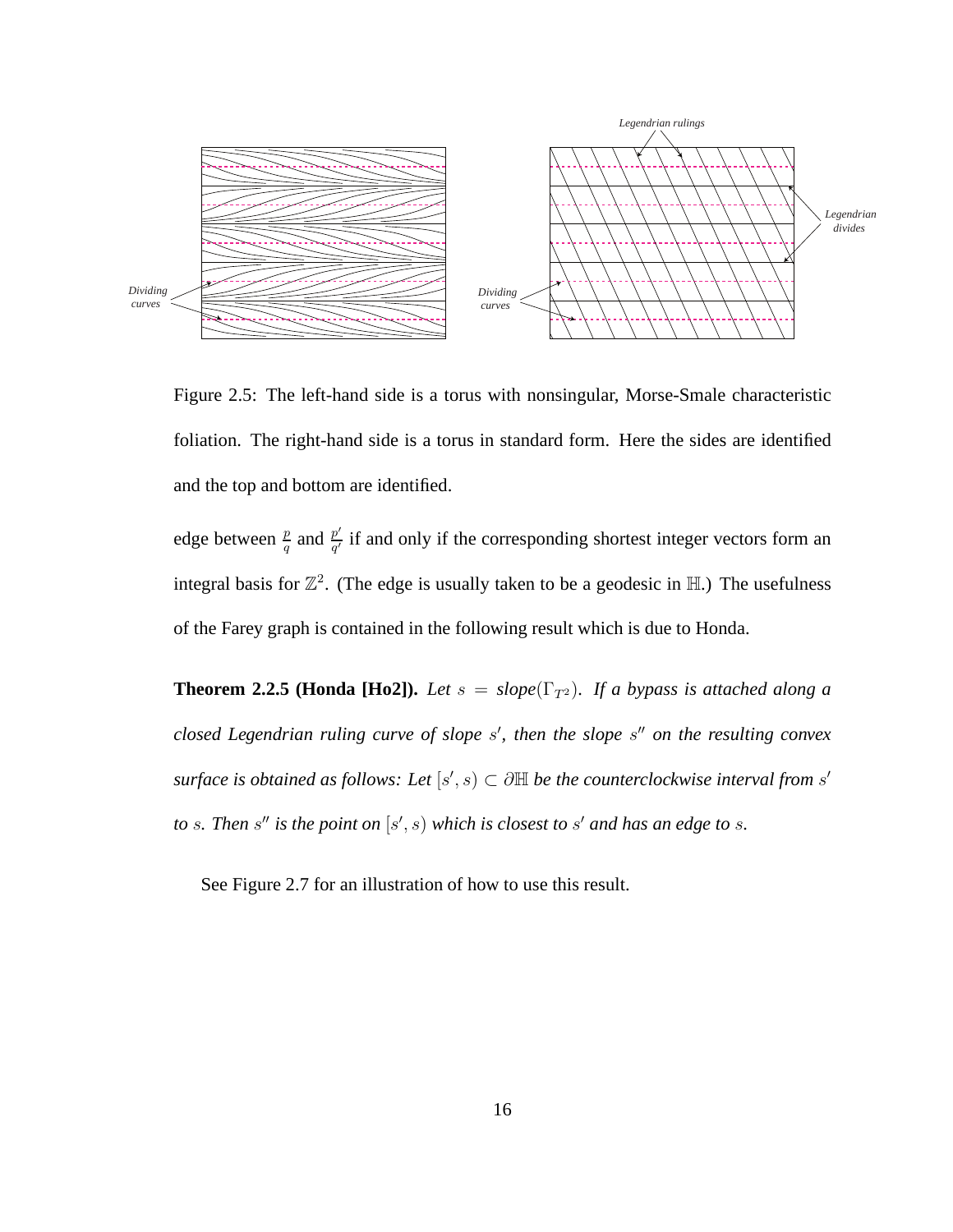

Figure 2.6: The Farey graph.



Figure 2.7: Bypass attachment using the Farey graph.

#### **2.3 Known Classification Results**

In this section, we will outline the basic classification results in contact geometry for closed manifolds and highlight the ones which we will build upon later. We group these results into theorems concerning classification of tight contact structures and theorems concerning the classification of overtwisted contact structures.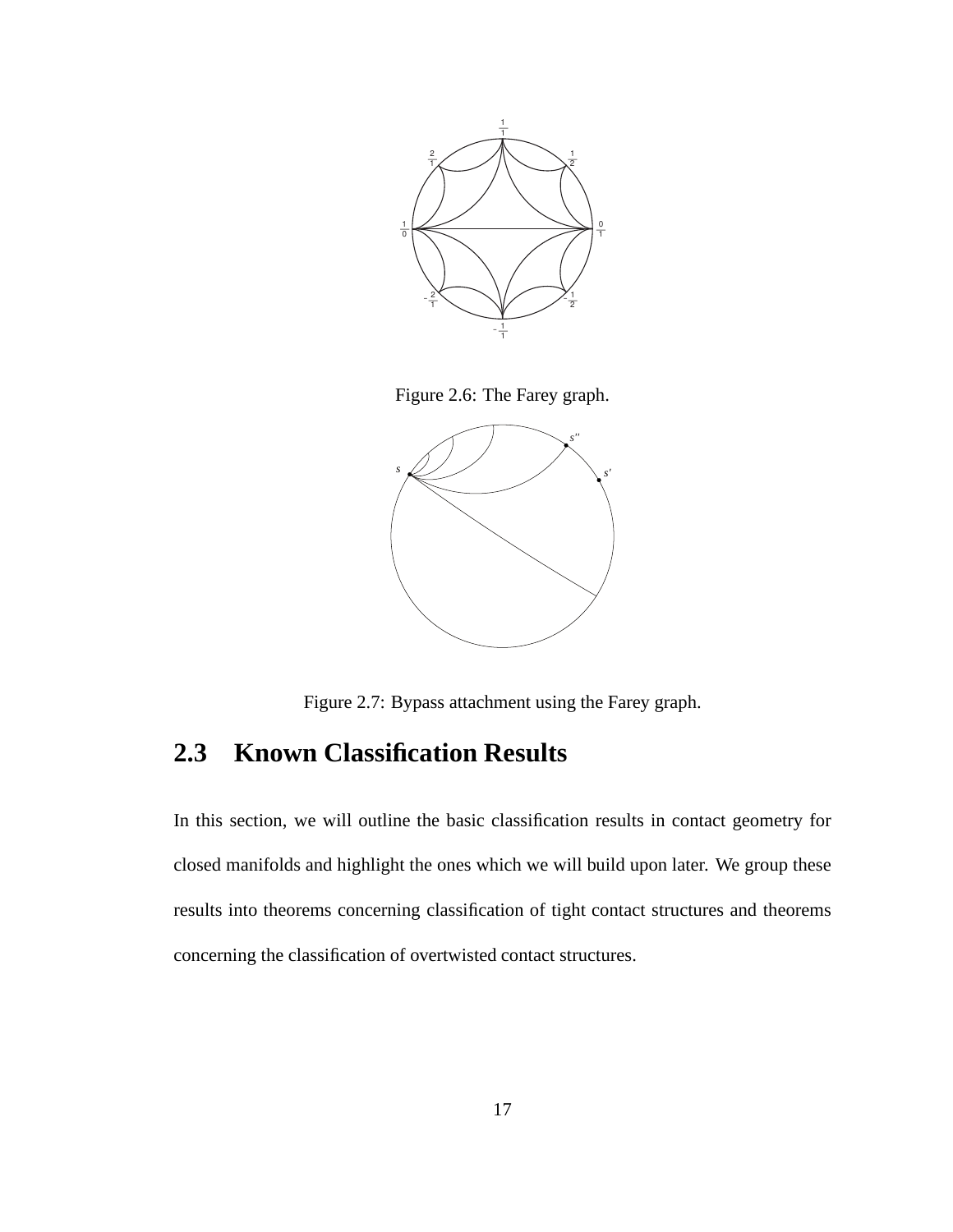#### **2.3.1 Tight, Compact Contact Manifolds**

The result which gets most any classification theorem off the ground is Eliashberg's Theorem [El4].

**Theorem 2.3.1 (Eliashberg [El4]).** *Fix a characteristic foliation*  $\mathcal F$  *adapted to*  $\Gamma_{\partial B^3}$  = S<sup>1</sup>. Then there is a unique tight contact structure on  $B^3$  up to isotopy relative to  $\partial B^3$ .

Much of the progress towards classifying tight contact structures on compact manifolds is due to the development of convex surface theory, the usefulness of which is due to Eliashberg's result. In general, the scheme for determining an upper bound on the number of tight contact structures on a Haken 3-manifold (a Haken 3-manifold can be cut up along successive surfaces until all one is left with are balls) up to isotopy is as follows: Make each successive cutting surface convex and cut along it, keeping track of the dividing set. Then, once you are left with balls, you invoke the result of Eliashberg, and then examine all possible dividing sets on the cutting surfaces as you glue them back together.

We will now proceed to classification results for  $T^2 \times I$ . We first identify the most basic building block for a contact structure on this space: the *basic slice*. Consider  $T^2 \times$ [0, 1] with convex boundary conditions  $\#\Gamma_0 = \#\Gamma_1 = 2$ ,  $s_0 = \infty$ , and  $s_1 = 0$ . Here we write  $\Gamma_i = \Gamma_{T^2 \times \{i\}}$  and  $s_i = \text{slope}(\Gamma_i)$ . (Using a diffeomorphism of  $T^2 \times I$ , there is an analogous result when the shortest integer vectors corresponding to  $s_0$  and  $s_1$  form an integral basis for  $\mathbb{Z}$ .) Then there are exactly two tight contact structures (up to isotopy relative to the boundary) which are *minimally twisting* (i.e., every convex torus  $T'$  isotopic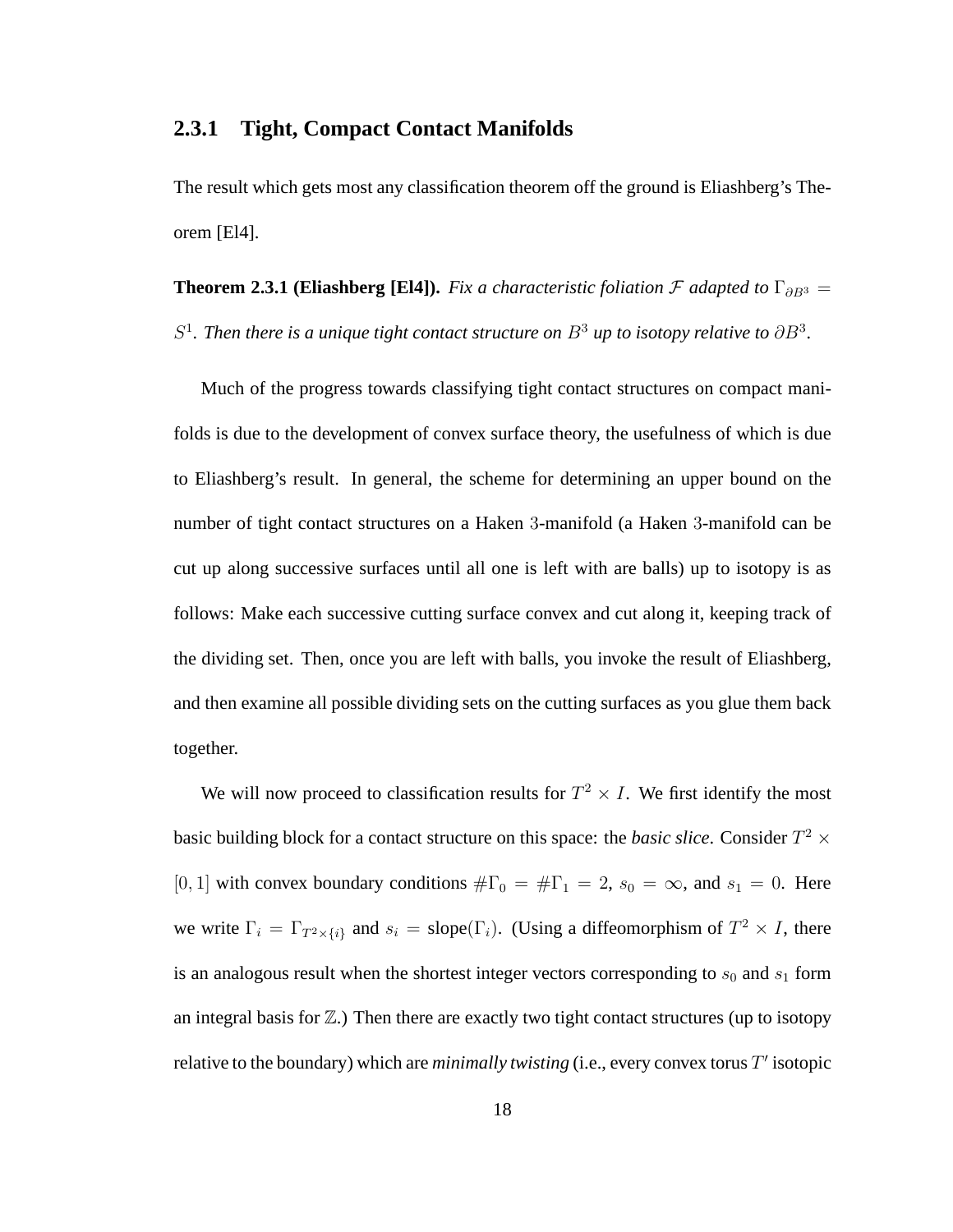to  $T^2 \times \{i\}$  has slope( $\Gamma_{T'}$ ) in the interval  $(0, +\infty)$ ). These  $T^2 \times [0, 1]$  layers are *basic slices*. These two tight contact structures are formed by attaching a bypass along a ruling curve of slope 0, so each has a sign which depends on the sign of the bypass that is attached. We call a basic slice *positive* (*negative*) *basic slice* if it is formed by attaching a positive (negative) bypass.

Given any tight, minimally twisting contact structure on  $T^2 \times I$  with convex boundary, each component of which has division number 1, one can act by an element of  $SL_2(\mathbb{Z})$ so that the slope of  $T^2 \times \{0\}$  is  $-1$  and the slope of  $T^2 \times \{1\}$  is  $-\frac{p}{q}$  $\frac{p}{q}$ . We now write  $-\frac{p}{q}$ q using the continued fraction expansion

$$
-\frac{p}{q} = r_0 - \frac{1}{r_1 - \frac{1}{r_2 \cdots - \frac{1}{r_k}}},
$$

where  $r_i \le -2$ . We will abbreviate this continue fraction expansion as  $(r_0, r_1, \ldots, r_{k-1}, r_k)$ . Let  $A$  be a convex annulus with boundary on ruling curves of slope 0 on opposite boundary components. By the Imbalance Principle, there is a bypass along  $T^2 \times \{1\}$ . We attach this bypass. After bypass attachment, we obtain a convex torus  $T'$  isotopic to  $T$ , such that T and T' cobound a  $T^2 \times I$ . Denote  $slope(\Gamma_{T'}) = -\frac{p'}{q'}$  $\frac{p'}{q'}$ . One can prove that, in fact,  $-\frac{p'}{q'}$  $\frac{p'}{q'}$  has continued fraction expansion  $(r_0, r_1, \ldots, r_{k-1}, r_k + 1)$ . In terms of the Farey graph, we have moved counterclockwise. We successively peel off  $T^2 \times I$  layers according to the Farey tessellation. The sequence of slopes is given by the continued fraction expansion, or, equivalently, by the shortest sequence of counterclockwise arcs in the Farey tessellation from  $-\frac{p}{q}$  $\frac{p}{q}$  to  $-1$ . Once slope  $-1$  is reached, we can peel off no more layers, and are done with our factorization.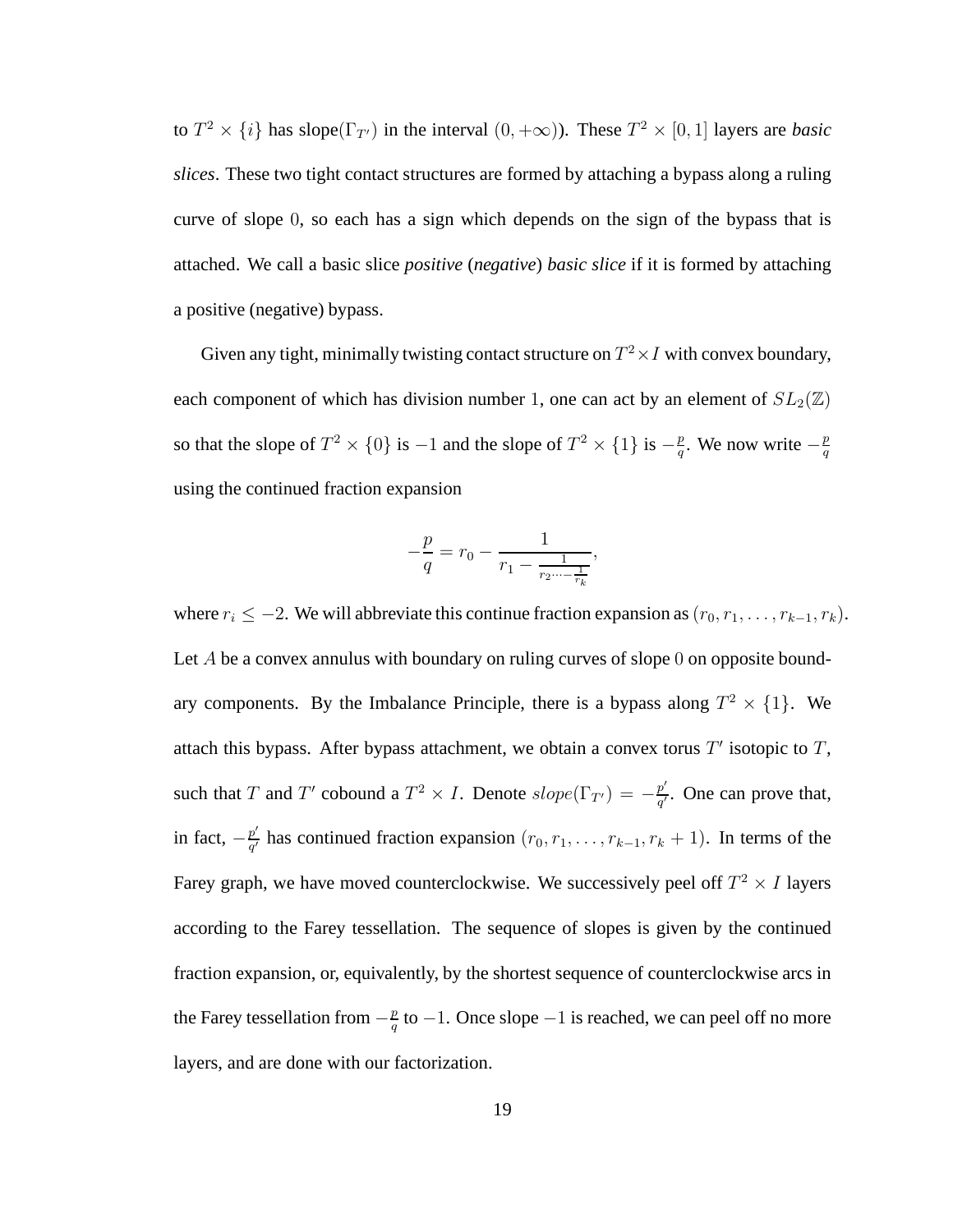We group the basic slices into *continued fraction blocks*. Each block consists of all the slopes whose continued fraction representations are of the same length. It turns out that we may *shuffle* basic slices which are in the same continued fraction block. This, along with some work from [Ho2] that we suppress for brevity, means that the contact structure in a continued fraction block depends only on the number of positive (or negative) basic slices in a continued fraction block. Keeping careful track of the continued fraction expansion together with what we have said, implies

**Theorem 2.3.2 (Honda [Ho2]).** *Let*  $\Gamma_{T_i}$ ,  $i = 0, 1$ , *satisfy*  $\#\Gamma_{T_i} = 2$  *and*  $s_0 = -1$ ,  $s_1 = -\frac{p}{q}$  $\frac{p}{q}$ , where  $p > q > 0$ . Then the number of tight contact structures with these *boundary conditions, up to isotopy relative to the boundary, is equal to*  $|(r_0 + 1)(r_1 +$ 1)  $\cdots (r_{k-1} + 1)(r_k)$ |.

The main point to take away from this Theorem is that the isotopy classification of tight contact structures on  $T^2 \times I$  boils down to counting the number of positive basic slices in each continued fraction block. This, together with the boundary conditions, determines the contact structure up to isotopy relative to the boundary. For the case of nonminimally twisting, tight contact structures, we refer the reader to [Ho2].

#### **2.3.2 Tight, Open Contact Manifolds**

Before beginning to discuss tight, open contact manifolds, we should say something about the equivalence relation up to which we are classifying the contact structures. We now illustrate that classifying contact structures on open manifolds up to isotopy is in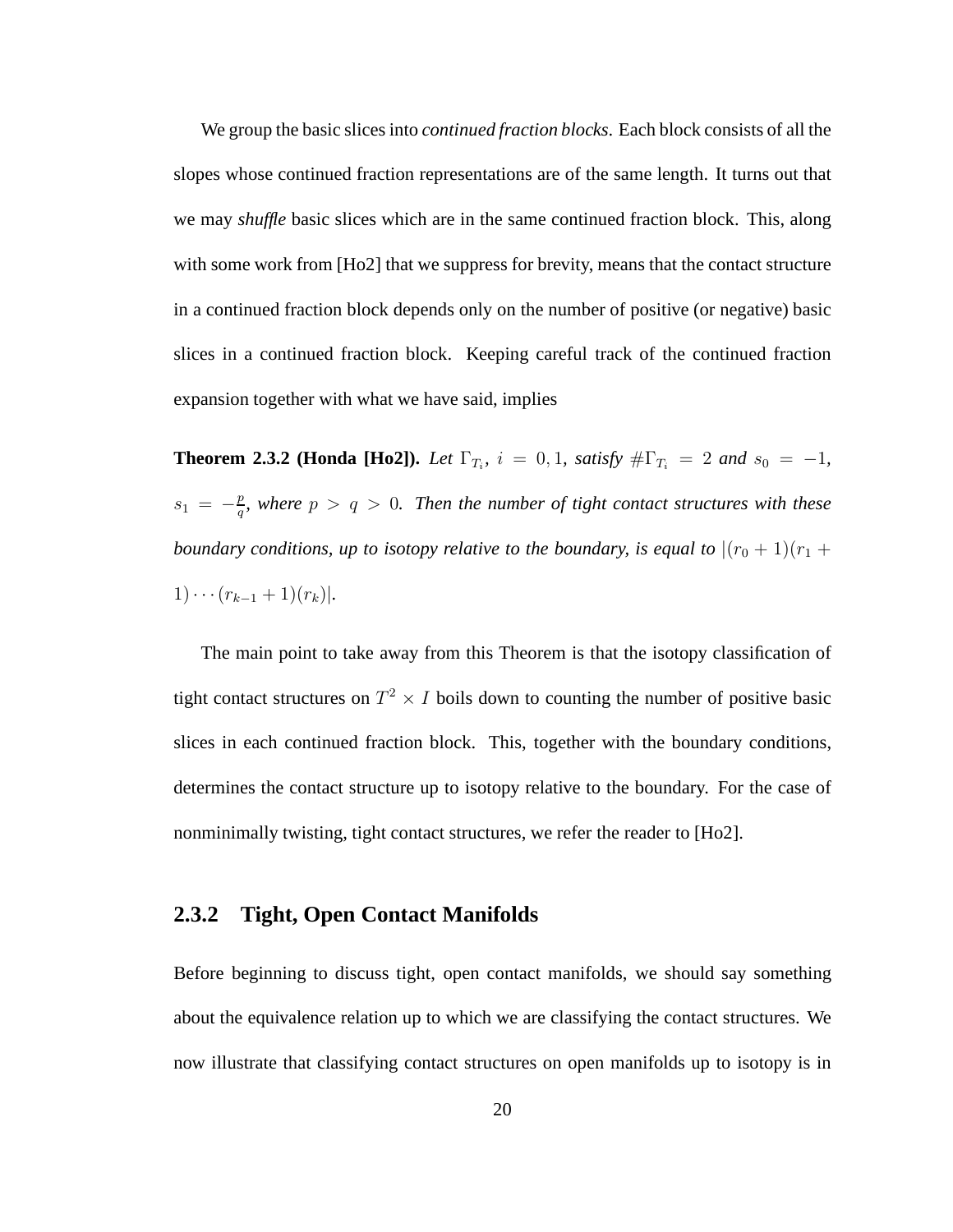many cases uninteresting. For example, consider  $S^1 \times \mathbb{R}^2$ . Given any contact structure on this space, one can always find a transverse knot in the same isotopy class as  $S^1 \times \{0\}$ . Since all transverse knots are locally the same, all contact structures on  $S^1 \times \mathbb{R}^2$  are isotopic. It is therefore more reasonable to classify contact structures up to proper isotopy, which, as we shall see, is a more interesting equivalence relation.

In [El1], Eliashberg proves that the proper isotopy classification of contact structures on  $\mathbb{R}^3$  coincides with the isotopy classification of contact structures on  $S^3$ . In particular, this means that there is a unique tight contact structure on  $\mathbb{R}^3$  and the overtwisted contact structures are countable. Eliashberg's proof essentially shows the following:

**Theorem 2.3.3 (Eliashberg).** Let  $\mathcal{F}$  be a foliation on  $S^2 \times \{0\}$  with a tight neighborhood. *Then*  $S^2 \times [0, \infty)$  *has a unique tight contact structure*  $\xi$  *with*  $S^2 \times \{0\}_\xi = \mathcal{F}$ .

This means that when looking at contact structures on open manifolds with  $S<sup>2</sup>$  ends, one can essentially ignore the contact structure in the  $S<sup>2</sup>$  end.

The first result for a manifold other that  $S^2 \times [0, \infty)$  is Eliahsberg's existence result for  $S^1 \times \mathbb{R}^2$  [El3]. These contact manifolds are all found as open subsets of  $S^3$ with the unique, tight contact structure given by the 1-form  $\alpha = \rho_1^2 d\phi_1 + \rho_2^2 d\phi_2$ , where  $(\rho_1 e^{i\phi_1}, \rho_2 e^{i\phi_2})$  are the standard complex coordinates from  $\mathbb{C}^2$  restricted to  $S^3$ . For a positive  $\delta < 1$ , let  $U_{\delta} = \{(z_1, z_2) | \rho_1 < \delta\}$ , an open torus in  $S^3$ .

**Theorem 2.3.4 (Eliashberg [El3]).**  $U_{\delta}$  is contact diffeomorphic to  $U_{\delta'}$  if and only if the  $difference \frac{1}{\delta^2} - \frac{1}{\delta'}$  $\frac{1}{\delta'} \in \mathbb{Z}$ .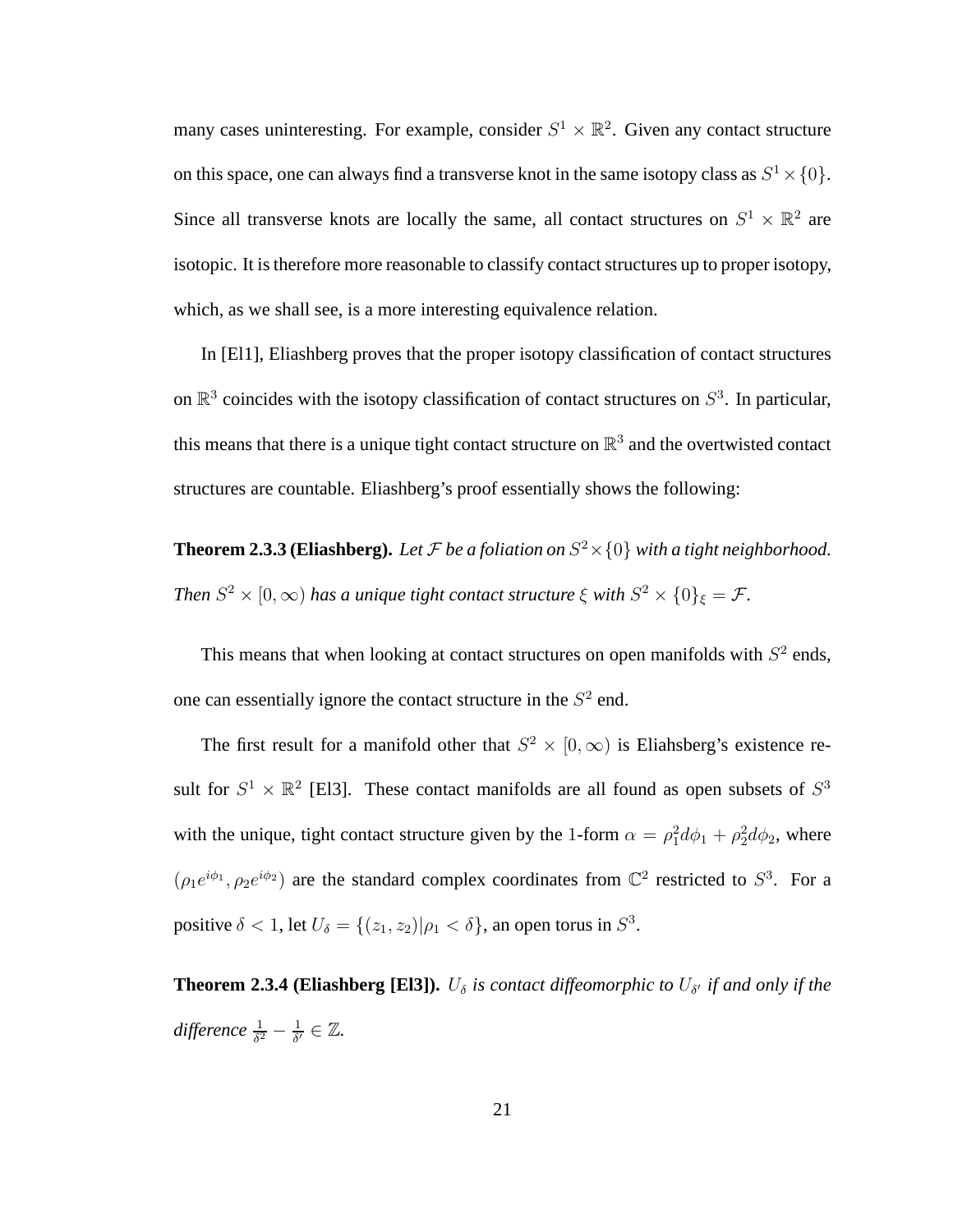One direction is fairly straightforward. If  $\frac{1}{\delta^2} - \frac{1}{\delta^0}$  $\frac{1}{\delta'} = -k$  with k a positive integer, then the map  $(\rho_1, \phi_1, \phi_2) \rightarrow (\frac{\rho_1}{\sqrt{1+\rho_2}})$  $\frac{\rho_1}{1+k\rho_1^2}$ ,  $\phi_1 - k\phi_2$ ,  $\phi_2$ ) is contact and sends  $U_\delta$  onto  $U'_\delta$ .

The reverse direction is not nearly as straightforward. Eliashberg's proof relies on an invariant of a contact manifold  $V^{2n-1}$  called the *contact shape*, which is a subset  $H^1(V;\mathbb{R})$  and is computed with respect to a manifold  $M^n$ . One computes the contact shape by looking at the symplectization of the contact manifold and computing the *symplectic shape* with respect to M. The *symplectic shape* of an exact, symplectic manifold  $(X, \omega = d\lambda)$  with respect to M and a map  $\alpha: H^1(X; \mathbb{R}) \to H^1(M; \mathbb{R})$  is the collection of  $f^*(\lambda) \in H^1(M; \mathbb{R})$  where  $f: M \hookrightarrow X$  is an embedding such that  $f^* = \alpha$ .

Eliashberg derives the formulaic relationship between  $\delta$  and  $\delta'$  by computing the contact shape of the open region in  $\Gamma_{\delta,\delta'} = U_{\delta} \setminus \overline{U}_{\delta'}$  (assuming  $\delta > \delta'$ ) with respect to  $T^2$ . To do this, he embeds  $\Gamma_{\delta,\delta'}$  inside  $T^2 \times S^1$ , the unit cotangent bundle of  $T^2$ . He then relies on a computation of Sikorav [Si] about the symplectic shape of open subsets of the cotangent bundle of  $T^n$  which have the form  $T^n \times A$ , where  $A \subset R^n$  is open (the symplectization of the embedding of  $\Gamma_{\delta,\delta'}$  has this form). The k in the statement of the theorem is the number of Dehn twists the contact diffeomorphism performs about the meridinal disks in  $U_{\delta}$  and shows up when inducing maps on the level of cohomology.

We mention these techniques to contrast the methods in this thesis. While the contact shape is in the same circle of ideas as Gromov's result about intersections of exact Lagrangian manifolds [Gr], our main tool will be convex surface theory, which is of a very different nature.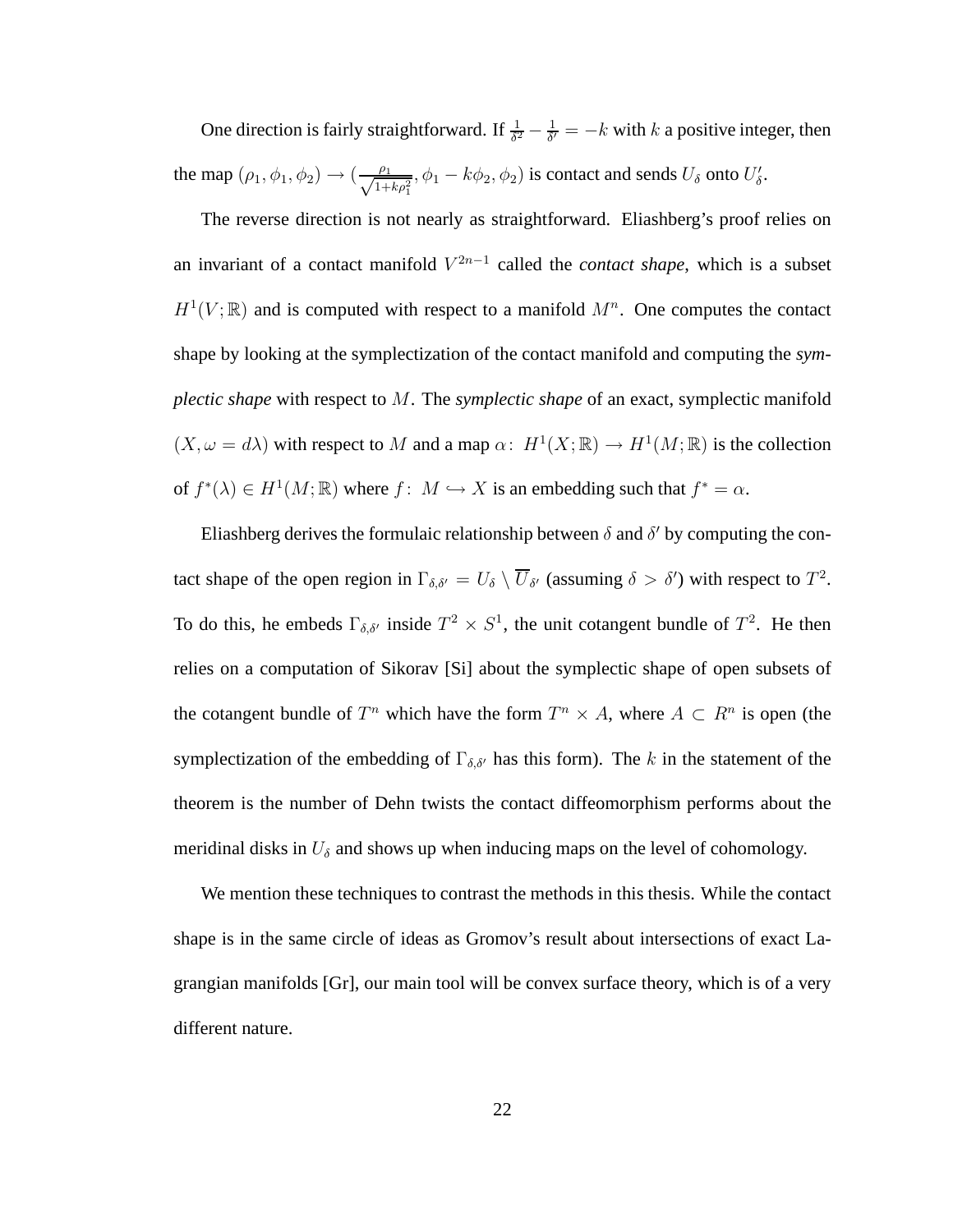#### **2.3.3 Overtwisted Contact Manifolds**

We now turn our attention to overtwisted contact structures. The most fundamental result in this area is Eliashberg's classification of overtwisted contact structures:

**Theorem 2.3.5 (Eliashberg [El2]).** *Classification of overtwisted contact structures on a closed manifold* M *up to isotopy coincides with the homotopical classification of plane fields. If*  $\partial M \neq \emptyset$ , then isotopy and homotopy are fixed in a neighborhood of  $\partial M$ .

On an open manifold V , an overtwisted contact structure can be *tight at infinity* or *overtwisted at infinity*. An overtwisted contact structure is *tight at infinity* if there exists a compact set  $K \subset V$  such that  $V \setminus K$  is tight. Analogously, an overtwisted contact structure is *overtwisted at infinity* if for every compact set  $K \subset V$  the manifold  $V \setminus K$  is overtwisted. These notions were introduced by Eliashberg [El1] so that he could prove a similar theorem for open manifolds.

**Theorem 2.3.6 (Eliashberg [El1]).** *Let*  $\xi_1$  *and*  $\xi_2$  *be two contact structures overtwisted at infinity on an open* 3-manifold M. If  $\xi_1$  *and*  $\xi_2$  *are homotopic as plane fields, then they are properly isotopic.*

The proof of this result is essentially a repeated application of Eliahsberg's homotopy classification of overtwisted contact structures on compact manifolds. We now sketch the proof. Begin with and exhaustion  $U_1 \subset U_2 \subset \cdots \subset M$  of M by open domains with smooth boundaries such that  $U_i$  is relatively compact inside  $U_{i+1}$  for each i and both contact structures are overtwisted on  $U_i \setminus \overline{U}_{i-1}$ . Set  $U_0 = \emptyset$ . We inductively construct a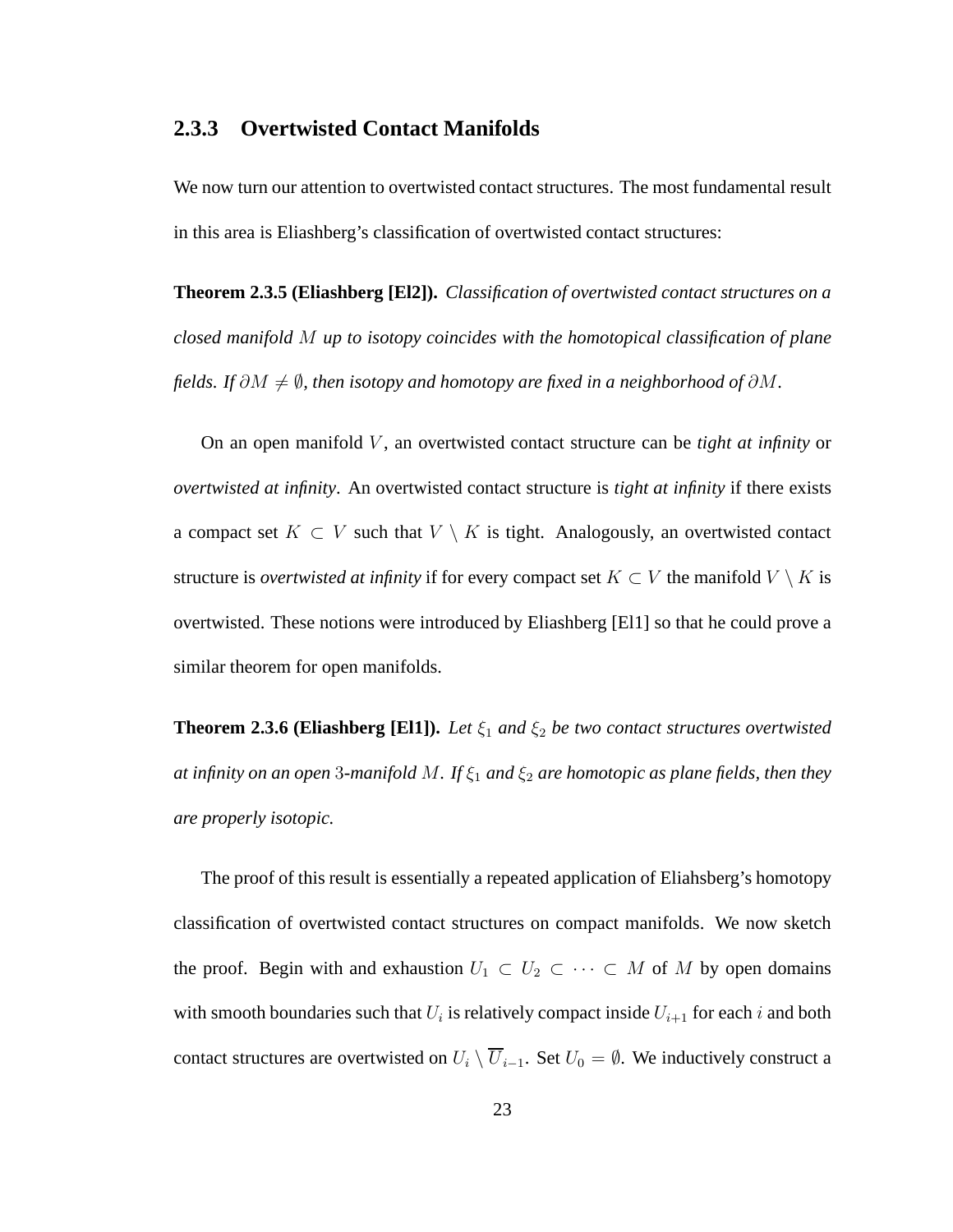contact structure  $\tau$  on V as follows: set  $\tau = \xi_1$  on  $U_1$ ; for each  $i$ ,  $\tau$  coincides with  $\xi_2$  near  $\partial U_{2i}$  and with  $\xi_1$  near  $\partial U_{2i+1}$ ;  $\tau$  is homotopic relative to the boundary to  $\xi_1$  ( $\xi_2$ ) on  $U_{2i+1}$  $U_{2i-1}$  ( $U_{2i} \setminus U_{2i-2}$ );  $\tau$  is overtwisted on  $U_{i+1} \setminus U_i$ . According to Eliashberg's homotopy classification of overtwisted contact structures, there is an isotopy on  $U_{2i} \setminus U_{2i-2}$  fixed near the boundary taking  $\tau$  to  $\xi_2$ . Similarly, there is an isotopy on  $U_{2i+1} \setminus U_{2i-1}$  fixed near the boundary from  $\tau$  to  $\xi_1$ . Hence, we have inductively constructed a proper isotopy on V from  $\tau$  to either  $\xi_i$ . Clearly, such a proof will not work for manifolds that are tight at infinity, since we cannot construct an exhaustion that satisfies the desired properties.

# **2.4 Taut Sutured Manifolds and Tight Contact Structures**

For the reader's convenience, we list some of the definitions and results in [HKM2] which we will need later. A *sutured manifold*  $(M, \gamma)$  is a compact oriented 3-manifold M together with a set  $\gamma \subset \partial M$  of pairwise disjoint annuli  $A(\gamma)$  and tori  $T(\gamma)$ .  $R(\gamma)$  denotes  $\partial M \setminus int(\gamma)$ . Each component of  $R(\gamma)$  is oriented.  $R_+(\gamma)$  is defined to be those components of  $R(\gamma)$  whose normal vectors point out of M and  $R_-(\gamma)$  is defined to be  $R(\gamma) \setminus R_+(\gamma)$ . Each component of  $A(\gamma)$  contains a *suture* which is a homologically nontrivial, oriented simple closed curve. The set of sutures is denoted  $s(\gamma)$ . The orientation on  $R_+(\gamma)$ ,  $R_-(\gamma)$ , and  $s(\gamma)$  are related as follows. If  $\alpha \subset \partial M$  is an oriented arc with  $\partial \alpha \subset R(\gamma)$  that intersects  $s(\gamma)$  transversely in a single point and if  $s(\gamma) \cdot \alpha = 1$ , then  $\alpha$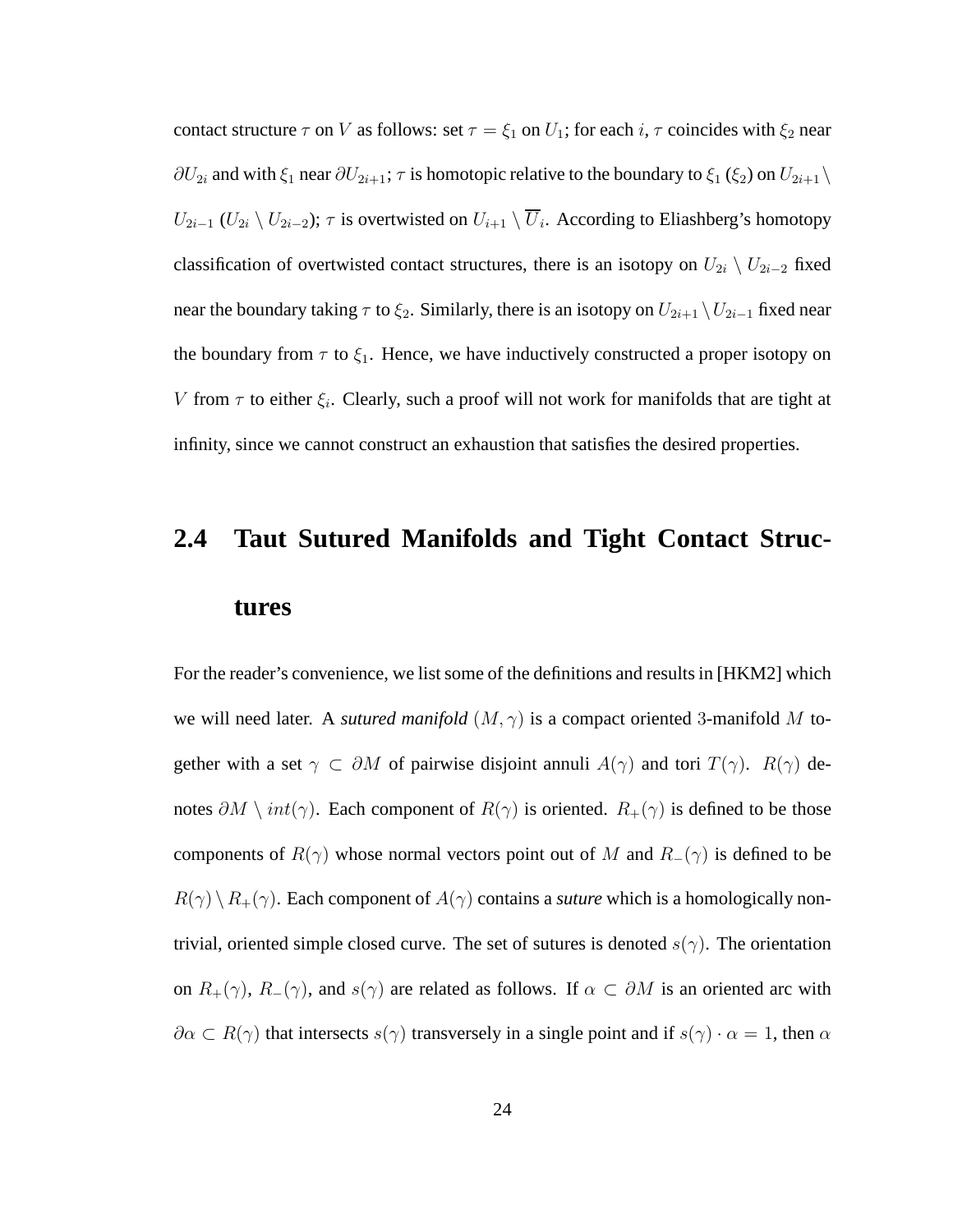must start in  $R_+(\gamma)$  and end in  $R_-(\gamma)$ .

A *sutured manifold with annular sutures* is a sutured manifold  $(M, \gamma)$  such that  $\partial M$ is nonempty, every component of  $\gamma$  is an annulus, and each component of  $\partial M$  contains a suture. A sutured manifold  $(M, \gamma)$  with annular sutures determines an *associated convex structure*  $(M, \Gamma)$ , where  $\Gamma = s(\gamma)$ . For more on this correspondence, see [HKM2].

A transversely oriented codimension-1 foliation F is *carried by*  $(M, \gamma)$  if F is transverse to  $\gamma$  and tangent to  $R(\gamma)$  with the normal direction pointing outward along  $R_+(\gamma)$ and inward along  $R_-(\gamma)$ , and  $\mathcal{F}|_{\gamma}$  has no Reeb components.  $\mathcal F$  is *taut* if each leaf intersects some closed curve or properly embedded arc connecting  $R_-(\gamma)$  to  $R_+(\gamma)$  transversely.

Let S be a compact oriented surface with components  $S_1, \ldots, S_n$ . Let  $\chi(S_i)$  be the Euler characteristic of  $S_i$ . The *Thurston norm of*  $S$  is defined to be

$$
x(S) = \sum_{\chi(S_i) < 0} |\chi(S_i)|.
$$

A sutured manifold  $(M, \gamma)$  is *taut* if

- 1. M is irreducible.
- 2.  $R(\gamma)$  is Thurston norm minimizing in  $H_2(M, \gamma)$ ; that is, if S is any other properly embedded surface with  $[S] = [R(\gamma)]$ , then  $x(R(\gamma)) \le x(S)$ .
- 3.  $R(\gamma)$  is incompressible in M.

The following is due to Gabai [Ga] and Thurston [Th].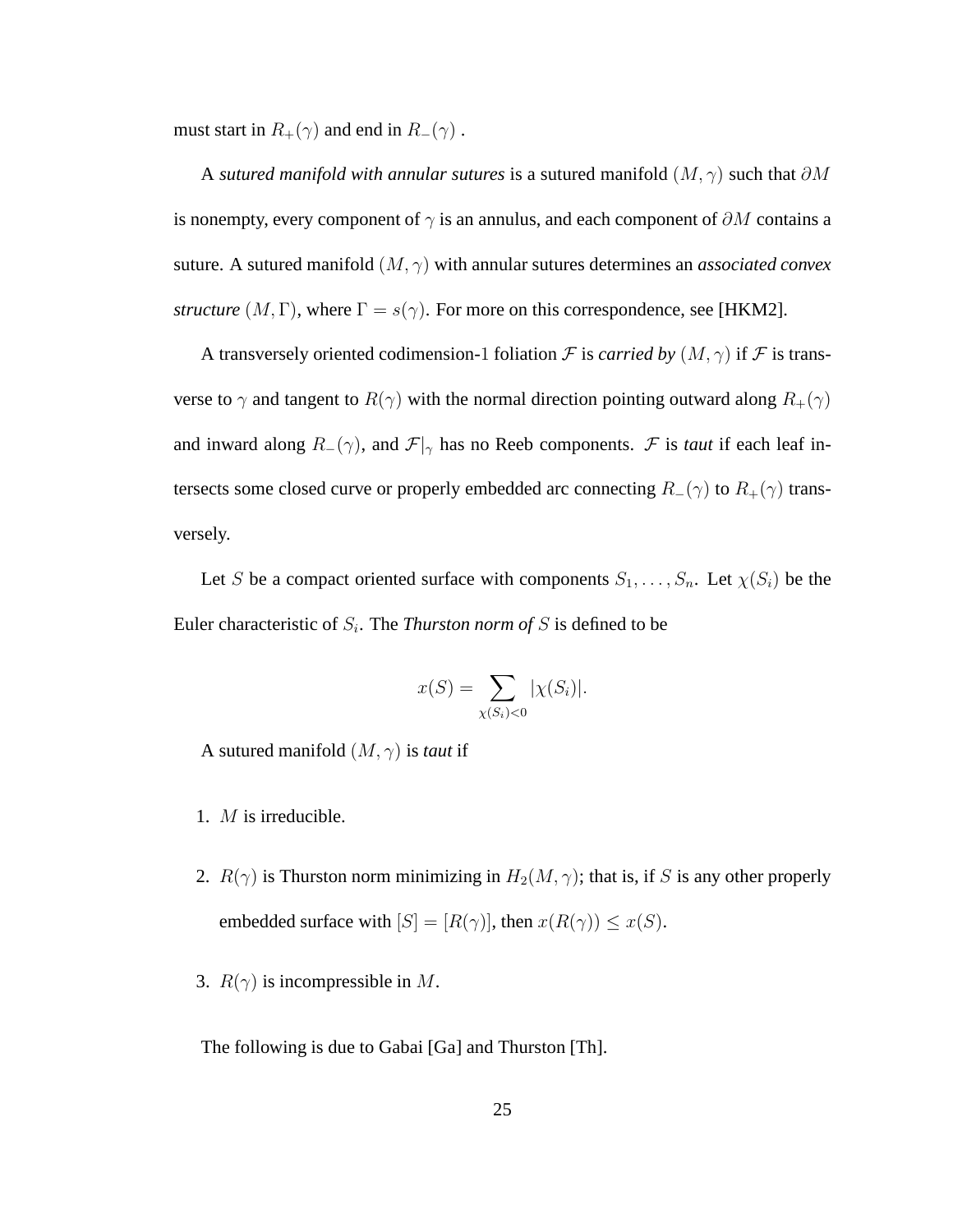**Theorem 2.4.1.** *A sutured manifold*  $(M, \gamma)$  *is taut if and only if it carries a transversely oriented, taut, codimension-*1 *foliation* F*.*

We require the following result due to Honda, Kazez, and Matić [HKM2].

**Theorem 2.4.2.** *Let*  $(M, \gamma)$  *be an irreducible sutured manifold with annular sutures, and let* (M, Γ) *be the associated convex structure. The following are equivalent.*

- *1.* (M, γ) *is taut.*
- *2.* (M, γ) *carries a taut foliation.*
- *3.* (M, Γ) *carries a universally tight contact strucuture.*
- *4.* (M, Γ) *carries a tight contact structure.*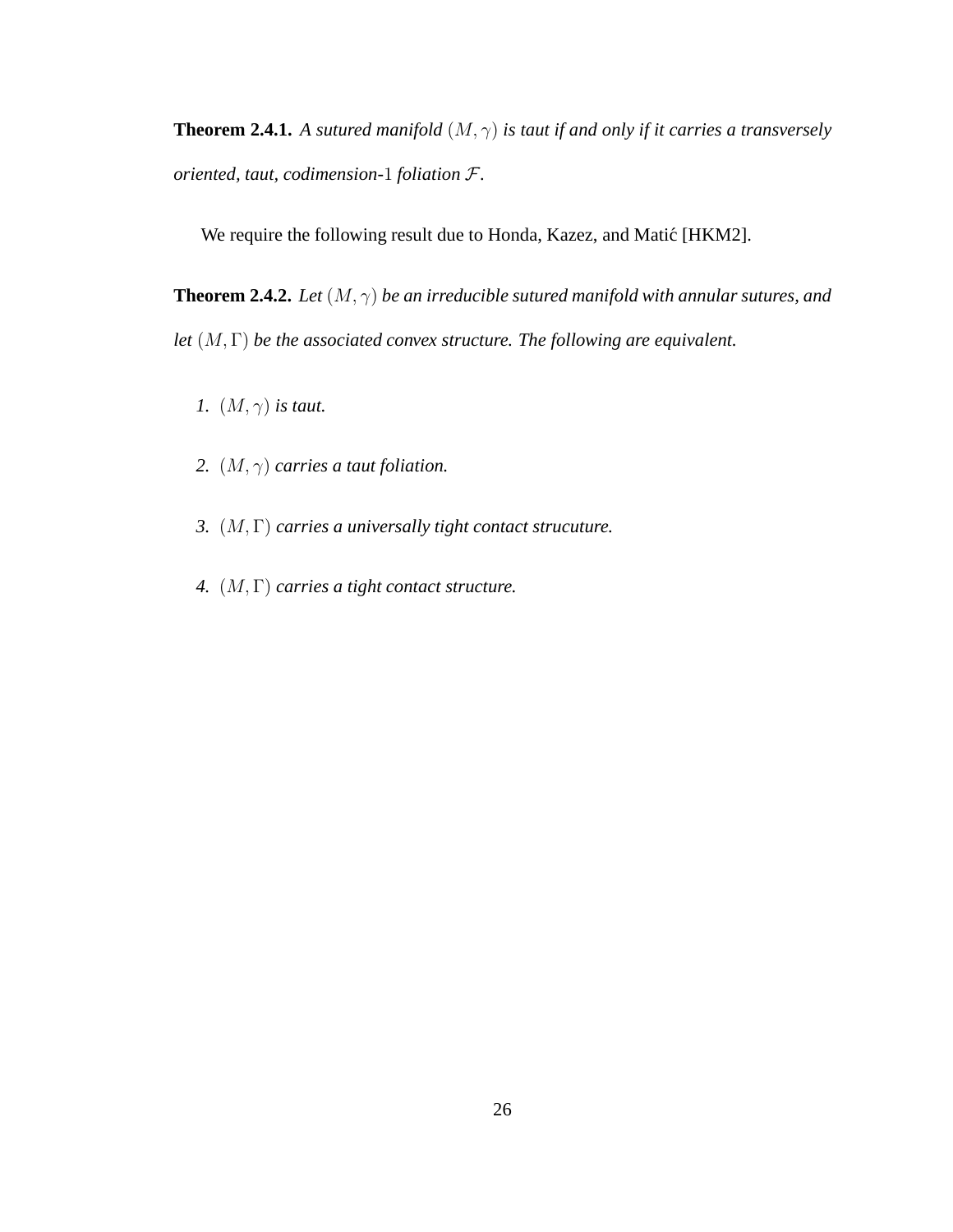## **Chapter 3**

# **The End of an Open Contact Manifold and Some Invariants**

#### **3.1 Definitions of the Invariants**

Let  $(V, \xi)$  be any open contact 3-manifold that is the interior of a compact 3-manifold M such that  $\partial M$  is nonempty and contains at least one component of nonzero genus. Fix an embedding of  $V \hookrightarrow int(M)$  so that we can think of V as  $M \setminus \partial M$ . Choose a boundary component  $S \subset \partial M$  and let  $\Sigma \subset M \setminus \partial M$  be an embedded surface isotopic to S in M. Note that S and  $\Sigma$  bound a contact manifold  $(\Sigma \times (0,1), \xi)$ . We call such a manifold, along with the embedding into V , a *contact end* corresponding to S and ξ. Let  $Ends(V, \xi; S)$  be the collection of contact ends corresponding to S and  $\xi$ .

Let  $S \subset \partial M$  be a component of nonzero genus and let  $\lambda \subset S$  be a separating, simple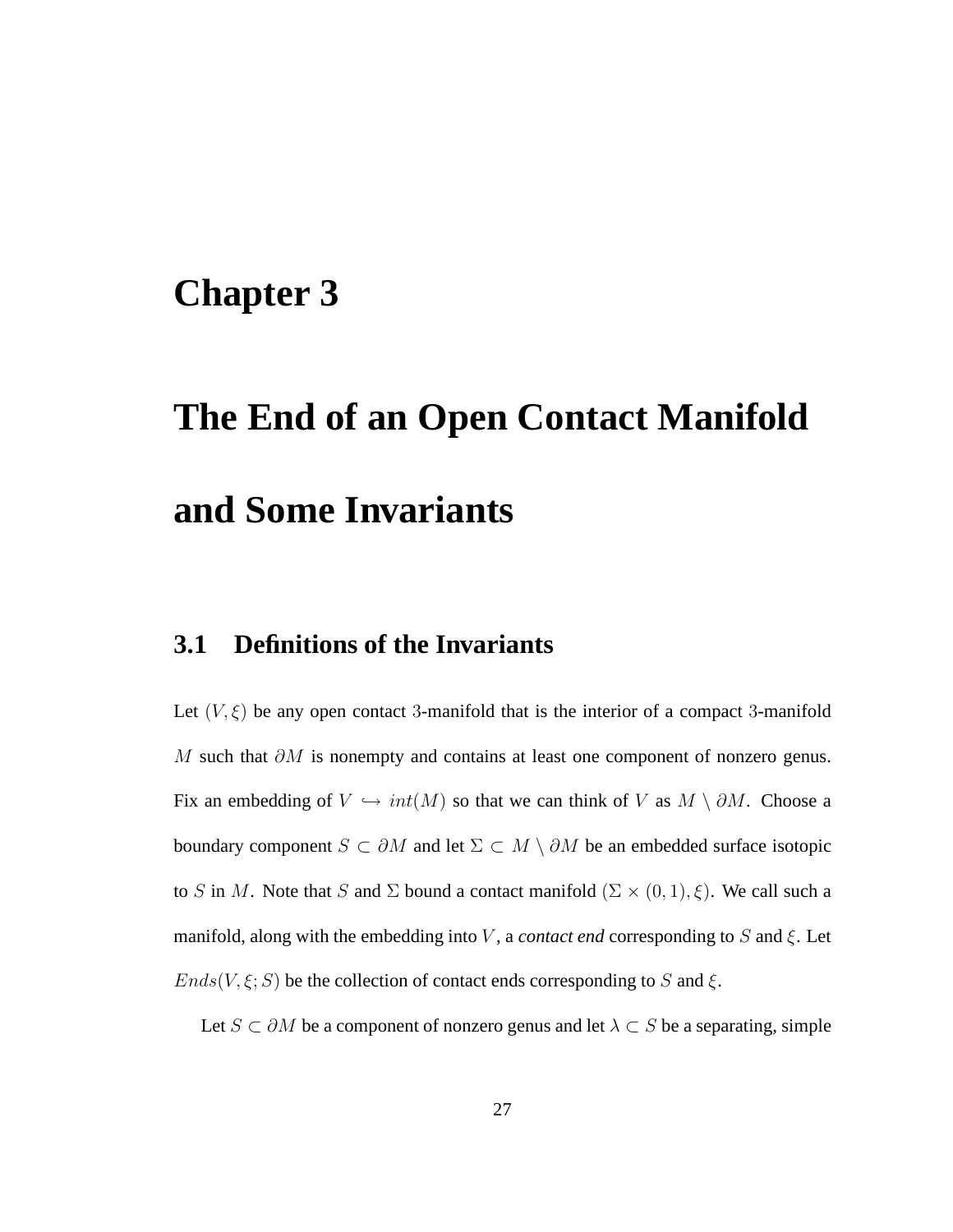closed curve which bounds a punctured torus  $T$  in  $S$ . Fix a basis  $B$  of the first homology of T. Let  $\Sigma \subset V$  be a convex surface which is isotopic to S in M and contains a simple closed curve  $\gamma$  with the following properties:

- 1.  $\gamma$  is isotopic to  $\lambda$  on  $\Sigma$ , where we have identified  $\Sigma$  and S by an isotopy in M.
- 2.  $\gamma$  intersects  $\Gamma_{\Sigma}$  transversely in exactly two points.
- 3.  $\gamma$  has minimal geometric intersection number with  $\Gamma_{\Sigma}$ .

Call any such surface *well-behaved* with respect to S and  $\lambda$ . Note that there exists a simple closed curve  $\mu \subset \Gamma_{\Sigma}$  which is contained entirely in T. Let the *slope* of  $\Sigma$ , written slope( $\Sigma$ ), be the slope of  $\mu$  measured with respect to the basis B of the first homology of T. When S is a torus, we omit all reference to the curve  $\lambda$  as it is unnecessary for our definition.

Let  $E \in Ends(V, \xi; S)$ . Let  $C(E)$  be the set of all well-behaved convex surfaces in the contact end E. If  $\mathcal{C}(E) \neq \emptyset$ , then define the *slope* of E, to be

$$
slope(E) = \sup_{\Sigma \in \mathcal{C}(E)}(slope(\Sigma)).
$$

Here we allow sup to take values in  $\mathbb{R} \cup \{\infty\}$ . Note that  $Ends(V, \xi; S)$  is a directed set, directed by reverse inclusion and that the function  $slope:$   $Ends(V, \xi; S) \rightarrow \mathbb{R} \cup \infty$  is a net. If  $\mathcal{C}(E)$  is nonempty for a cofinal sequence of contact ends and this net is convergent, then we call the limit the *slope at infinity* of  $(V, \xi; S, \lambda, B)$  or the *slope at infinity* of  $(V, \xi)$ if  $S$ ,  $\lambda$ , and  $B$  are understood from the context. If the slope at infinity exists, then we say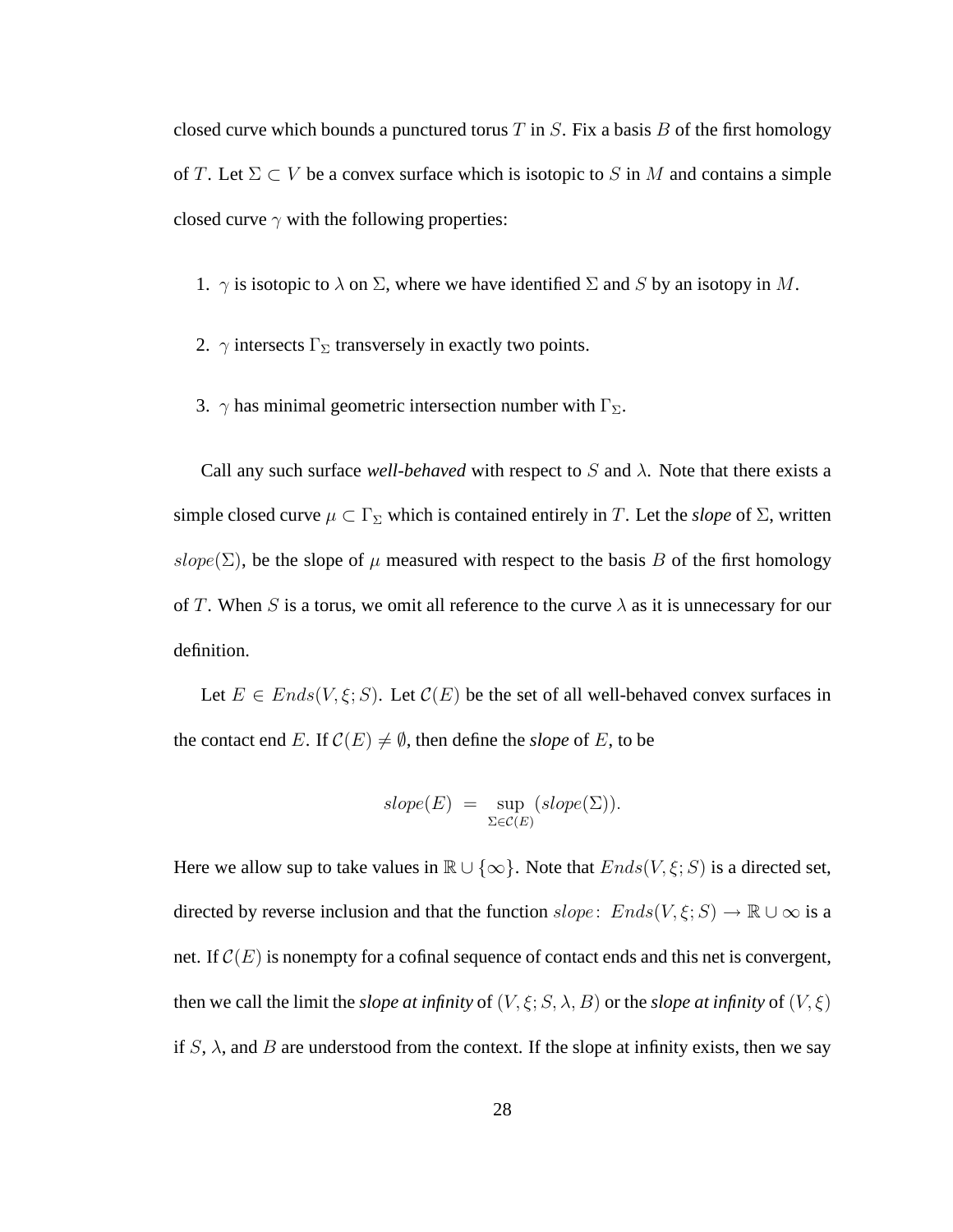that this slope is *attained* if for each  $E \in$  Ends(V,  $\xi$ ; S) there exists a  $\Sigma \in C(E)$  with that slope. Note that any slope that is attained must necessarily be rational.

Let  $\Sigma \in \mathcal{C}(E)$ . Define the *division number* of  $\Sigma$ , written  $div(\Sigma)$  to be half the number of dividing curves and arcs on T. When  $\Sigma$  is a torus, this is the usual torus division number. If  $\mathcal{C}(E) \neq \emptyset$ , then let

$$
div(E)=\min_{\Sigma\in\mathcal{C}(E)}(div(\Sigma)).
$$

Note that  $div$ :  $Ends(V, \xi, S) \rightarrow \mathbb{N} \cup {\infty}$  is a net, where we endow  $\mathbb{N} \cup {\infty}$  with the discrete topology. If  $\mathcal{C}(E)$  is nonempty for a cofinal sequence of contact ends, then we call the limit the *division number at infinity* of  $(V, \xi; S, \lambda, B)$  or the *division number at infinity* of  $(V, \xi)$  if S,  $\lambda$ , and B are understood from the context. Note that the slope at infinity and the division number at infinity are proper isotopy invariants.

#### **3.2 An Example**

In this section, we compute the slope and infinity and the division number at infinity for Eliashberg's examples of uncountably many open, solid tori that are not contact diffeomorphic. We will show that the  $U_{\delta}$  are, in fact, distinct up to proper isotopy. First, we examine  $\partial \overline{U}_{\delta}$ . Note that there are natural coordinates on  $T^2$  given by  $\phi_1$  and  $\phi_2$ . These coordinates induce coordinates on the homology of  $\partial \overline{U}_{\delta}$ . In these coordinates, the characteristic foliation of  $\partial \overline{U}_{\delta}$  is linear and has slope  $\delta^2/(\delta^2 - 1)$ . We call a torus with linear characteristic foliation *pre-Lagrangian*. We will show that, in fact, the slope at infinity of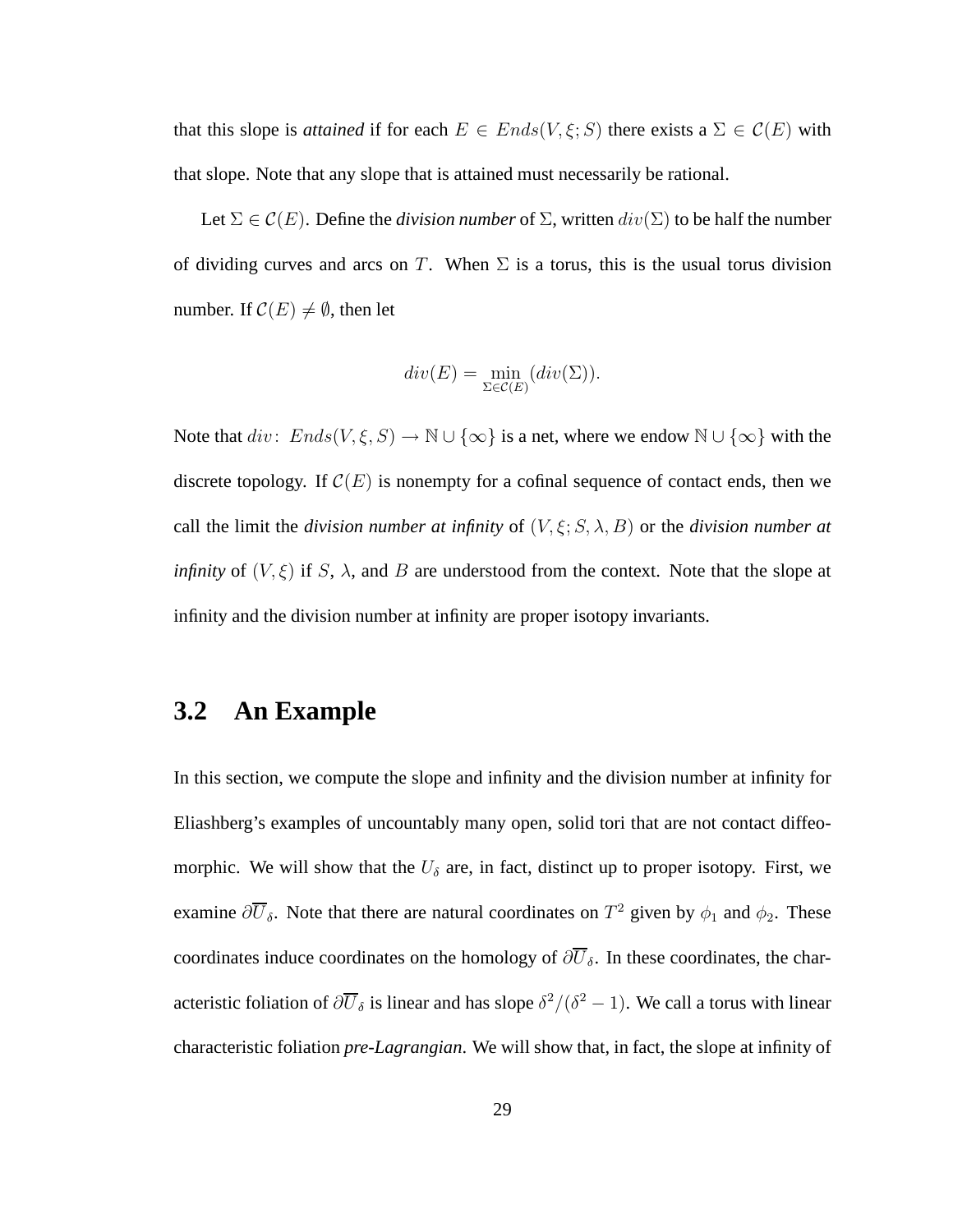$U_{\delta}$  is  $\delta^2/(\delta^2 - 1)$  and the division number at infinity is 1.

To compute the slope at infinity, we must have several facts at our disposal. First, every  $T^2 \times I$  in  $S^3$  with the standard tight contact structure is minimally twisting. This fact follows from the fact that  $T^2 \times \{0\}$  must bound a solid torus  $S$  which does not contain the  $T^2 \times \{1\}$ . If  $T^2 \times I$  we not minimally twisting, then we could find an overtwisted meridinal disk inside  $S \cup T^2 \times I$ .

The second fact is the following: Given a pre-Lagrangian torus  $T \subset S^3$  with rational slope s and an open neighborhood  $N$  of  $T$ , one can perturb  $T$  to be a convex torus  $T' \subset N$ such that  $slope(T') = s$  and  $div(T') = 1$ . To prove this, first recall that the characteristic foliation on  $T$  determines the contact structure in a neighborhood of  $T$ . We construct the standard model for this neighborhood as follows: Consider  $\mathbb{R}^3$  with the contact structure  $\xi = \ker(dz + xdy)$ . If we quotient  $\mathbb{R}^3$  by  $z \mapsto z + 1$  and  $y \mapsto y + 1$ , we will get  $M = \mathbb{R} \times T^2$ . Since the contact structure is preserved by this action,  $\xi$  will induce a contact structure on M. Clearly, there exists a diffeomorphism taking T to  $\{0\} \times T^2$ that preserves the characteristic foliations. Therefore, they have contact diffeomorphic neighborhoods. Now, perturb  $\{0\} \times T^2$  into  $\Sigma = \{(f(z), y, z)\}$  via f, the graph of which is shown in Figure 3.1. The resulting torus  $\Sigma$  will be convex and have characteristic foliation identical to the torus on the left-hand side of Figure 2.5.

Given these facts, the computation of the slope at infinity is fairly straightforward. Note that, given any neighborhood N of  $\partial \overline{U}_{\delta}$ , we can find pre-Lagrangian tori inside  $N \cap U_{\delta}$  with rational slopes that are arbitrarily close to  $\delta^2/(\delta^2 - 1)$ . We then perturb each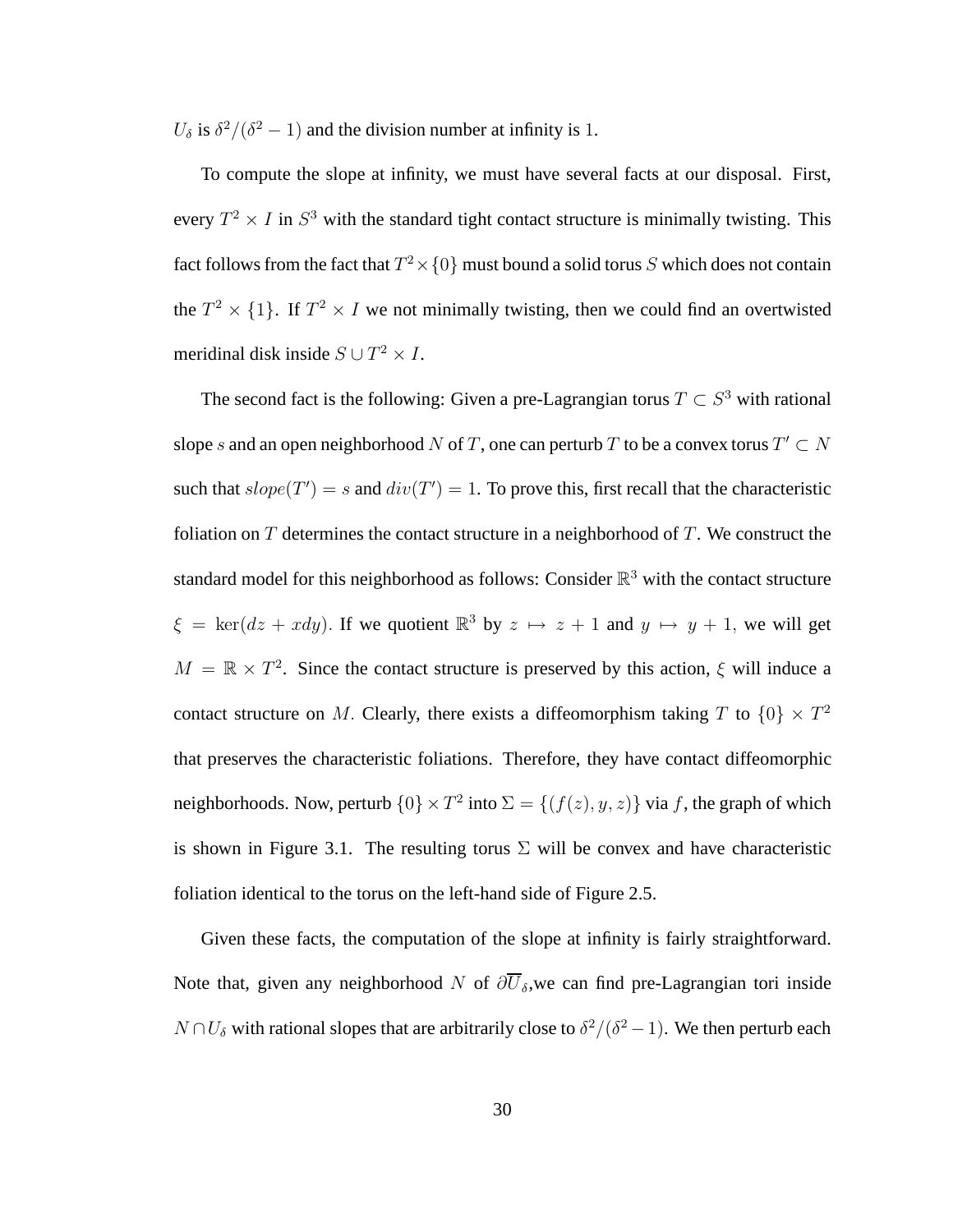

Figure 3.1: The graph of  $f$ .

of these tori to be convex. Choose a sequence  $T_i$  of such convex tori with division number 1 and slopes converging to  $\delta^2/(\delta^2-1)$ . To show that the slope at infinity is well-defined in this case (and therefore that our sequence actually computes the slope at infinity), assume that there is another sequence of convex tori  $S_i$  that leave every compact set of  $U_{\delta}$ , have division number 1, and have slopes converging to some number r other than  $\delta^2/(\delta^2 - 1)$ . By the minimal twisting condition,  $r < \delta^2/(\delta^2 - 1)$ . Let  $\epsilon = \delta^2/(\delta^2 - 1) - r$ . There exists an m such  $|slope(T_m) - \delta^2/(\delta^2 - 1)| \le \epsilon/4$  and an n such that  $|slope(S_n) - r| \le \epsilon/4$ and  $S_n$  lies outside of the compact set bounded by  $T_n$  inside  $U_\delta$ . But, the existence of  $T_m$  and  $S_n$  violates minimal twisting, since  $S_n$  lies outside of the compact set bounded by  $T_n$  inside  $U_\delta$ . Hence, the  $S_i$  do not exist, so the slope at infinity is well-defined and is equal to  $\delta^2/(\delta^2 - 1)$ . Given the existence of the family of tori  $T_i$ , we see that the division number at infinity is 1.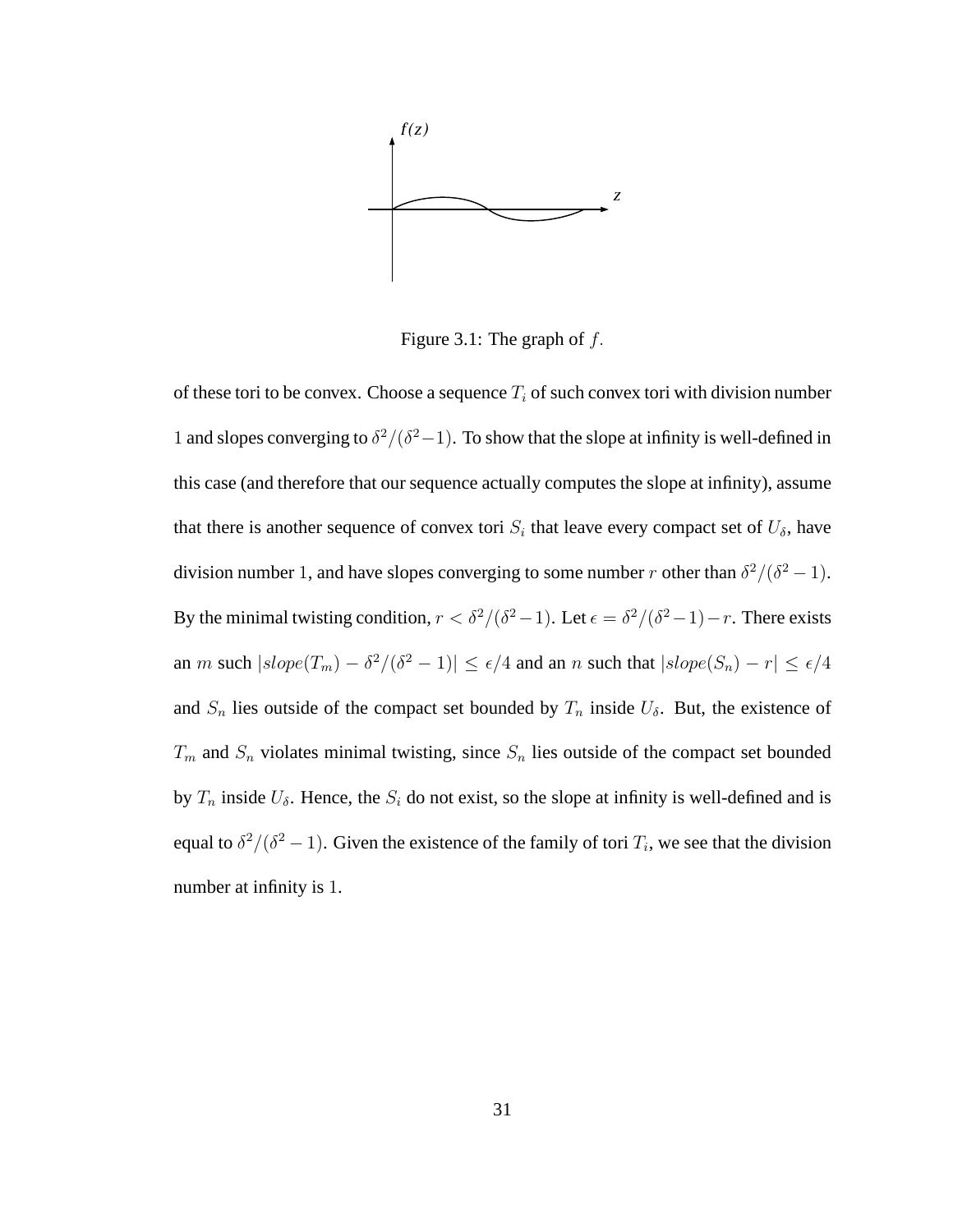#### **Chapter 4**

# **Classification Theorems for Tight Toric Ends**

In this section, we study tight contact structures on toric ends. We say that a toric end is *minimally twisting* if it contains only minimally twisting toric annuli. We first show that it is possible to refer to the slope at infinity and the division number at infinity for toric ends.

**Proposition 4.0.1.** Let  $T^2 \times [0, \infty)$  be a tight toric end. Then the division number at *infinity and the slope at infinity are defined.*

*Proof.* First note that  $\mathcal{C}(E)$  is nonempty for any end E since the condition for being wellbehaved is vacuously true for tori. Also, note that the division number at infinity exists by definition.

If there exists a nested sequence of ends  $E_i$  such that  $slope(E_i) = \infty$ , then the slope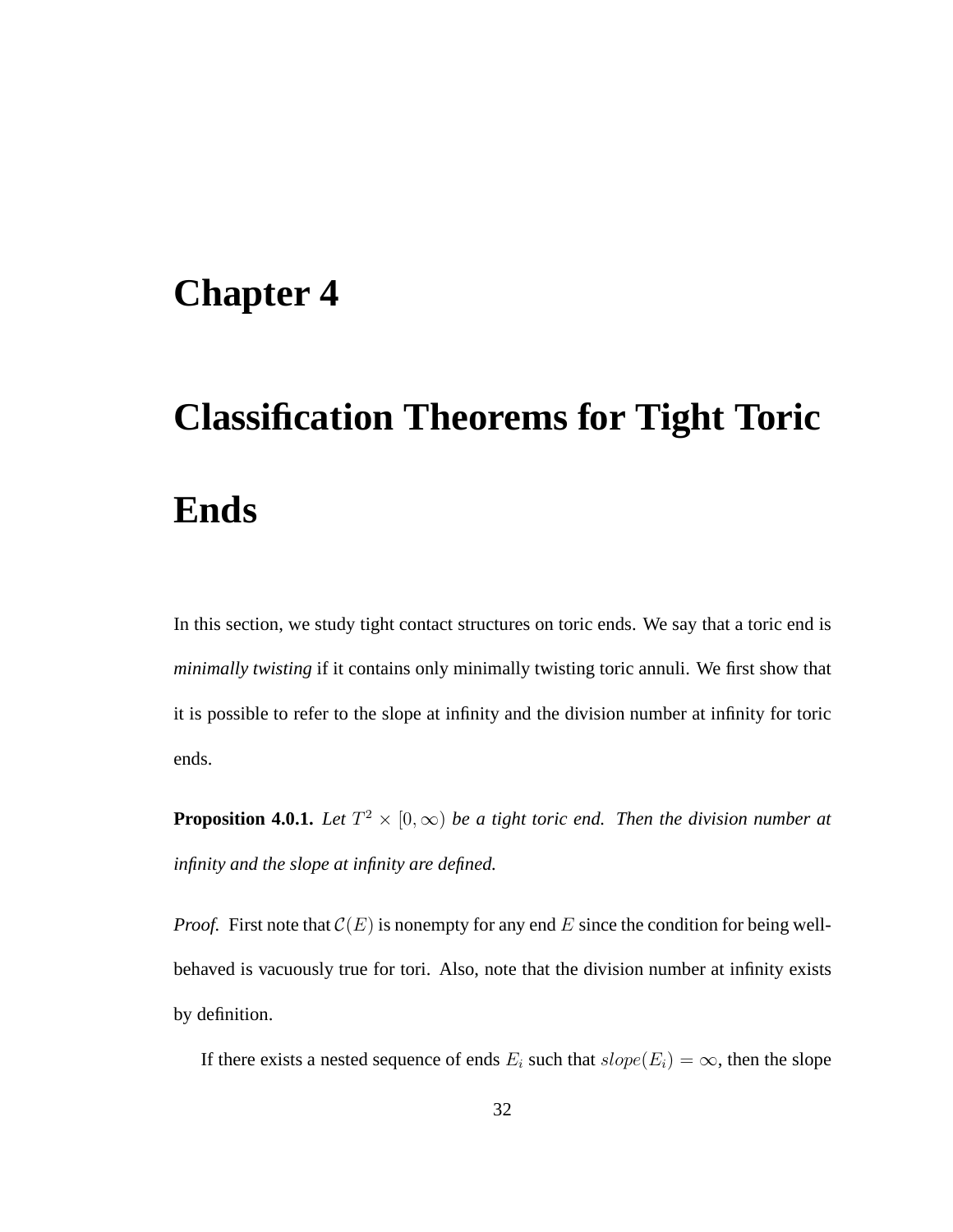at infinity is  $\infty$ . Otherwise, there exists an end  $E = T^2 \times [0, \infty)$  such that for no end  $F \subset E$  is  $slope(F) = \infty$ . This means that E is minimally twisting. Without loss of generality, assume  $T_i = T^2 \times i$  is convex with slope  $s_i$ . Note that the  $s_i$  form a clockwise sequence on the Farey graph and are contained in a half-open arc which does not contain  $\infty$ . Since  $slope(F) \leq s_i$  for any end  $F \subset T^2 \times [i, \infty)$ , our net is convergent, so the slope at infinity is defined.  $\Box$ 

# **4.1 Tight, minimally twisting toric ends with irrational slope at infinity**

In this section, we study tight, minimally twisting toric ends  $(T^2 \times [0, \infty), \xi)$  with *irrational* slope r at infinity and with convex boundary satisfying  $div(T^2 \times 0) = 1$  and  $slope(T^2 \times 0) = -1$ . Unless otherwise specified, all toric ends will be of this type.

We first show how to associate to any such toric end a function  $f_{\xi} \colon \mathbb{N} \to \mathbb{N} \cup \{0\}.$ There exists a sequence of rational numbers  $q_i$  on the Farey graph which satisfies the following:

- 1.  $q_1 = -1$  and the  $q_i$  proceed in a clockwise fashion on the Farey graph.
- 2.  $q_i$  is connected to  $q_{i+1}$  by an arc of the graph.
- 3. The  $q_i$  converge to r.
- 4. The sequence is minimal in the sense that  $q_i$  and  $q_j$  are not joined by an arc of the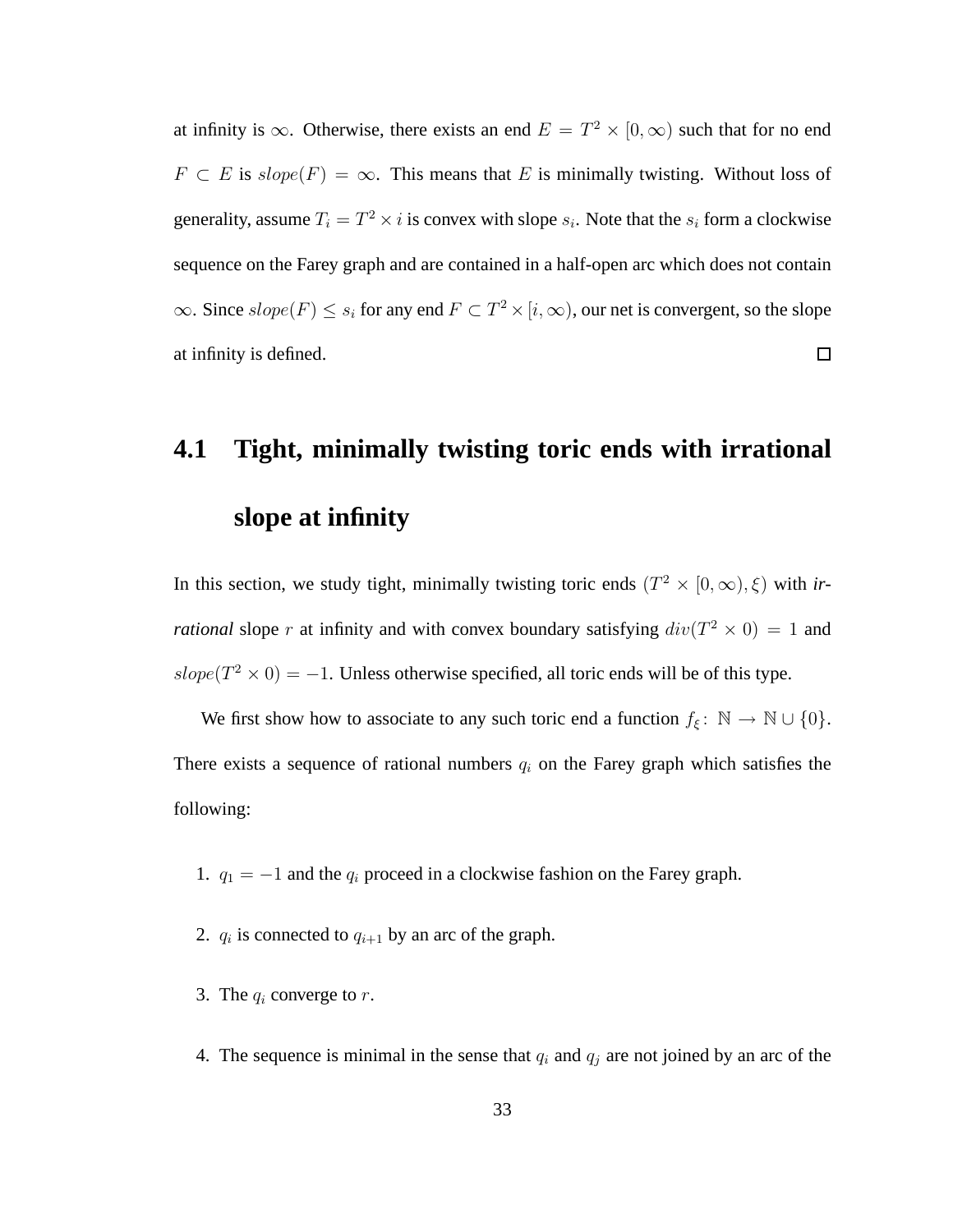graph unless  $i$  is adjacent to  $i$ .

We can form this sequence inductively by taking  $q_2$  to be the rational number which is closest to r on the clockwise arc of the Farey graph  $[-1, r]$  between  $-1$  and r and has an edge of the graph from  $-1$  to  $q_2$ . Similarly, construct the remaining  $q_i$ . Any such sequence can be grouped into *continued fraction blocks*. We say that  $q_i, \ldots, q_j$ form a *continued fraction block* if there is an element of  $SL_2(\mathbb{Z})$  taking the sequence to  $-1, \ldots, -m$ . We call m the *length* of the continued fraction block. We say that this block is *maximal* if it cannot be extended to a longer continued fraction block in the sequence  $q_i$ . Since r is irrational, maximal continued fraction blocks exist. Denote these blocks by  $B_i$ . To apply this to our situation, we need the following.

**Proposition 4.1.1.** *There exists a nested sequence of convex tori*  $T_i$  *with*  $div(T_i) = 1$  $such that slope(T<sub>i</sub>) = q<sub>i</sub>$ . Moreover, any such sequence must leave every compact set.

*Proof.* By the definition of slope at infinity, for any  $\epsilon$ , there is an end E such that  $slope(E)$ is within  $\epsilon$  of r. This means that there is a convex torus T in E with slope lying within  $2\epsilon$  of r. Note that since our toric end is minimally twisting and has slope r at infinity, slope(T)  $\in$  [-1, r). We attach bypasses to T so that  $div(T) = 1$ . The toric annulus bounded by  $T^2 \times 0$  and T contains the tori  $T_i$  with  $q_i$  lying couterclockwise to  $slope(T)$ . Fix these first  $T_i$ . Choose another torus  $T'$  outside of the toric annulus with slope even closer to r. Again, adjust the division number of  $T'$  so that it is 1 and factor the toric annulus bounded by T and T' to find another finite number of our  $T_i$ . Proceeding in this fashion, we see we have the desired sequence of  $T_i$ . Any such sequence must leave every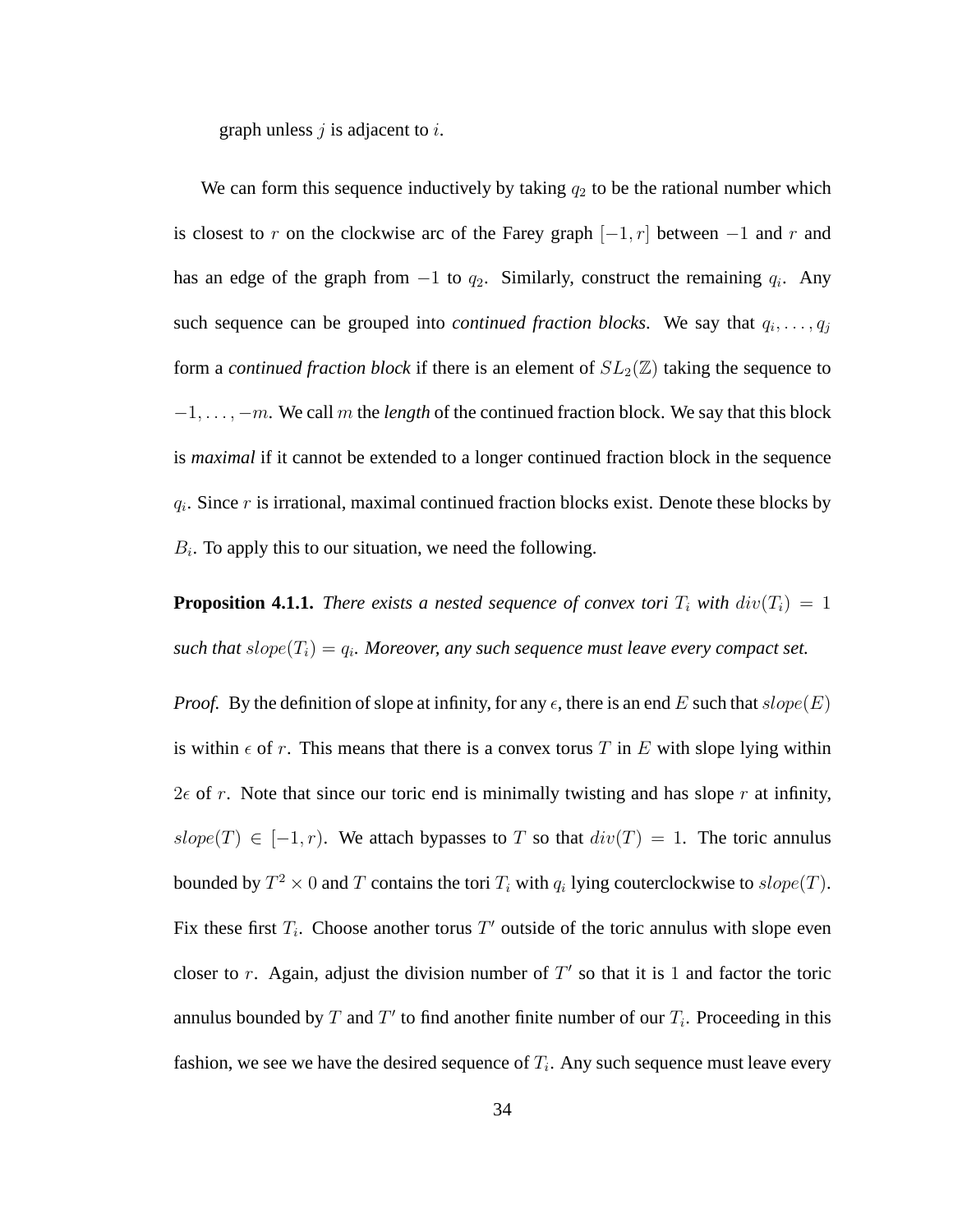compact set by the definition of the slope at infinity. For, if not, then we could find a torus T in any end with  $slope(T) > r$ , which would show that the slope at infinity is not r.  $\Box$ 

This factors the toric end according to our sequence of rationals. We say that a consecutive sequence of  $T_i$  form a continued fraction block if the corresponding sequence of rationals do. Each maximal continued fraction block  $B_i$  determines a maximal continued fraction block of tori which we also call  $B_i$ . We think of  $B_i$  as a toric annulus.

To each continued fraction block, we let  $n_j$  be the number of positive basic slices in the factorization of  $B_i$  by  $T_j$ . Define  $f_{\xi} \colon \mathbb{N} \to \mathbb{N} \cup \{0\}$  by  $f_{\xi}(j) = n_j$ . To show that the function  $f_{\xi}$  is independent of the factorization by  $T_i$ , suppose  $T'_i$  is another factorization with the same properties as  $T_i$ . Let  $B'_j$  denote the corresponding continued fraction blocks. Fix j. There exists n large such that the toric annulus A bounded by  $T_n$  and  $T_1$ contains the continued fraction blocks  $B_j$  and  $B'_j$ . Extend the partial factorization of A by  $B'_{j}$ . Recall that one can compute the relative Euler class via such a factorization and that it depends on the number of positive basic slices in each continued fraction block [Ho2]. Therefore,  $B_j$  and  $B'_j$  must have the same number of positive basic slices.

Given an irrational number r, let  $\mathcal{F}(r)$  denote the collection of functions  $f: \mathbb{N} \to$  $\mathbb{N} \cup \{0\}$  such that  $f(i)$  does not exceed one less than the length of  $B_i$ . We can now state a complete classification of the toric ends under consideration.

**Theorem 4.1.2.** Let  $(T^2 \times [0, \infty), \xi)$  be a tight, minimally twisting toric end with convex *boundary satisfying*  $div(T^2 \times 0) = 1$  *and slope* $(T^2 \times 0) = -1$ *. Suppose that the slope at infinity is irrational. To each such tight contact structure, we can assign a function*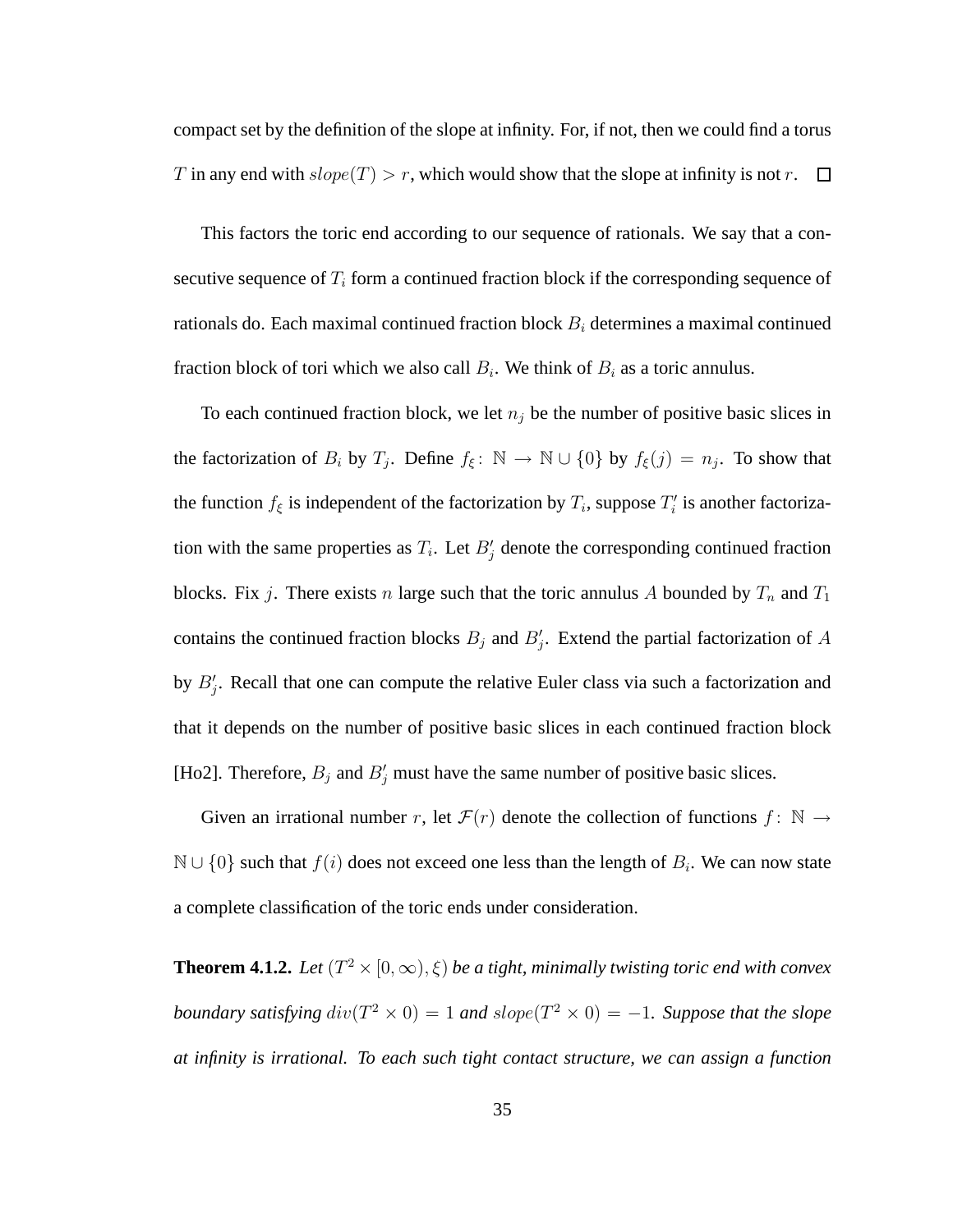$f_{\xi}$ :  $\mathbb{N} \to \mathbb{N} \cup \{0\}$  *which is a complete proper isotopy (relative to the boundary) invariant. Moreover, given any*  $f \in \mathcal{F}(r)$ *, there exists a toric end*  $(T^2 \times [0, \infty), \xi)$  *such that*  $f_{\xi} = f$ *.* 

*Proof.* If  $f_{\xi} = f_{\xi'}$ , then we can shuffle bypasses within any given continued fraction block so that all positive basic slices occur at the beginning of the block. Since the number of positive basic slices in any continued fraction block is the same, it is clear that they are properly isotopic.

It is a straightforward application of the gluing theorem for basic slices in [Ho2] to show that we can construct a toric annulus corresponding to the desired continued fraction blocks. The fact that they stay tight under gluing follows from the fact that overtwisted disks are compact.  $\Box$ 

**Corollary 4.1.3.** Let  $(T^2 \times [0,1), \xi)$  be a tight, minimally twisting toric end with irra*tional slope* r *at infinity. Suppose*  $f_{\xi}(i)$  *is not maximal or minimal for an infinite number of numbers i. Then there does not exist any tight, toric end*  $(T^2 \times [0, \infty), \eta)$  *such that*  $\xi|_{T^2\times[0,1)} = \eta|_{T^2\times[0,1)}$ .

*Proof.* Assume that there were an inclusion  $\phi$ :  $(T^2 \times [0, 1), \xi) \rightarrow (T^2 \times [0, \infty), \eta)$ . Perturb  $T^2 \times \{2\}$  to be convex of slope *b*. Choose a convex torus  $\phi(T')$  of slope *a*. As before, we have a minimal, clockwise sequence of rationals  $q_j$  for  $1 \leq j \leq n$  on the Farey graph such that  $q_1 = a$ ,  $q_n = b$ , and  $q_i$  is joined to  $q_{i+1}$  by an arc of the graph. Let  $q_m$  be the rational closest to  $q_1$  such that r lies clockwise to  $q_1$  and counterclockwise to  $q_m$ . By our assumption on  $f_\xi$ , there exists a continued fraction block of tori  $T_{j_1}, \ldots, T_{j_k} \subset (T^2 \times [0, 1), \xi)$  which contains both positive and negative basic slices.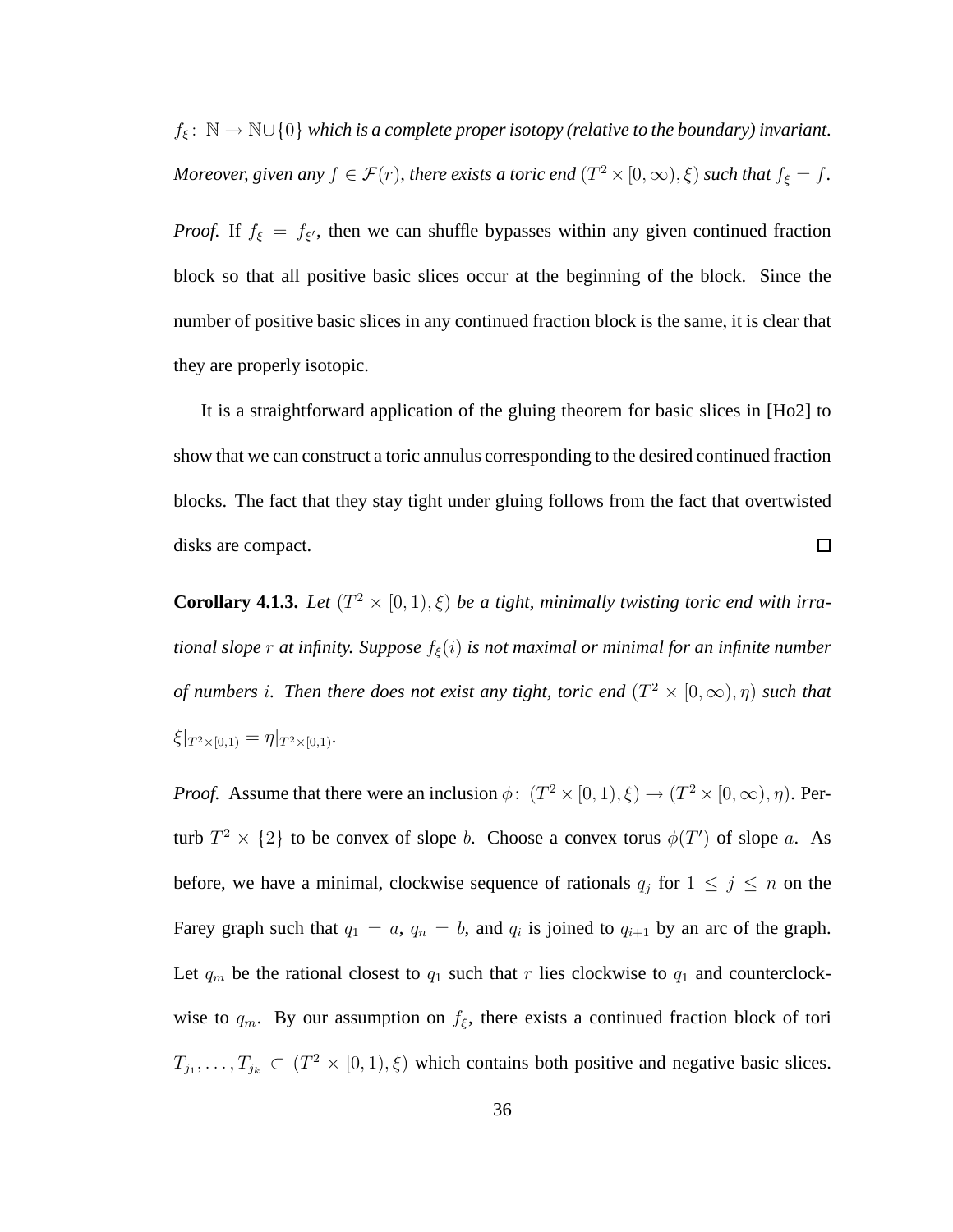Moreover, we can assume that the corresponding sequence of rationals lies clockwise to  $q_{m-1}$  and counterclockwise to  $q_m$ . Perturb tori  $T_{in}$  and  $T_{out}$  in  $(T^2 \times [0, \infty), \eta)$  to be convex of slopes  $q_{m-1}$  and  $q_m$ , respectively, such that the basic slice bounded by  $T_{in}$ and  $T_{out}$  contains  $\phi(T_{j_1}), \ldots, \phi(T_{j_k})$ . This is a contradiction, since a basic slice cannot be formed by gluing basic slices of opposite signs unless the contact structure  $\eta$  is overtwisted [Ho2].  $\Box$ 

# **4.2 Tight, minimally twisting toric ends with rational slope at infinity**

We now consider tight, minimally twisting toric ends  $(T^2 \times [0, \infty), \xi)$  with *rational* slope r at infinity and with convex boundary satisfying  $div(T^2 \times 0) = 1$  and  $slope(T^2 \times 0) =$ −1. Unless otherwise specified, all toric ends will be of this type. We first deal with the situation when the slope at infinity is *not* attained.

We show how to every toric end under consideration we can assign a function

$$
f_{\xi}
$$
: {1,...,  $n(r)$ } × {1, -1}  $\rightarrow$  N  $\cup$  {0,  $\infty$ }.

We proceed in a fashion similar to the irrational case. Given  $r$  rational, there exists a sequence of rationals  $q_i$  satisfying the following:

- 1.  $q_1 = -1$  and the  $q_i$  proceed in a clockwise fashion on the Farey graph.
- 2.  $q_i$  is connected to  $q_{i+1}$  by an arc of the tesselation.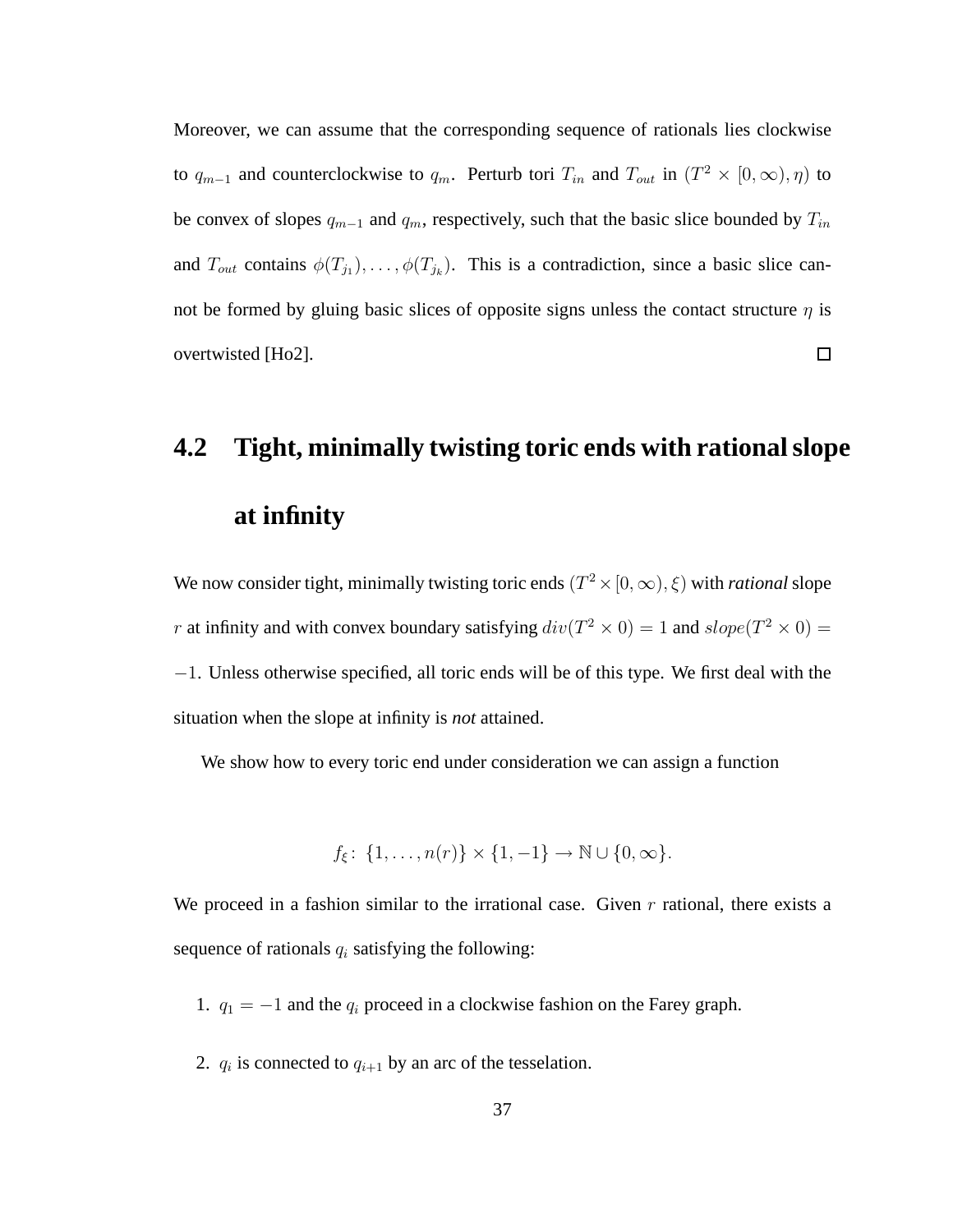- 3. The  $q_i$  converge to r, but  $q_i \neq r$  for any i.
- 4. The sequence is minimal in the sense that  $q_i$  and  $q_j$  are not joined by an arc of the tesselation unless  $i$  is adjacent to  $i$ .

We construct such a sequence inductively just as in the irrational case, except we never allow the rationals  $q_i$  to reach r. Note that such a sequence breaks up naturally into  $n-1$  finite continued fraction blocks  $B_i$  and one infinite continued fraction block  $B_n$  (*i.e.*,  $B_n$  can be taken to the negative integers after action by  $SL_2(\mathbb{Z})$ ). Note that n is completely determined by  $r$ . Just as in the irrational case, there exist nested covex tori  $T_i$  with  $div(T_i) = 1$  and  $slope(T_i) = q_i$ . We can argue as in the irrational case to show that these tori must leave every compact set of the toric end. We will also refer to the collection of tori  $T_i$  corresponding to  $B_i$  by the same name.

We will now construct  $f_{\xi}$ . Let  $f_{\xi}(i, \pm 1)$  be the number of positive (negative) basic slices in the continued fraction block  $B_i$ . Of course, for a finite continued fraction block,  $f_{\xi}(i,1)$  determines  $f_{\xi}(i,-1)$ . However, this is clearly not the case for  $B_n$ .

As in the irrational case, let  $\mathcal{F}(r)$  be the collection of functions  $f: \{1, \ldots, n(r)\} \times$  $\{1, -1\} \to \mathbb{N} \cup \{0, \infty\}$  such that  $f_{\xi}(i, 1) + f_{\xi}(i, -1) = |B_i| - 1$  for  $i \leq n - 1$ , where  $|B_i|$  is the length of  $B_i$ , and at least one of  $f_{\xi}(n(r), \pm 1)$  is infinite.

**Theorem 4.2.1.** Let  $(T^2 \times [0, \infty), \xi)$  be a tight, minimally twisting toric end with convex *boundary satisfying*  $div(T^2 \times 0) = 1$  *and slope* $(T^2 \times 0) = -1$ *. Suppose that the slope at inifinity is rational and is not attained. To each such tight contact structure, we can assign a function*  $f_{\xi}$  :  $\{1, \ldots, n(r)\}\times\{1, -1\} \rightarrow \mathbb{N}\cup\{0, \infty\}$  *which is a complete proper*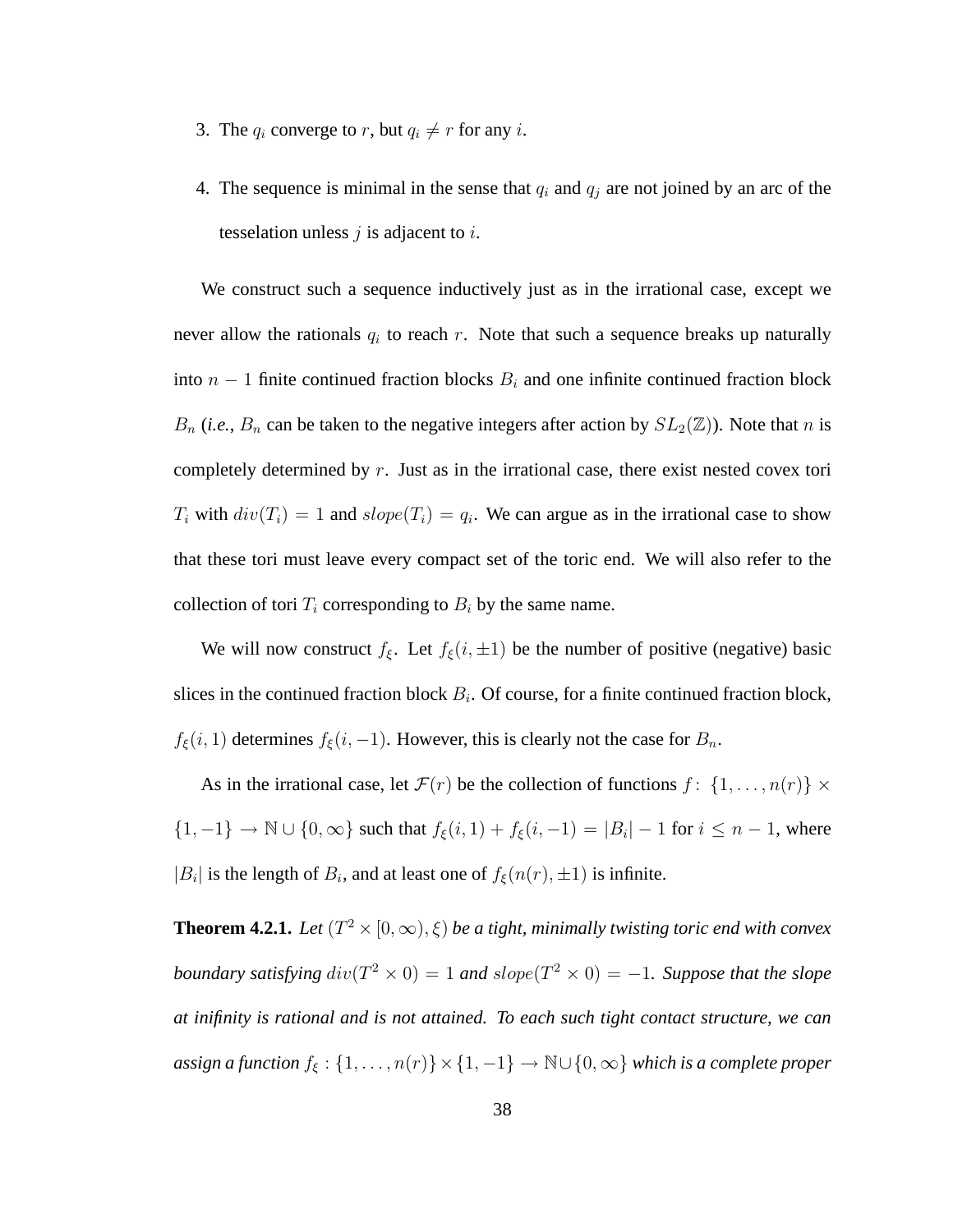*isotopy (relative to the boundary) invariant. Moreover, for any*  $f \in \mathcal{F}(r)$ *, there exists a* tight, minimally twisting toric end  $(T^2\times [0,\infty),\xi)$  with slope  $r$  at infinity which is not *realized such that*  $f = f_{\xi}$ *.* 

*Proof.* Suppose  $f_{\xi} = f'_{\xi}$ . As in the irrational case, we can adjust our factorization of the finite continued fraction blocks so that all of the positive basic slices occur first in each continued fraction block. Therefore, we can isotope the two contact structures so that they agree on the first  $n - 1$  continued fraction blocks.

We now consider the infinite basic slice. Without loss of generality, we may assume that the infinite basic slices for  $\xi$  and  $\xi'$  are toric ends  $(T^2\times [0,\infty),\xi)$  and  $(T^2\times [0,\infty),\xi')$ with  $slope(T^2 \times \{0\})$ ,  $div(T^2 \times \{0\})$ , and infinite slope at infinity that is not realized. The corresponding factorization is then given by nested tori  $T_i$  and  $T'_i$  such that  $slope(T_i) =$  $slope(T_i') = -i$  and  $div(T_i) = 1$ . We now construct model toric ends  $\xi_n^{\pm}$  and  $\xi_{alt}$  and show that any infinite basic slice is properly isotopic to one of the models. Let  $B_i^{\pm}$ be the positive (negative) basic slice with  $slope(T^2 \times 0) = -i$  and  $slope(T^2 \times 1) =$  $-i-1$ . Let  $\xi_n^{\pm}$  be the toric end constructed as  $B_1^{\pm} \cup \cdots \cup B_n^{\pm} \cup B_{n+1}^{\mp} \cup \cdots$ . Let  $\xi_{alt}$  be  $B_1^+ \cup B_2^- \cup B_3^+ \cup \cdots$ . First consider the case when  $f_{\xi}(n, 1) = m$ . There exists N large so that the toric annulus bounded by  $T_1$  and  $T_N$  contains *at least* m positive basic slices and  $m$  negative basic slices. By shuffling bypasses in this toric annulus, we can rechoose our factorization so that all positive bypass layers occur first in our factorization. This toric end is clearly properly isotopic to  $\xi_m^+$ . We handle the case when  $f_{\xi}(n, -1) = m$  similarly. Now, suppose that  $f_{\xi}(n, \pm 1) = \infty$ . Fix some number k. Choose  $N_1$  large enough that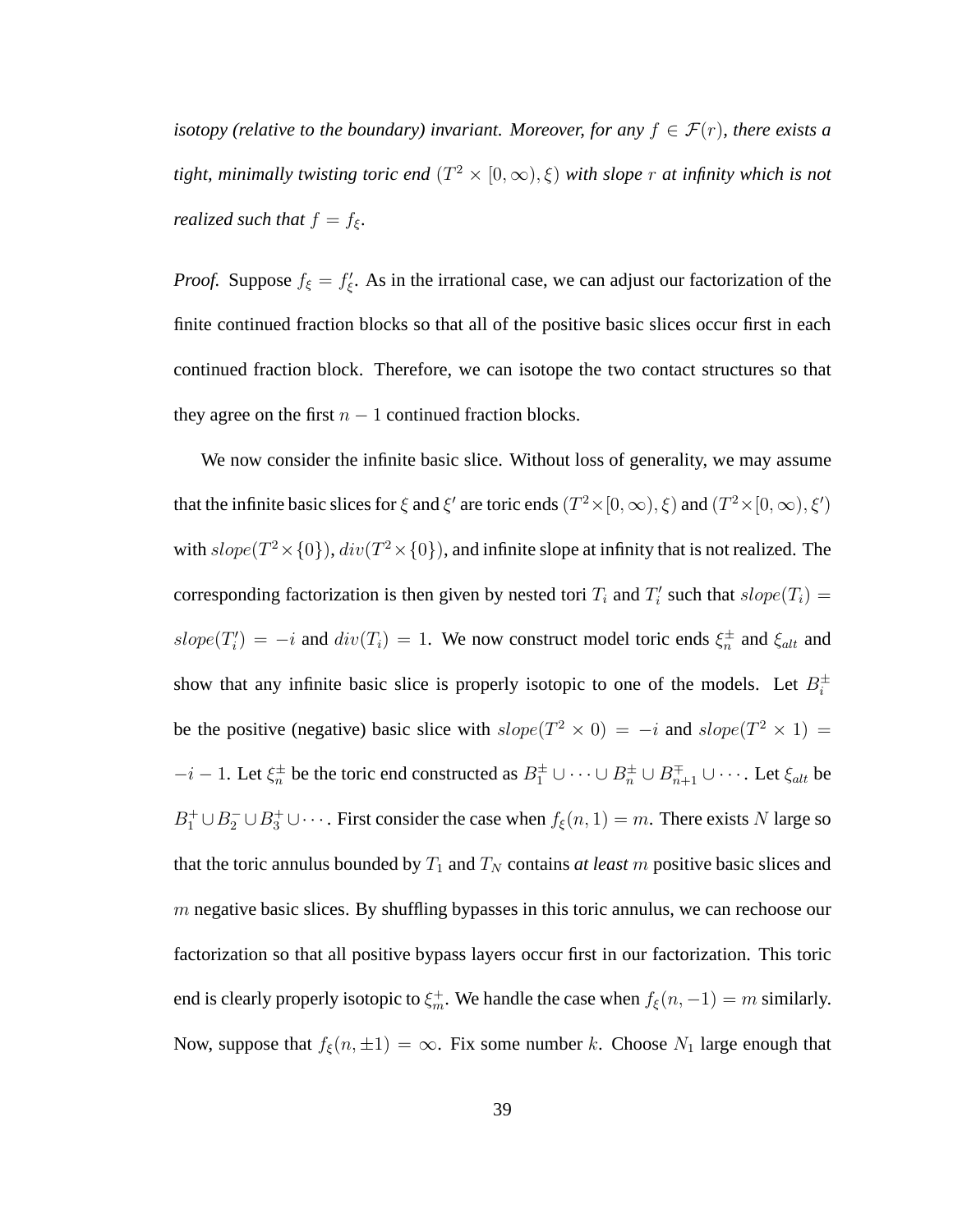the toric annulus bounded by  $T_1$  and  $T_{N_1}$  contains at least k positive and k negative basic slices. By shuffling bypasses in this toric annulus, we can arrange for the first  $2k$  basic slices in the factorization to be alternating. There exists an isotopy  $\phi_t^1$  such that  $\phi_0^1$  is the identity and  $\phi_{1*}^1(\xi)$  agrees with  $\xi_{alt}$  in the first 2k basic slices. Call the pushed forward contact structure by the same name. There exists  $N_2$  large such that  $T_{2k}$  and  $T_{N_2}$  bound a toric annulus with k positive and k negative basic slices. Leaving the first  $2k$  tori in our factorization fixed, we can shuffle bypases in the toric annulus bounded by  $T_{2k}$  and  $T_{N_2}$ so that signs are alternating. Choose an isotopy  $\phi_t^2$  as before such that  $\phi_t^2$  is the identity on the toric annulus bounded by  $T_1$  and  $T_{2k}$  and takes the second  $2k$  basic slices of  $\xi$  onto those of  $\xi_{alt}$ . Continuing in this fashion, we can construct  $\phi_t^n$  which is supported on  $K_n$ compact such that  $K_i \subset K_{i+1}$  and  $T^2 \times [0, \infty) = \cup K_i$ . Hence we have an isotopy taking  $\xi$  to  $\xi_{alt}$ . The existence result follows immediately from Honda's gluing results for toric  $\Box$ annuli [Ho2].

**Corollary 4.2.2.** *Let*  $(T^2 \times [0, 1), \xi)$  *be a tight, minimally twisting toric end that does not attain a rational slope* r *at infinity. Suppose*  $f_{\xi}(n(r) \times \{1\})$  *and*  $f_{\xi}(n(r) \times \{-1\})$ *are nonzero. Then there does not exist any tight, toric end*  $(T^2 \times [0, \infty), \eta)$  *such that*  $\xi|_{T^2\times[0,1)} = \eta|_{T^2\times[0,1)}$ .

*Proof.* Assume that there were such an inclusion  $\phi: (T^2 \times [0, 1), \xi) \to (T^2 \times [0, \infty), \eta)$ . Let  $T_i$  be the first torus in the factorization of the infinite continued fraction block of  $(T^2 \times [0, 1), \xi)$ . By definition, there exists another torus  $T_j$  with  $j > i$  such that  $T_i$ and  $T_j$  bound basic slices of both signs. By the definition of the slope at infinity and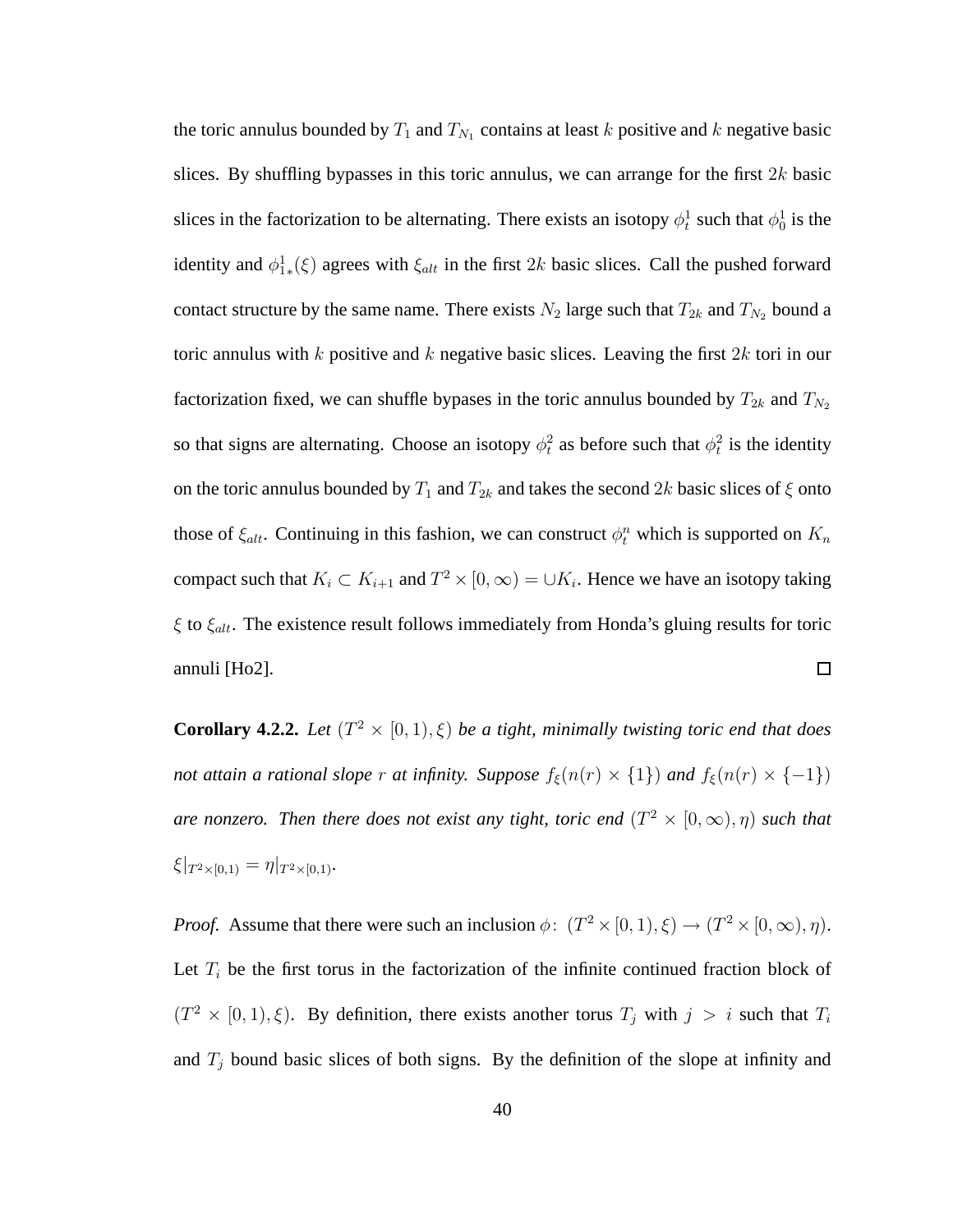the precompactness condition, there exists a convex torus  $T$  outside of the toric annulus bounded by  $\phi(T_i)$  and  $\phi(T_i)$  which has slope r. Note that  $\phi(T_i)$  and T bound a continued fraction block which is formed by gluing basic slices of opposite signs. This implies that  $(T^2 \times [0, \infty), \eta)$  is overtwisted [Ho2].  $\Box$ 

Corollary 4.1.3 and Corollary 4.2.2 will be essential to proving Theorem 1.0.1. We now consider tight, minimally twisting toric ends that realize the slope at infinity and have finite division number at infinity.

**Theorem 4.2.3.** *Tight, minimally twisting toric ends with finite division number* d *at infinity that realize the slope* r *at infinity are in one-to-one correspondence with tight,* minimally twisting contact structures on  $T^2\times [0,1]$  with  $T^2\times i$  convex,  $slope(T^2\times 0)=$  $-1$ *, slope*( $T^2 \times 1$ ) = r,  $div(T^2 \times 0) = 1$ *, and*  $div(T^2 \times 1) = d$  *up to isotopy relative to*  $T^2 \times 0$ .

*Proof.* Let  $(T^2 \times [0, \infty), \xi)$  be such a toric end. By the definition of division number at infinity and slope at infinity, there exists a convex torus  $T$  with the following properties:

- 1.  $div(T) = d$
- 2.  $slope(T) = r$
- 3. Any other convex torus T' lying in the noncompact component of  $T^2 \times [0, \infty) \setminus T$ satisfies  $div(T') \geq d$ .

Any such torus will necessarily have slope  $r$ . Let  $A$  be the toric annulus bounded by  $T^2 \times 0$  and T. We know that any other torus T' with the same properties as T bounds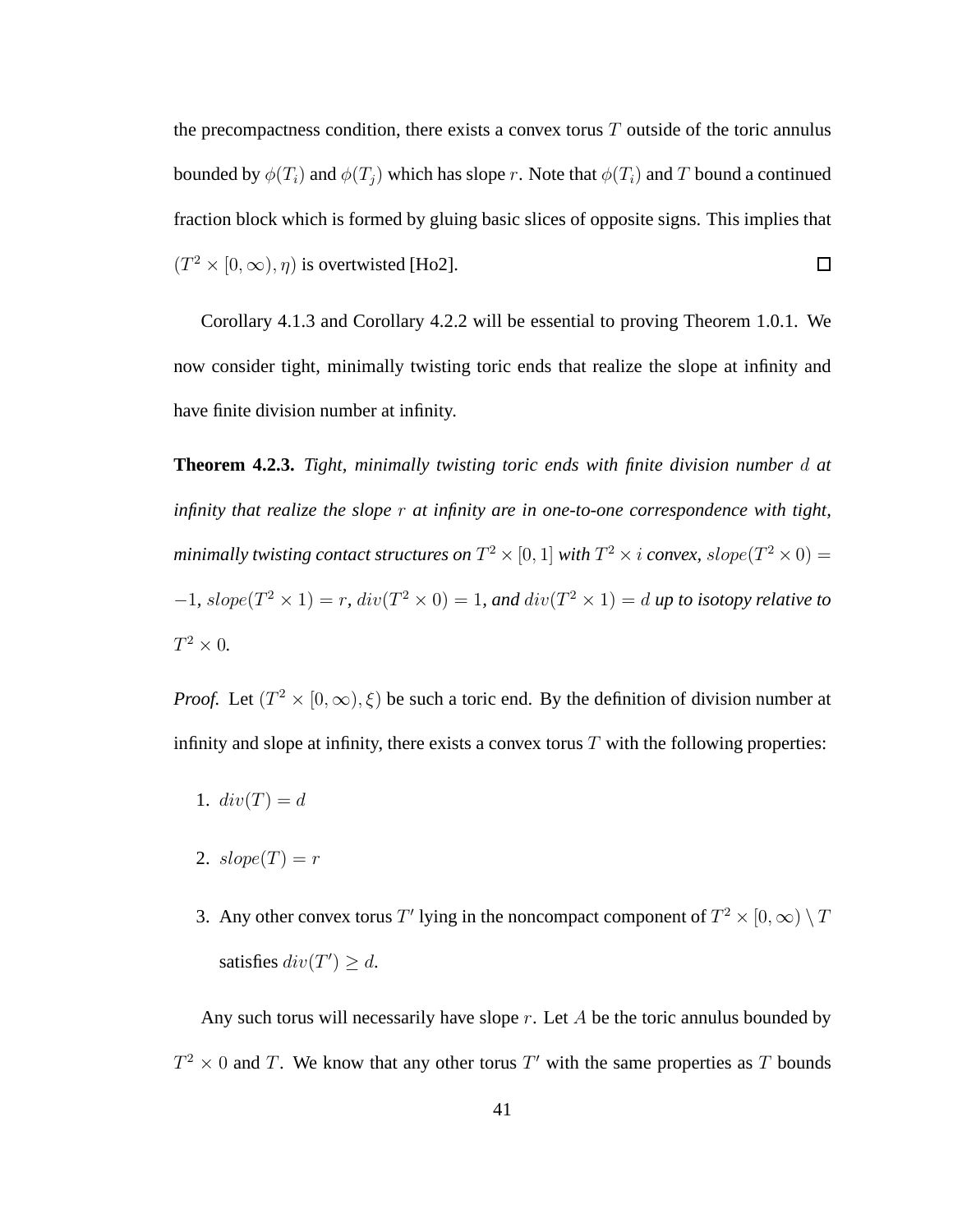a toric annulus  $A'$  that is topologically isotopic to A. By the definition of T and  $T'$ there exists a torus  $T''$  outside of A and A' that has the same properties as T. Since  $\xi$  is minimally twisting,  $T'$  and  $T''$  bound a vertically invariant toric annulus. Similarly,  $T$  and  $T''$  bound a vertically invariant toric annulus. We can use these toric annuli to isotope  $A$ and A′ to the same toric annulus in our toric end. This yields the desired correspondence. Given a tight, minimally twisting contact structures on  $T^2 \times [0,1]$  with  $T^2 \times i$  convex,  $slope(T^2 \times 0) = -1, slope(T^2 \times 1) = r, div(T^2 \times 0) = 1, and div(T^2 \times 1) = d$ , we obtain a toric end by removing  $T^2 \times 1$ .  $\Box$ 

We say that two convex annuli  $A_i = S^1 \times [0, 1]$  with Legendrian boundary,  $tb(S^1 \times$ 0) =  $-1$  and  $tb(S^1 \times 1)$  =  $-m$  are *stabily disk equivalent* if there exist disk equivalent convex annuli  $A'_i = S^1 \times [0,2]$  such that  $tb(S^1 \times 1) = -1$ ,  $tb(S^1 \times 2) = -n < -m$ , and  $A_i = S^1 \times [0,1] \subset A'_i.$ 

**Theorem 4.2.4.** Let  $(T^2\times [0,\infty),\xi)$  be a tight, minimally twisting toric end with  $slope(T^2\times$ 0) =  $\infty$ , slope  $\infty$  at infinity, and division number  $\infty$  at infinity. Then we can associate to  $\xi$  a collection of nested families of convex annuli  $A_i = S^1 \times [0, i]$  with Legendrian *boundary such that*  $tb(S^1 \times 0) = -1$ ,  $tb(S^1 \times i + 1) = tb(S^1 \times i) + 1$  *such that any two* annuli  $A_i$  and  $A'_i$  in different families are stabily disk equivalent.

*Proof.* To construct such annuli, simply choose a factorization of the toric end by tori  $T_i$ such that  $T_1 = T^2 \times 0$ ,  $slope(T_i) = \infty$ ,  $div(T_{i+1}) = div(T_i) + 1$  and the  $T_i$  leave every compact set. Let  $A_1$  be the convex annulus with boundary on  $T_1$  and  $T_2$ . Choose  $A'_1$  a horizontal convex annulus between  $T_2$  and  $T_3$  which shares a boundary component with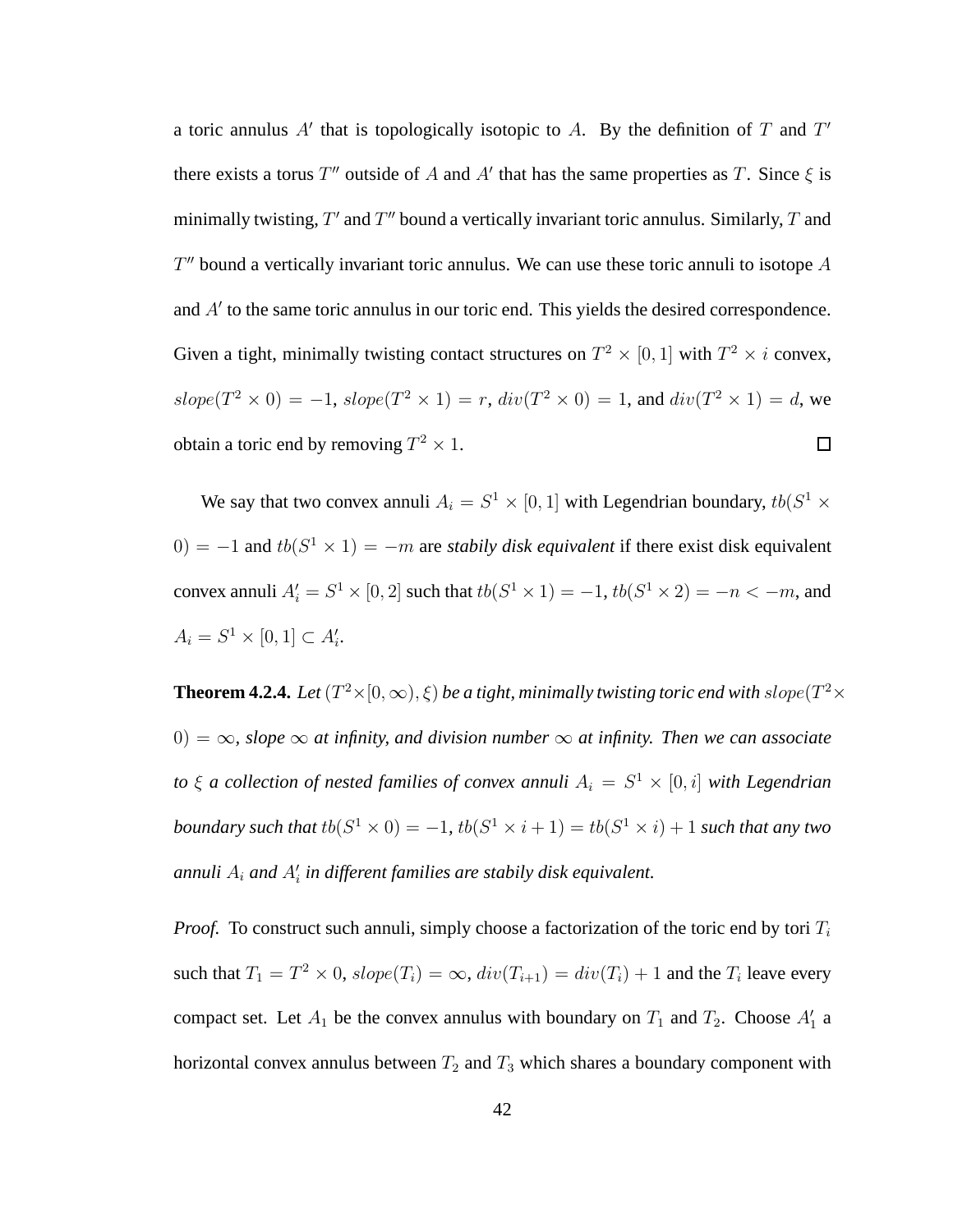A<sub>1</sub>. Let  $A_2 = A_1 \cup A'_1$ . Continuing in this fashion, we construct a sequence of nested annuli  $A_i$ . Now, choose any other factorization by tori  $T_i'$  satisfying the same properties as the  $T_i$  and let  $A'_i$  be the corresponding sequence of convex annuli. We will show that  $A_i$  is stabily disk equivalent to  $A'_i$ . Choose N large so that the toric annulus bounded by  $T_1$  and  $T_N$  contains  $A_i$  and  $A'_i$ . Let A be a convex annulus between the  $S^1 \times i \subset A'_i$  and a horizontal Legendrian curve on  $T_N$ . Let  $A' = A'_i \cup A$ . Honda's result in [Ho2] implies that  $A$  and  $A'$  are disk equivalent.  $\Box$ 

**Corollary 4.2.5.** *Any tight, minimally twisting toric end*  $(T^2 \times [0, \infty), \xi)$  *with slope* $(T^2 \times$ 0) =  $\infty$ , slope  $\infty$  at infinity, and division number  $\infty$  at infinity embeds in a vertically *invariant neighborhood of*  $T^2 \times 0$ .

*Proof.* Honda's model [Ho2] for increasing the torus division number can be applied inductively on a vertically invariant neighborhood of  $T^2 \times 0$  to create the desired sequence of nested tori  $T_i$  and corresponding annuli  $A_i$ . The contact structure on the toric annulus  $\Box$ bounded by  $T_1$  and  $T_i$  is uniquely determined by  $A_i$  [Ho2].

We are lead to the following question:

**Question 4.2.6.** *What are necessary and sufficient conditions for two toric ends with infinite division number at infinity to be properly isotopic?*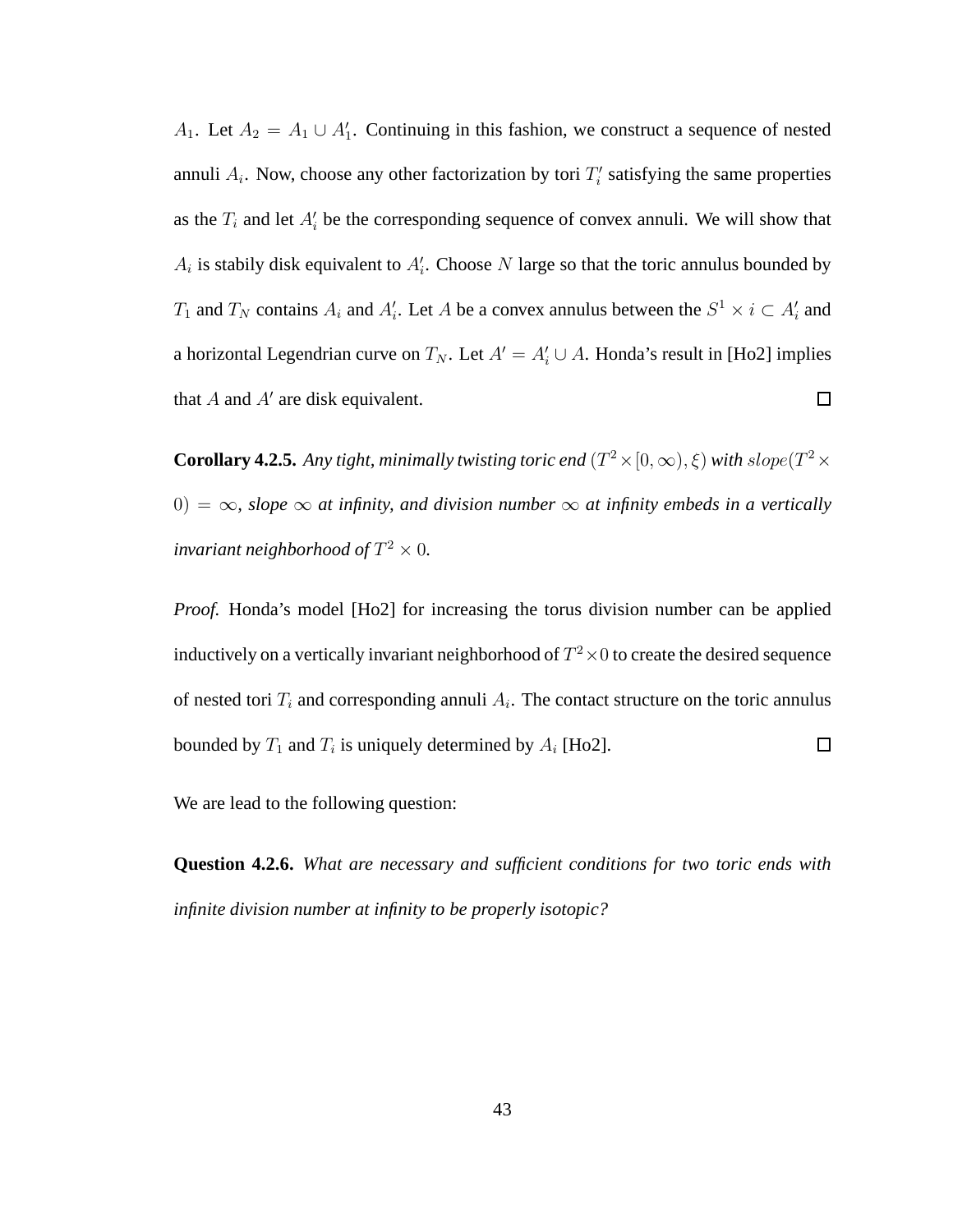#### **4.3 Nonminimally twisting, tight toric ends**

In this section, we deal with tight toric ends  $(T^2 \times [0, \infty), \xi)$  with  $slope(T^2 \times 0) = 0$ ,  $div(T^2 \times 0) = 1$ , and are not minimally twisting. We first recall Honda's classification for nonminimally twisting tight contact structures on  $T^2 \times [0,1]$  in [Ho2]. He constructs a family  $\xi_n^{\pm}$  of tight, rotative contact structures on  $T^2 \times [0,1]$  with  $slope(T^2 \times i) = 0$ and  $div(T^2 \times i) = 1$  and shows that this is a complete and nonoverlapping list of contact structures satisfying these conditions. We define the *rotativity* of a tight toric end ξ with  $slope(T^2 \times 0) = 0$  and  $div(T^2 \times 0) = 1$  to be the maximum *n* such that there is an embedding  $e: (T^2 \times [0,1], \xi_n^{\pm}) \hookrightarrow (T^2 \times [0,\infty), \xi)$  with  $e(T^2 \times 0) = T^2 \times 0$ . If no maximum exists, then we say that  $\xi$  has *infinite rotativity*. If n is the rotativity of  $\xi$ , then  $\xi_n^+$  and  $\xi_n^-$  cannot both be embedded in  $\xi$ . Assume for contradiction that there are two such embeddings  $e_+$  and  $e_-,$  respectively. Then the images of these two embeddings are contained in a common toric annulus  $T^2 \times [0,1]$ , where  $div(T^2 \times \{1\}) \geq 1$ . If  $div(T^2 \times \{0\}) = 1$ , then it follows from the factorization theorems concerning such toric annuli in [Ho2] that these embeddings cannot coexist. If  $div(T^2 \times \{0\}) > 1$ , then the closure of the exterior of the image of  $e_+$  inside  $T^2 \times [0,1]$  is a nonrotative outer layer (similarly for  $e_$ ). By Honda's work in [Ho2], the images of  $e_+$  and  $e_$ must therefore have the same sign. But, this contradicts the very existence of the two different embeddings e<sup>+</sup> and e−. Hence, we can refer to the *sign of rotativity* as well. We construct two more nonminimally twisting toric ends  $\xi_{\infty}^{\pm}$ . Set  $(T^2 \times [0, \infty), \xi_{\infty}^{\pm})$  =  $\cup_{i=1}^{\infty} (T^2 \times [0,1], \xi_2^{\pm}).$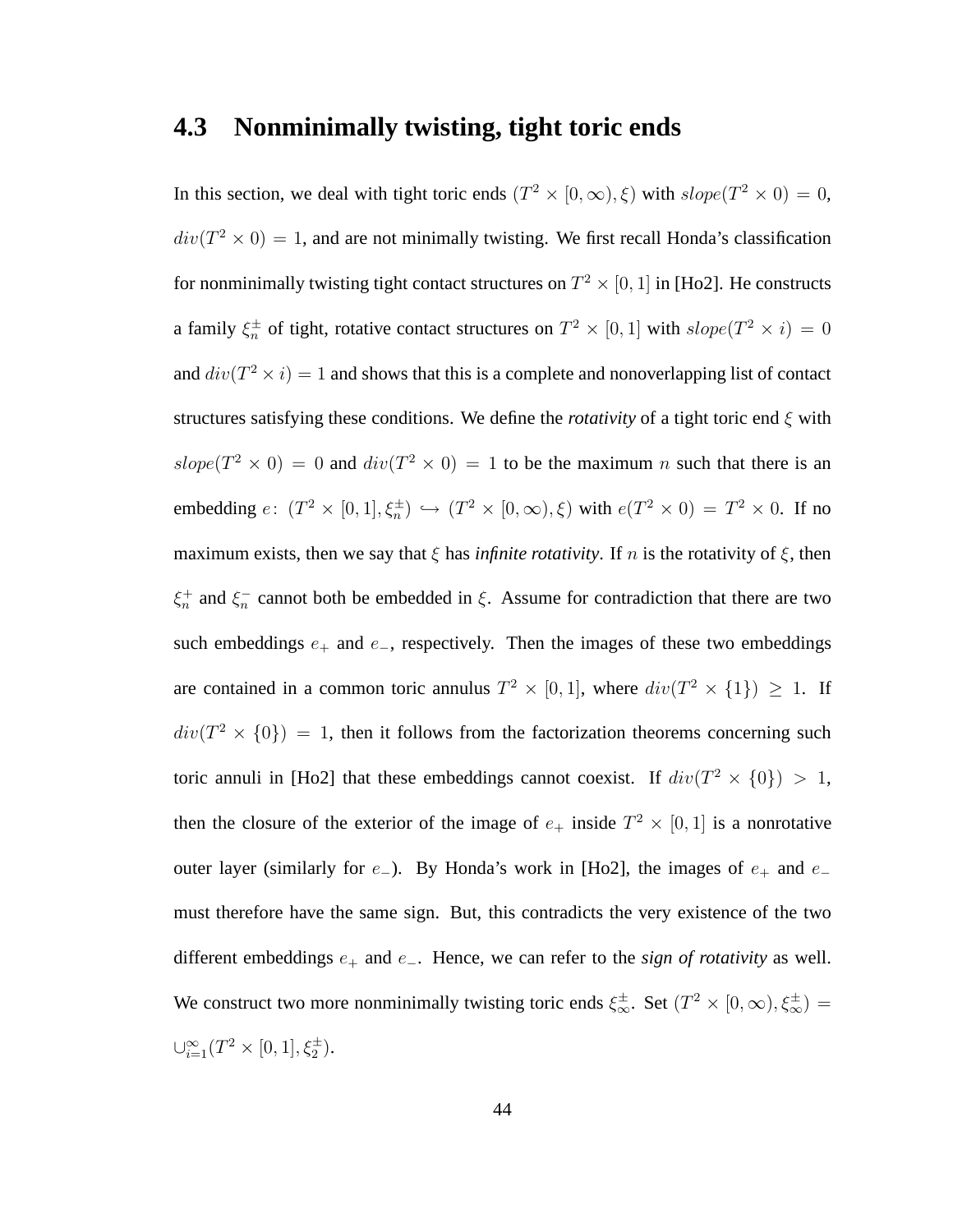**Theorem 4.3.1.** *Let*  $(T^2 \times [0, \infty), \xi)$  *be a tight toric end that is not minimally twisting and such that*  $slope(T^2 \times {0}) = 0$  *and*  $div(T^2 \times {0}) = 1$ *.* 

- *1. Assume that* ξ *has finite rotativity and that the slope at infinity is* s *and is not attained. Then* ξ *is uniquely determined by* n *and the sign of rotativity. Moreover,* ξ *is universally tight.*
- *2. Assume that* ξ *has finite rotativity, the slope at infinity is* s *and is attained, and the division number at infinity is* k < ∞*. Such* ξ *are in one-to-one correspondence* with tight, toric annuli  $T^2 \times [0, 1]$  with  $slope(T^2 \times \{0\}) = 0$ ,  $slope(T^2 \times \{1\}) = s$ ,  $div(T^2 \times \{0\}) = 1$ , and  $div(T^2 \times \{1\}) = k$ , up to isotopy relative to  $T^2 \times \{0\}$ . *Moreover, all such* ξ *are universally tight.*
- *3. Assume that* ξ *has slope* s *at infinity and infinite division number at infinity (the rotativity must necessarily be finite). We can factor*  $\xi$  *into a toric annulus*  $T^2 \times [0,1]$ with  $slope(T^2 \times \{1\}) = s$  and  $div(T^2 \times \{1\}) = 1$  and a minimally twisting, toric end  $T^2\times [1,\infty)$ *. Moreover, the contact structure on the toric annulus is uniquely* determined by  $\xi$ , and  $\xi$  is universally tight. To the toric end  $T^2 \times [1,\infty)$ , we can *assign a family of annuli* A<sup>i</sup> *as in Theorem 4.2.4 that is unique up to stable disk equivalence.*
- *4. Assume that* ξ *has infinite rotativity. Then* ξ *is properly isotopic relative to the* boundary to either  $\xi_{\infty}^{+}$  or  $\xi_{\infty}^{-}$ , so the sign of rotativity is defined in the infinite case as well. Moreover, the  $\xi_{\infty}^{\pm}$  are universally tight.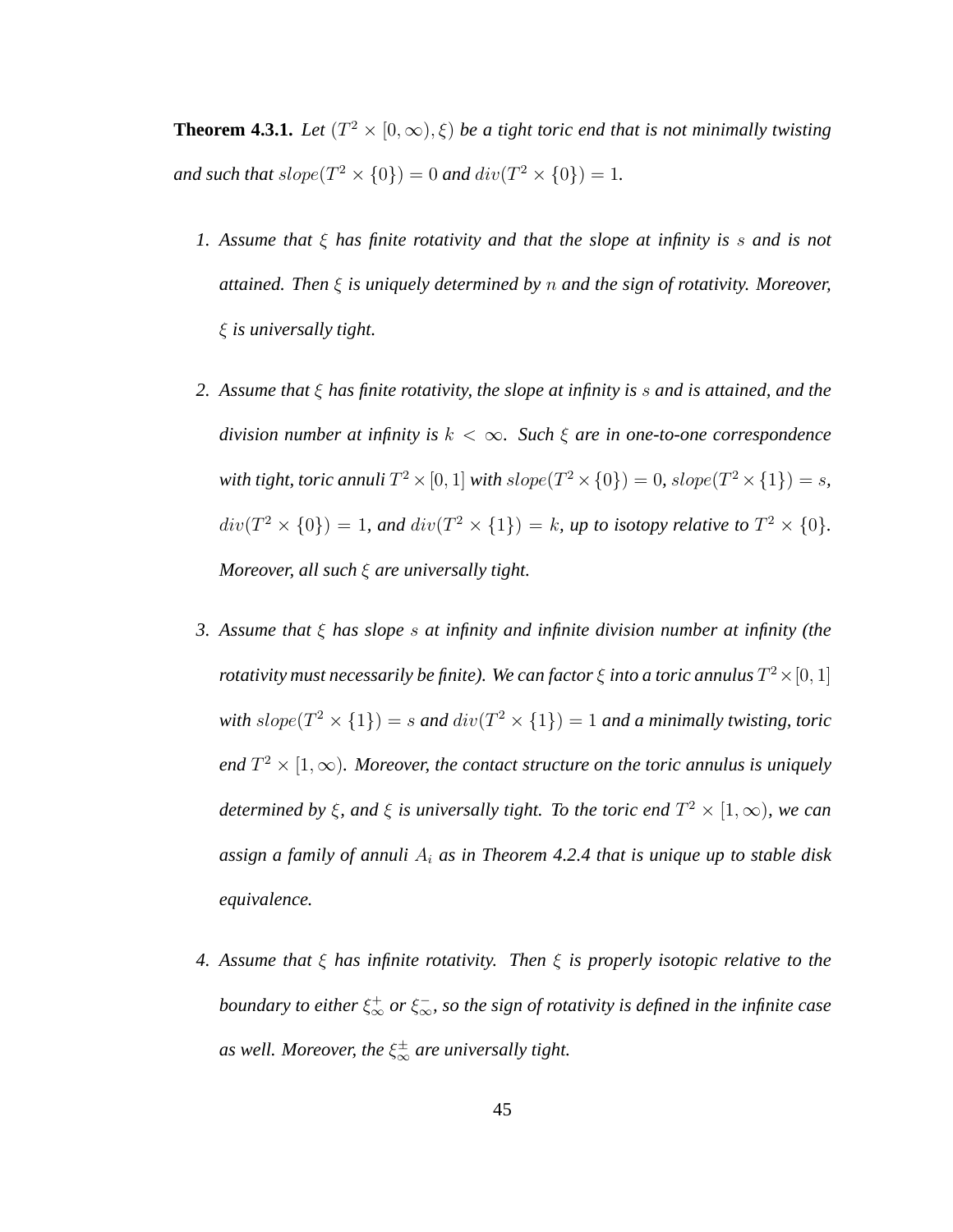*Proof.* First, consider the case of finite rotativity when the slope at infinity is not attained. Assume that the sign of rotativity is  $+$ . Factor off a toric annulus  $\xi_n^+$ . What remains is a minimally twisting, toric end. Based on previous classification results for these ends, it suffices to determine the number of positive basic slices in each continued fraction block. Note that the sign of the basic slices in the continued fraction blocks is determined by the sign of rotativity, just as in [Ho2]. Since all basic slices have the same sign,  $\xi$  is universally tight just as in [Ho2]. The proof of the case when the slope at infinity is attained and the division number at infinity is finite is essentially identical to the analogous case when the toric end is minimally twisting.

The case of infinite division number at infinity is similar to previous cases. We first show that the toric annulus in the factorization is unique. Choose two such factorizations by tori T and T'. These tori are contained in a larger toric annulus  $T^2 \times [0,2]$ . T and  $T^2 \times \{2\}$  and  $T'$  and  $T^2 \times \{2\}$  bound nonrotative outer layers. By [Ho2], we know that the toric annuli bounded by T and  $T^2 \times \{0\}$  and  $T'$  and  $T^2 \times \{0\}$  must therefore be the same. The fact that  $\xi$  is universally tight is virtually identical to the previous cases. The statement concerning the minimally twisting toric annulus follows from the proof of Theorem 4.2.4.

Now, assume  $\xi$  has infinite rotativity. First, note that we cannot have two embeddings  $e_n^{\pm}$ :  $(T^2 \times [0,1], \xi_n^{\pm}) \hookrightarrow (T^2 \times [0,\infty), \xi)$  with  $e_n^{\pm}(T^2 \times 0) = T^2 \times 0$  as previously discussed. Since  $\xi$  has infinite rotativity, there exists a sequence of, say, positive embeddings  $e_n: (T^2 \times [0, n], \xi_n^+) \hookrightarrow (T^2 \times [0, \infty), \xi)$  with  $e_n(T^2 \times 0) = T^2 \times 0$ . Moreover, we can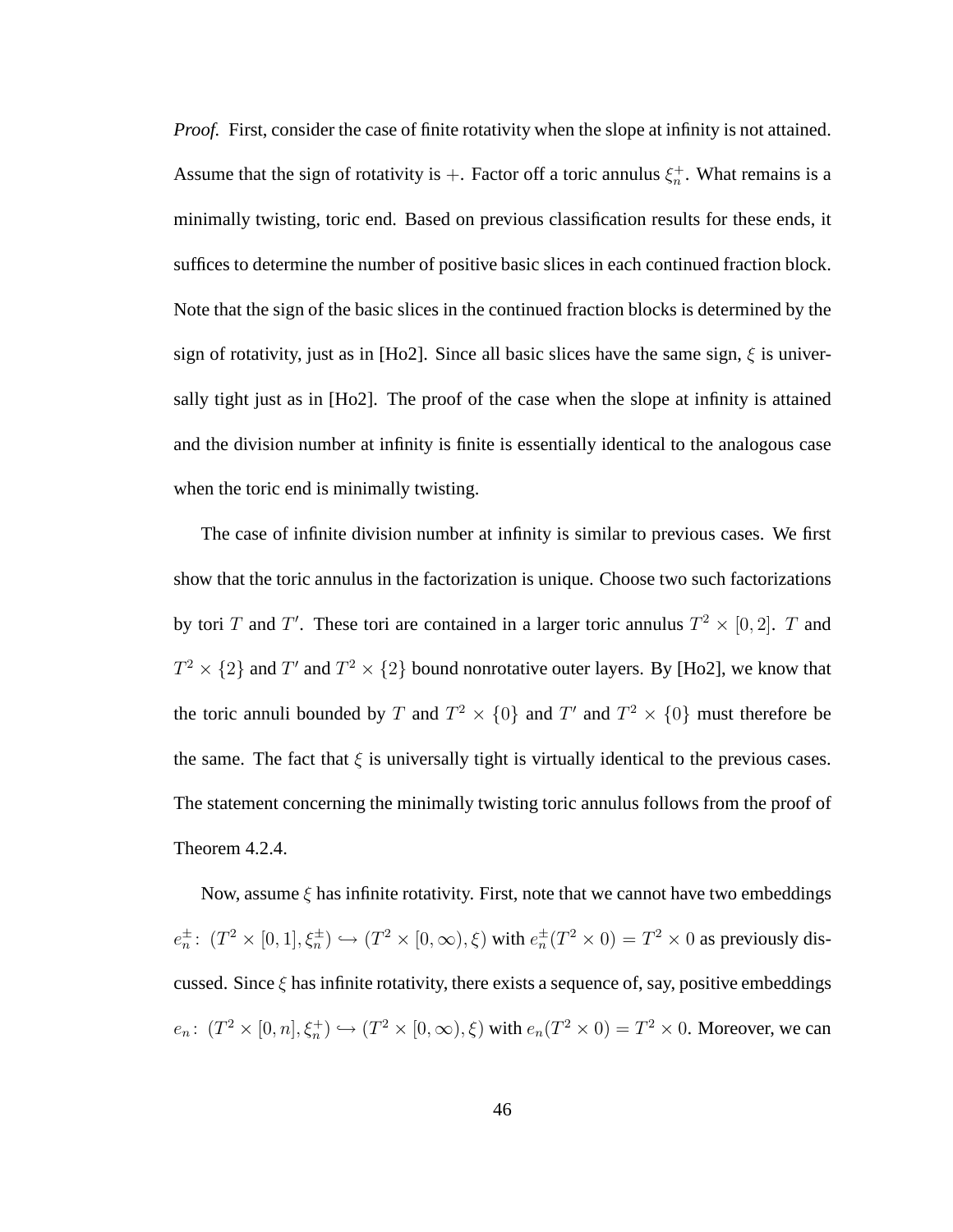take this sequence of embeddings to be nested in the sense that  $e_n = e_{n+1}$  on [0, n]. This follows immediately by factoring a toric annulus containing the images of  $e_n$  and  $e_{n+1}$ . Note that any sequence of such embeddings must necessarily leave any compact set. We can use this sequence of embeddings to construct a proper isotopy of  $\xi$  with  $\xi_{\infty}^{+}$  as in the proof of Theorem 4.2.1. Again, the fact that  $\xi_{\infty}^{\pm}$  are universally tight follows from the fact that nonminimally twisting toric annuli are universally tight.  $\Box$ 

**Corollary 4.3.2.** *Let*  $(T^2 \times [0, \infty), \xi)$  *be a tight toric end that is not minimally twisting* and has finite rotativity. Then  $(T^2\times [0,\infty),\xi)$  embeds into a toric annulus  $(T^2\times [0,1],\eta)$ *with convex boundary.*

*Proof.* In the case when the slope at infinity is not attained, the obstruction to finding an embedding, the mixing of signs of basic slices in continued fraction blocks, is not present. Therefore, such embeddings exist and are straightforward to construct using the techniques in [Ho2]. In the case when the slope is attained and the division number is finite, the embedding comes for free. When the division number at infinity is infinite, one must use the folding trick in a vertically invariant neighborhood of a convex torus described in [Ho2] and already used in our discussion of minimally twisting toric ends with infinite division number at infinity.  $\Box$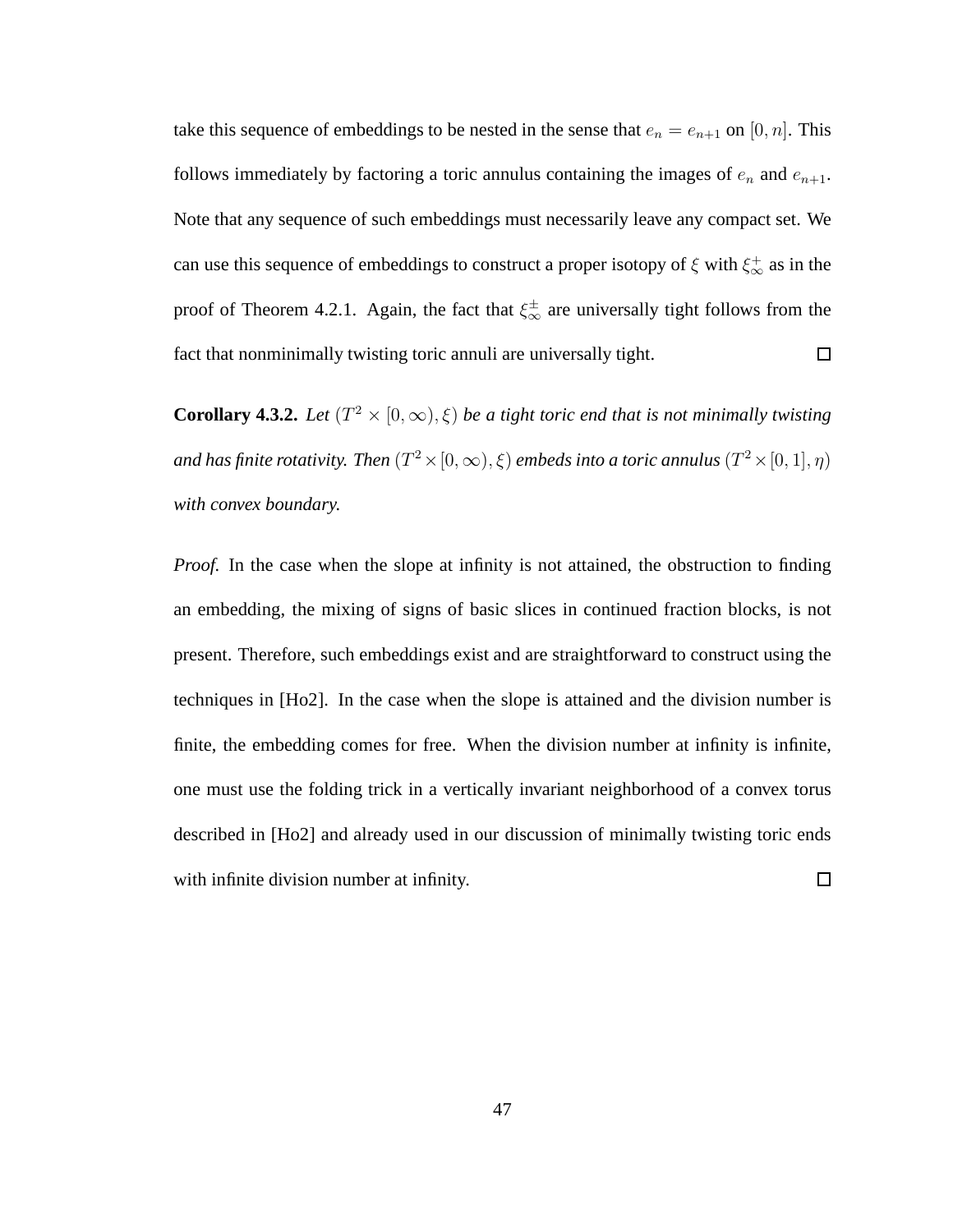# **4.4** Classifying Tight Contact Structures on  $S^1 \times \mathbb{R}^2$  and  $T^2 \times \mathbb{R}$

We now show that in many cases the classification of tight contact structures on  $S^1 \times \mathbb{R}^2$ and  $T^2 \times \mathbb{R}$  reduces to the classification of toric ends.

### **4.4.1** Factoring tight contact structures on  $S^1 \times \mathbb{R}^2$

Let  $(S^1 \times \mathbb{R}^2, \xi)$  be a tight contact structure and let r be the slope at infinity. Consider the collection of points on the Farey graph of the form  $1/n$  where  $n \in \mathbb{Z}$ . Let  $s(r) = 1/n$  be the point closest to r (when traversing the Farey graph counterclockwise from  $r$ ) that is realized as the slope of a convex torus T topologically isotopic to  $S^1 \times S^1$ . We can then factor  $(S^1 \times \mathbb{R}^2, \xi)$  into  $(S^1 \times D^2, \xi)$  and  $(T^2 \times [0, \infty), \xi)$ . To see that this factorization is unique, consider any other torus  $T'$  satisfying the same conditions as T. Both T and  $T'$ lie in a common solid torus  $S$  with convex boundary. Note that the toric annuli bounded by  $\partial S$  and  $T$  and by  $\partial S$  and  $T'$  are identical by the uniqueness of such factorizations on solid tori. This proves the following:

**Theorem 4.4.1.** *Tight contact structures on*  $(S^1 \times \mathbb{R}^2, \xi)$  *with nonzero slope at infinity are in one-to-one correspondence with isotopy classes relative to the boundary of tight, minimally twisting toric ends*  $(T^2 \times [0, \infty), \eta)$  *with*  $div(T^2 \times \{0\}) = 1$ *. Tight contact* structures on  $(S^1 \times \mathbb{R}^2, \xi)$  with slope zero at infinity are in one-to-one correspondence with isotopy classes relative to the boundary of tight, minimally twisting toric ends  $(T^2\times$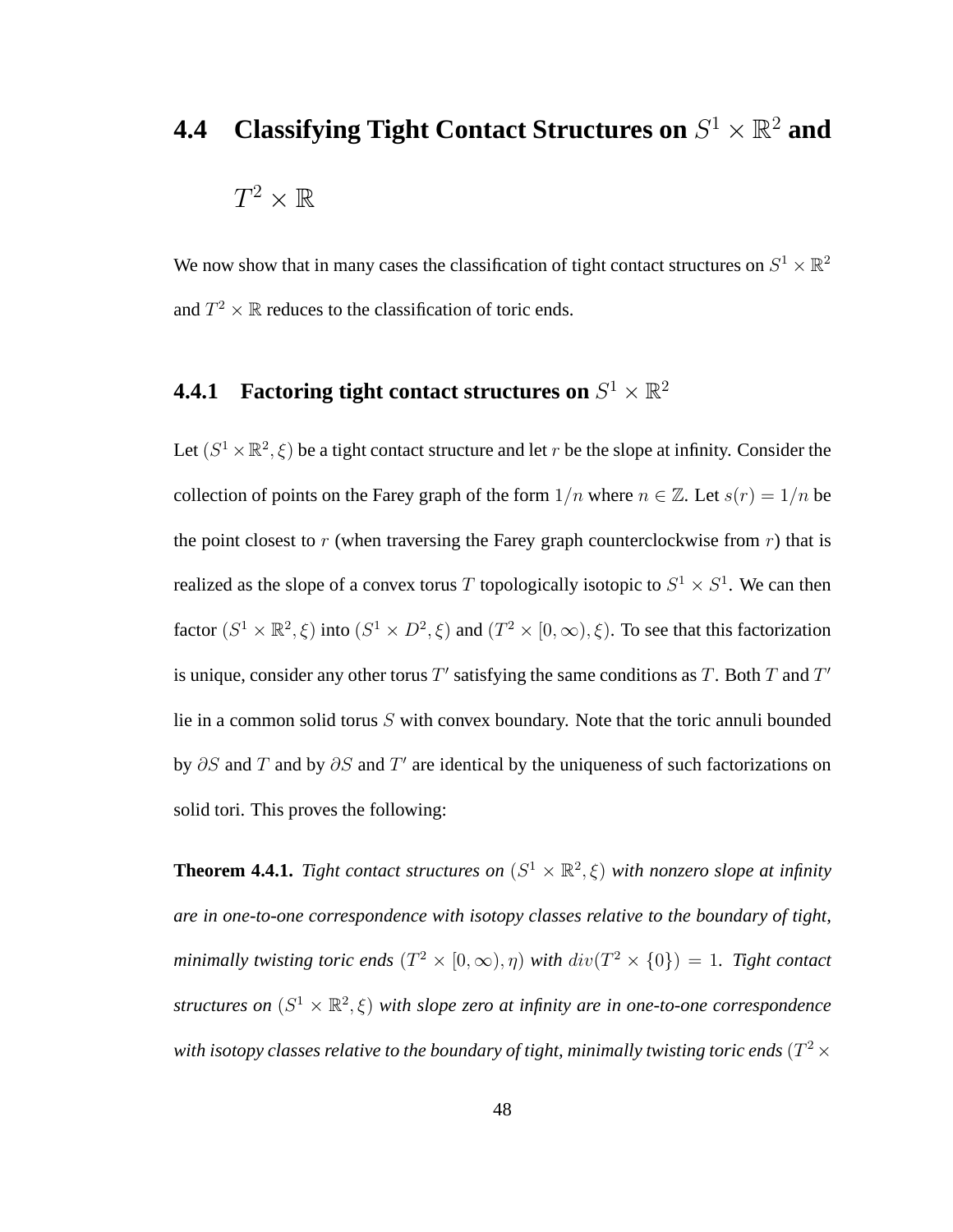$[0, \infty)$ ,  $\eta$ ) which do not attain the slope at infinity.

### **4.4.2** Factoring tight contact structures on  $T^2 \times \mathbb{R}$

In this section, we deal with tight contact structures on  $T^2 \times \mathbb{R}$ . Any convex, incompressible torus  $T \subset T^2 \times \mathbb{R}$  produces a factorization of  $T^2 \times \mathbb{R}$  into  $T^2 \times (-\infty, 0]$  and  $T^2 \times [0, \infty)$ . We identify  $T^2 \times (-\infty, 0]$  with  $T^2 \times [0, \infty)$  via reflection about the origin in  $\mathbb R$  to obtain a negative contact structure on  $T^2 \times [0, \infty)$ . We change this to a positive contact structure by reflecting across the  $(1,0)$  curve in  $T^2$ . Let  $(T^2 \times [0,\infty), \xi_{\pm})$  and  $(T^2 \times [0, \infty), \xi'_{\pm})$  be two factorizations corresponding to two different convex tori T and  $T'$  with division number 1 and slope  $s$ . We see that by keeping track of the  $I$ -twisting of a toric annulus in  $T^2 \times \mathbb{R}$  containing T and T', we can obtain  $(T^2 \times [0, \infty), \xi_{\pm})$  from  $(T^2 \times [0, \infty), \xi'_{\pm})$  as follows: Remove a (possibly) rotative  $T^2 \times [0, 1]$  with  $div(T^2 \times i) = 1$ and  $slope(T^2 \times i) = s$  from the boundary of  $(T^2 \times [0, \infty), \xi_+)$  (or  $(T^2 \times [0, \infty), \xi_-)$ ). Apply a suitable diffeomorphism to  $T^2 \times [0, 1]$ . Then, glue  $T^2 \times [0, 1]$  to the boundary of  $(T^2 \times [0, \infty), \xi_-)$  (or  $(T^2 \times [0, \infty), \xi_+)$ ). We call this procedure *shifting the rotativity* between  $(T^2 \times [0, \infty), \xi_+)$  and  $(T^2 \times [0, \infty), \xi_-)$ .

**Theorem 4.4.2.** *Let*  $(T^2 \times \mathbb{R}, \xi)$  *be a tight contact manifold which contains a convex, incompressible torus* T *with*  $div(T) = 1$  *and*  $slope(T) = s$ *. Then the factorization of*  $(T^2\times\mathbb{R},\xi)$  *into toric ends*  $(T^2\times[0,\infty),\xi_\pm)$  *is unique up to shifting the rotativity between the two toric ends.*

Theorem 4.4.2 shows that the classification of contact structures on  $T^2 \times \mathbb{R}$  reduces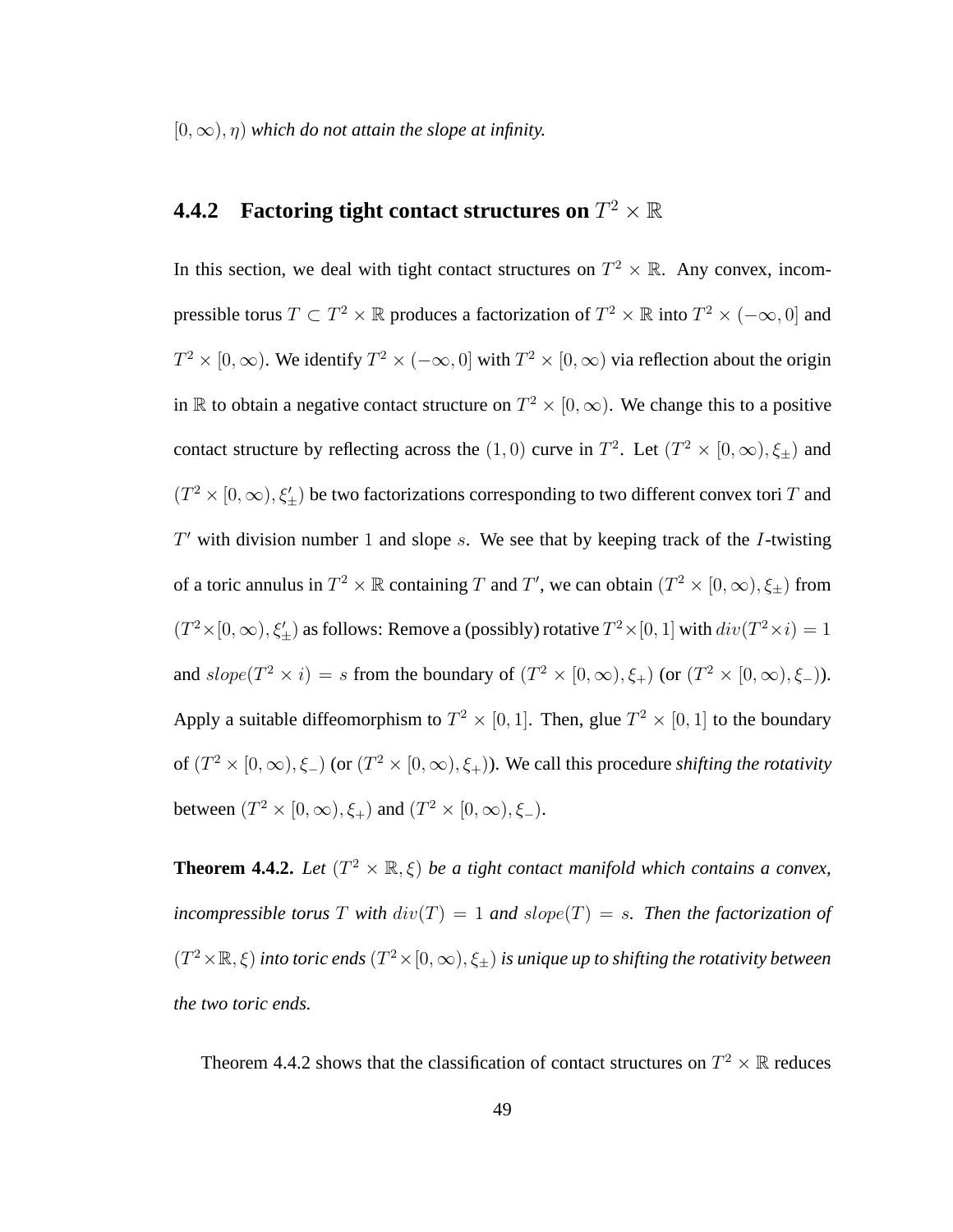to the study of toric ends if there is a convex, incompressible torus T with  $div(T) = 1$ . If  $(T^2 \times \mathbb{R}, \xi)$  contains no such torus, then the situation is much more subtle.

**Question 4.4.3.** *If*  $(T^2 \times \mathbb{R}, \xi)$  *contains no convex, incompressible torus with division number* 1*, then what is the relationship between two factorizations by convex, incompressible tori of minimal torus division number?*

Our previous discussion of  $T^2 \times [0, \infty)$ ,  $T^2 \times \mathbb{R}$ , and  $S^1 \times \mathbb{R}^2$  proves Theorem 1.0.1.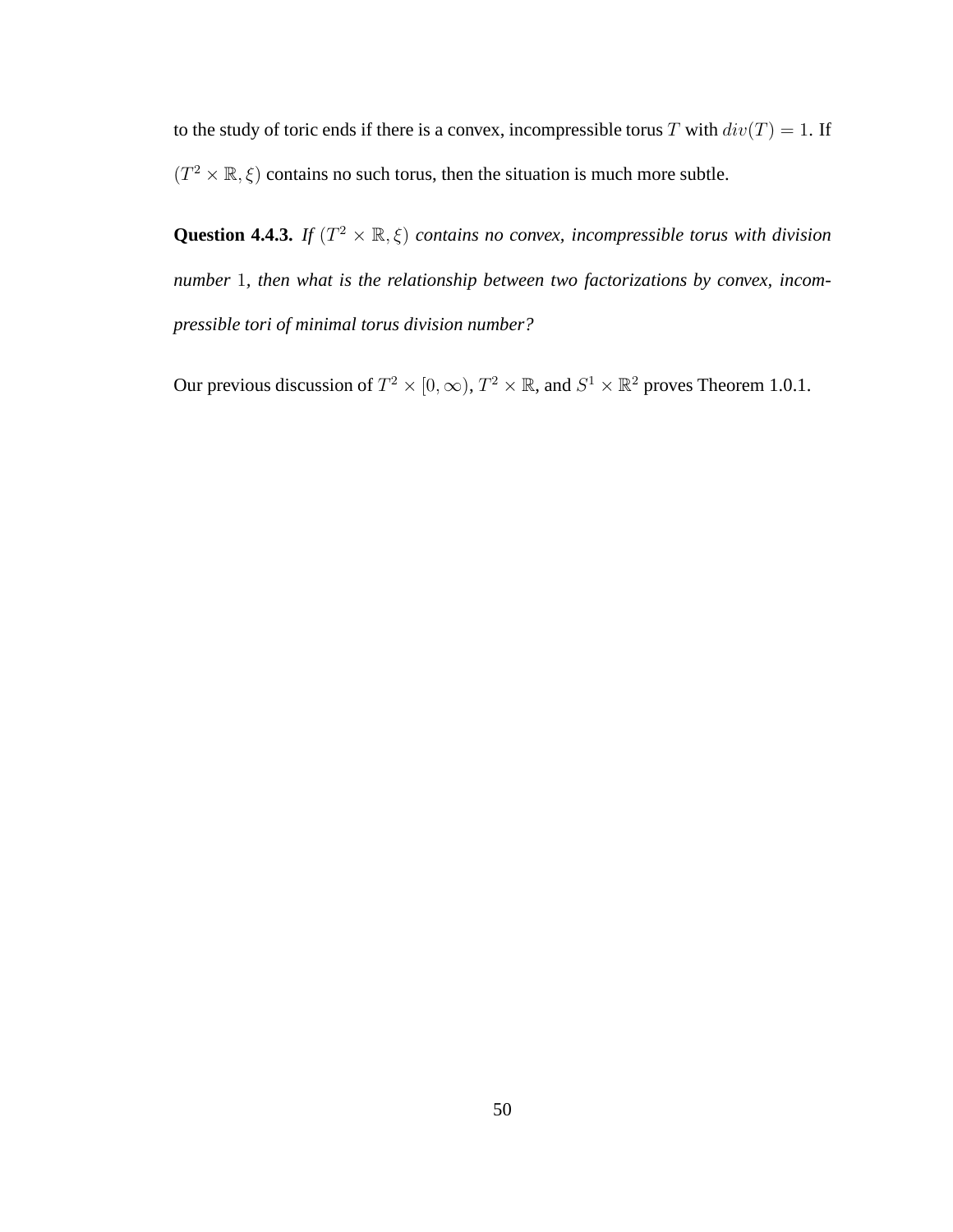#### **Chapter 5**

### **Proof of Theorem 1.0.2 and**

### **Theorem 1.0.3**

Before beginning the proof of Theorem 1.0.2, we prove a result which allows us to choose the dividing set on  $\partial M$  nicely. Let  $\Sigma$  be a genus n surface. In Figure 5.1, we specify  $\alpha_i$ ,  $\beta_i$ , and  $\lambda_j$  for a genus 3 surface. For a higher genus  $\Sigma$ , make the analogous specification.

**Lemma 5.0.4.** *Let* M *be any* 3*-manifold with connected boundary of genus* n*. Let* K *be the kernel of the map*  $H_1(\partial M; \mathbb{Q}) \to H_1(M; \mathbb{Q})$  *induced from inclusion. There exists an*  $i$ *dentification of*  $\partial M$  *with*  $\Sigma$  *such that the*  $\alpha_i$  *form a basis for*  $K\subset H_1(\partial M;\mathbb{Q})$  *as vector space over*  $\mathbb Q$ *. Moreover, there exist integers*  $n_i$  *and embedded, orientable surfaces*  $\Sigma_i$  $s$ uch that  $\partial \Sigma_i$  consists of  $n_i$  parallel copies of  $\alpha_i$ .

*Proof.* Let  $S_1$  be the first cutting surface in a Haken decomposition for M. We may assume that no collection of components of  $\partial S_1$  is separating in  $\partial M$  and that  $S_1$  is ori-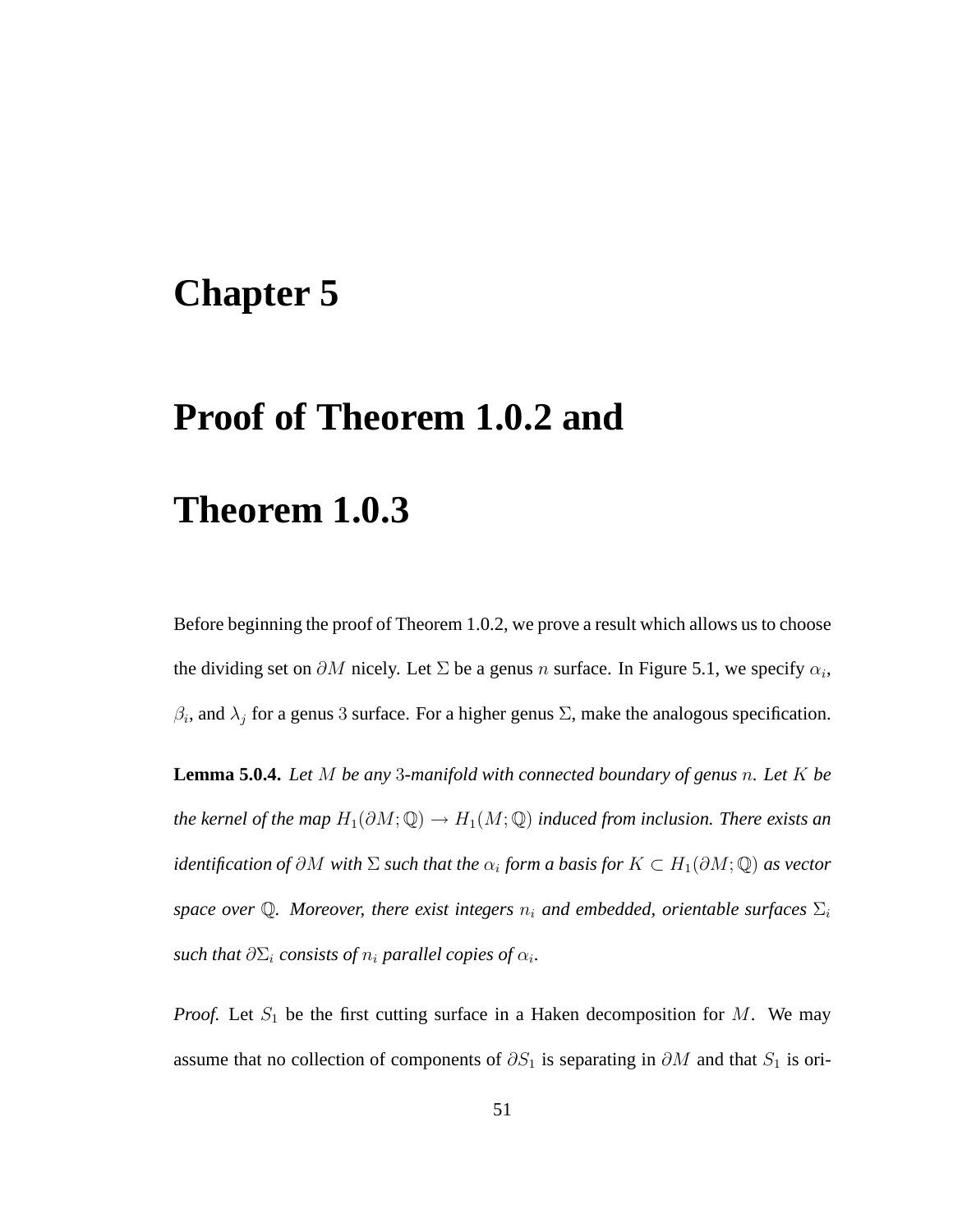

Figure 5.1: For  $1 \le i \le 3$ , let the  $\alpha_i$  be the half-hidden, nonseparating, simple, closed curves and let  $\beta_i$  be the nonseparating curves such that  $\alpha_i \cdot \beta_i = 1$  (with subscript increasing from left to right). Let the  $\lambda_j$  be the two separating curves again labeled left to right.

entable [He]. We may also assume that  $\partial S_1$  consists of parallel copies of a nonseparating, simple closed curve that we identify with  $\alpha_1$ . If  $\partial S_1$  is not all parallel, then two boundary components  $b_1$  and  $b_2$  can be chosen so that there exists an arc  $\mu$  joining the  $b_i$  that does not intersect any other components of  $\partial S_1$ . Let A be a small annular neighborhood of  $\mu$ . Since  $\partial S_1$  is nonseparating, we can choose  $\mu$  so that  $S_1 \cup A$  is an oriented surface with the  $b_i$  replaced by a new boundary component homologous to  $b_1 + b_2$ . We can continue this process until the boundary components of  $S_1$  consist of  $n_1$  copies of simple closed curve which we identify with  $\alpha_1$ . Form a new 3-manifold  $M_1$  by attaching a 2-handle  $H_1$ to  $\partial M$  along  $\alpha_1$ . Let  $S_2$  be the first surface in a Haken decomposition for  $M_1$ . We may assume that  $\partial S_2$  consists of  $m_2$  copies of a nonseparating, simple closed curve  $\gamma \subset \partial M_1$ which do not intersect the two disks  $\partial H_1 \cap \partial M_1$ . Since  $\partial S_2 \subset M$ , we can identify  $\gamma$ with  $\alpha_2$ . Note that  $S_2$  may intersect  $H_1$ . If we cannot isotop the interior of  $S_2$  to be disjoint from  $H_1$ , then we may assume that the intersection consists of k disjoint disks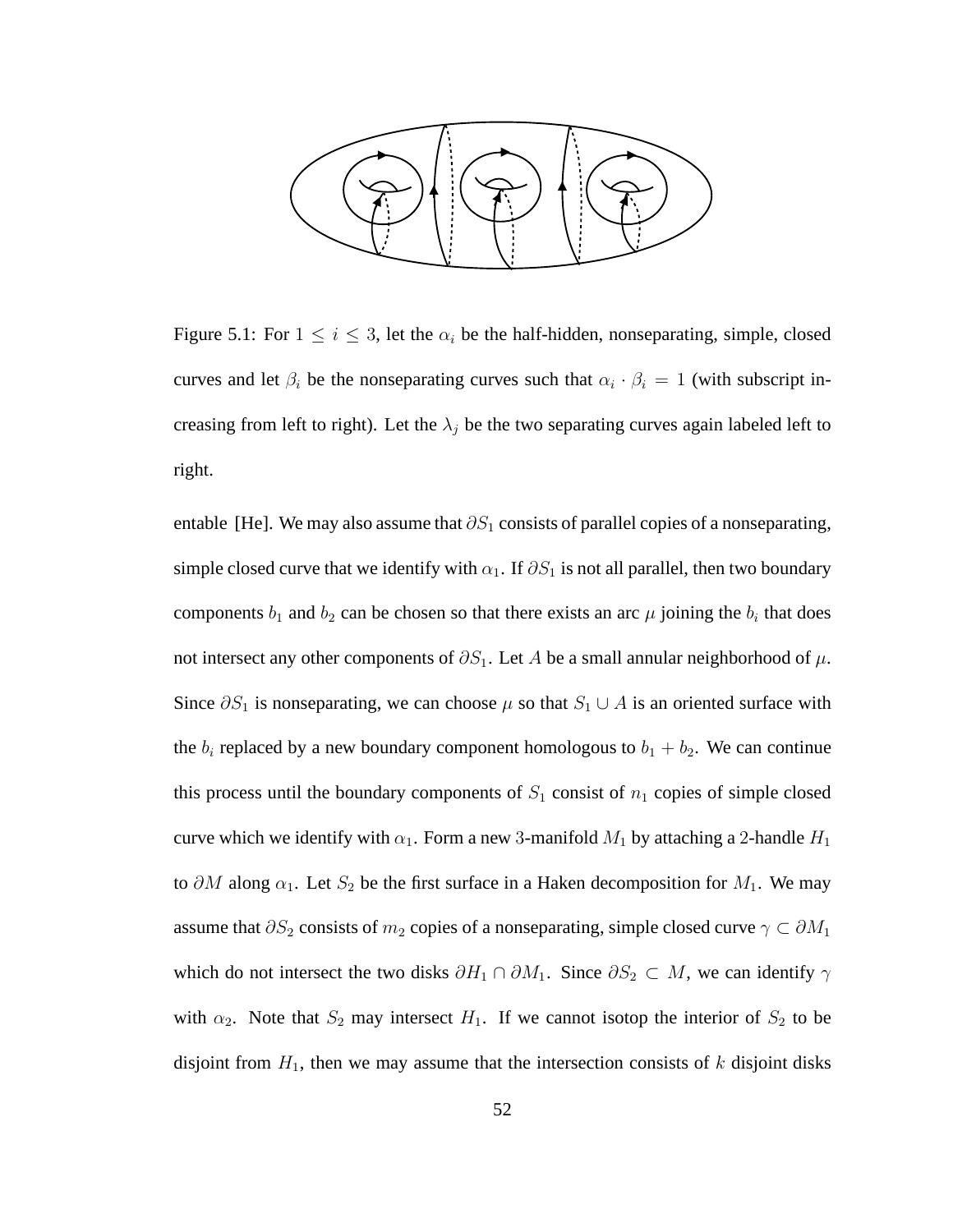

Figure 5.2: The collection of curves  $\Gamma$  is diffeomorphic to the collection of curves shown above.

 $D_i$  on  $S_2$ . Moreover, we can assume that the disks all have the same sign of intersection with the cocore of  $H_1$ . For, if two disks had different signs of intersection, then we could find two adjacent such disks, remove the disks, and identify the boundaries to reduce the intersection of  $S_2$  with  $H_1$ . Note that  $\partial S_1$  consists of  $n_1$  copies of the attaching curve for  $H_1$ . Therefore, we can take k copies of  $S_1$  and  $n_1$  copies of  $S_2$ , remove the  $kn_1$ disks  $kS_2 \cap H_1$  from  $n_1S_2$ , and use the  $kn_1$  boundary components of  $kS_1$  to cap off these boundary components, possibly reversing the orientation of  $S<sub>1</sub>$  if necessary. This operation shows that the class  $n_2\alpha_2 \in K$ , where  $n_2 = n_1m_2$ . Attach another handle  $H_2$  to  $M_1$  along  $\alpha_2$  to form a new manifold  $M_2$ . Continuing in this fashion, we find n integers  $n_i$  and an identification of  $\partial M$  with  $\Sigma$  such that  $n_i\alpha_i \in K$ . The  $\alpha_i$  are clearly linearly independent and thus generate K since  $dim_{\mathbb{Q}}(K) = n$  [He].  $\Box$ 

Given any 3-manifold with connected boundary, we identify  $\partial M$  with the genus n surface  $\Sigma$  as specified in Lemma 5.0.5. We now describe the collection of curves  $\Gamma \subset \partial M$ which will be the dividing set of a universally tight contact structure on M. Let  $\gamma_1$  be a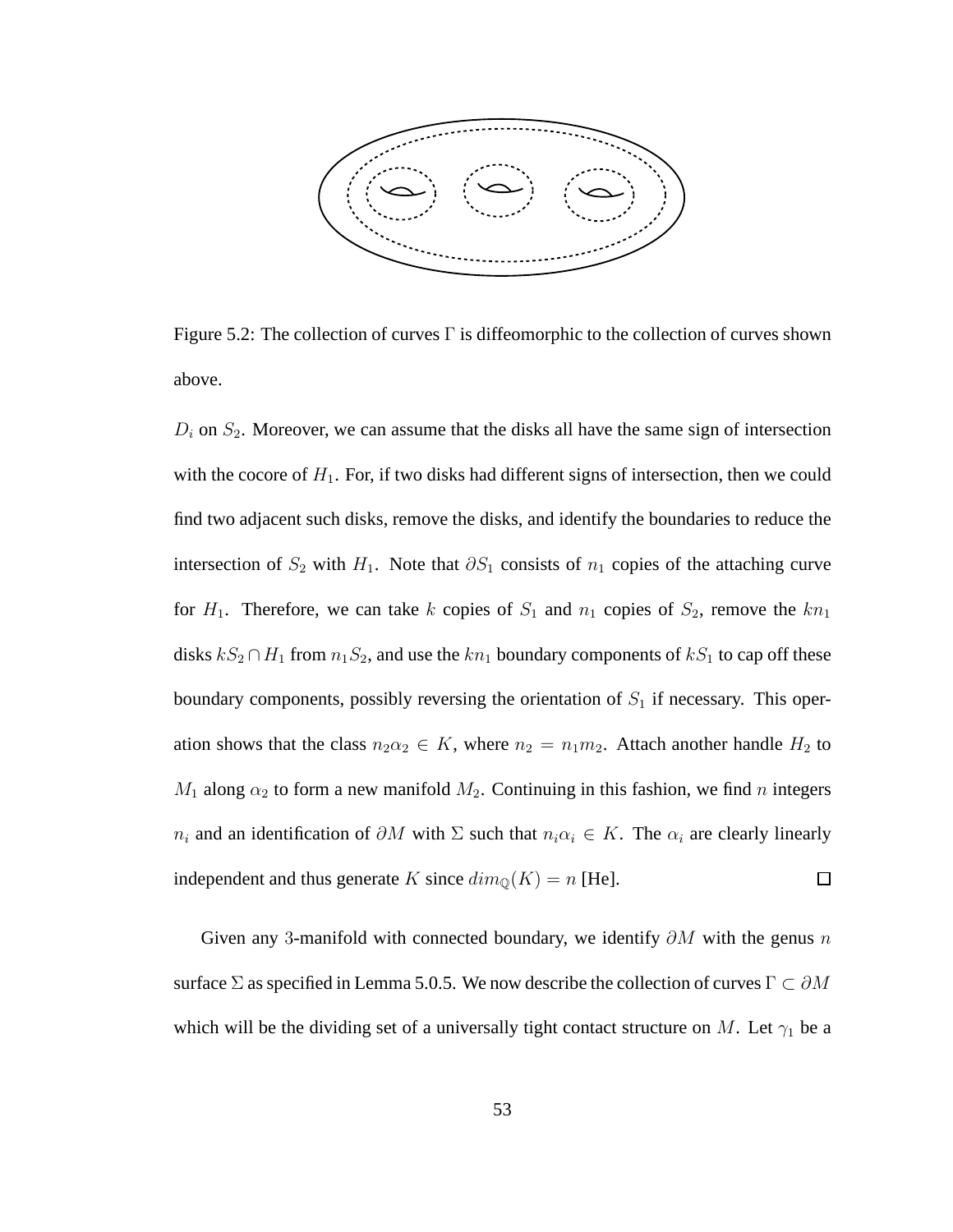simple closed curve homologous to  $\alpha_1 - 2\beta_1$  and let  $\gamma_i$  be a simple closed curve homolgous to  $\alpha_i - \beta_i$  for  $2 \le i \le n$ . Finally, let  $\gamma_{n+1}$  be a simple closed curve homologous to  $-(\gamma_1 + \cdots + \gamma_n)$ . Note that this collection of curves is diffeomorphic to the collection of curves shown in Figure 5.2.

**Lemma 5.0.5.** *Let* M *be any irreducible* 3*-manifold with connected boundary of nonzero genus. Then there exists a universally tight contact structure on* M *such that* ∂M *is convex and* Γ *divides* ∂M*.*

*Proof.* Let  $(M, \gamma)$  be the sutured 3-manifold with annular sutures  $s(\gamma) = \Gamma$ . We will show that  $(M, \gamma)$  is a taut sutured 3-manifold. We then invoke the result in [HKM2] which says that M also supports a universally tight contact structure with  $\partial M$  convex and  $\Gamma_{\partial M} = \Gamma$ .

To prove that  $(M, \gamma)$  is taut, it suffices to show that M is irreducible,  $R(\gamma)$  is Thurston norm-minimizing in  $H_2(M, \gamma)$  among all other orientable surfaces in the same relative homology class, and  $R(\gamma)$  is incompressible in M. By assumption, M is irreducible. We now show  $R(\gamma)$  is incompressible. Suppose not. Then the Loop Theorem [He] says that there exists an embedded disk  $(D, \partial D) \subset (M, \partial M)$  such that  $\partial D$  is homotopically nontrivial in  $R(\gamma)$ . Since  $R(\gamma)$  consists of two planar surfaces and  $\partial D$  is embedded,  $\partial D$ must also be homologous to  $\pm(\gamma_{i_1} + \cdots + \gamma_{i_j})$  where  $1 \leq i_1, i_j \leq n$  are distinct. There exist  $q_i \in \mathbb{Q}$  such that  $\pm(\gamma_{i_1} + \cdots + \gamma_{i_j}) = q_1\alpha_1 + \cdots + q_n\alpha_n$  since  $\partial D$  is nulhomologous in M. Take the intersection pairing of each side with  $\alpha_i$  to arrive at a contradiction.

We show that  $R(\gamma)$  is Thurston norm-minimizing in  $H_2(M, \gamma)$ . Let  $S = \cup S_i$  be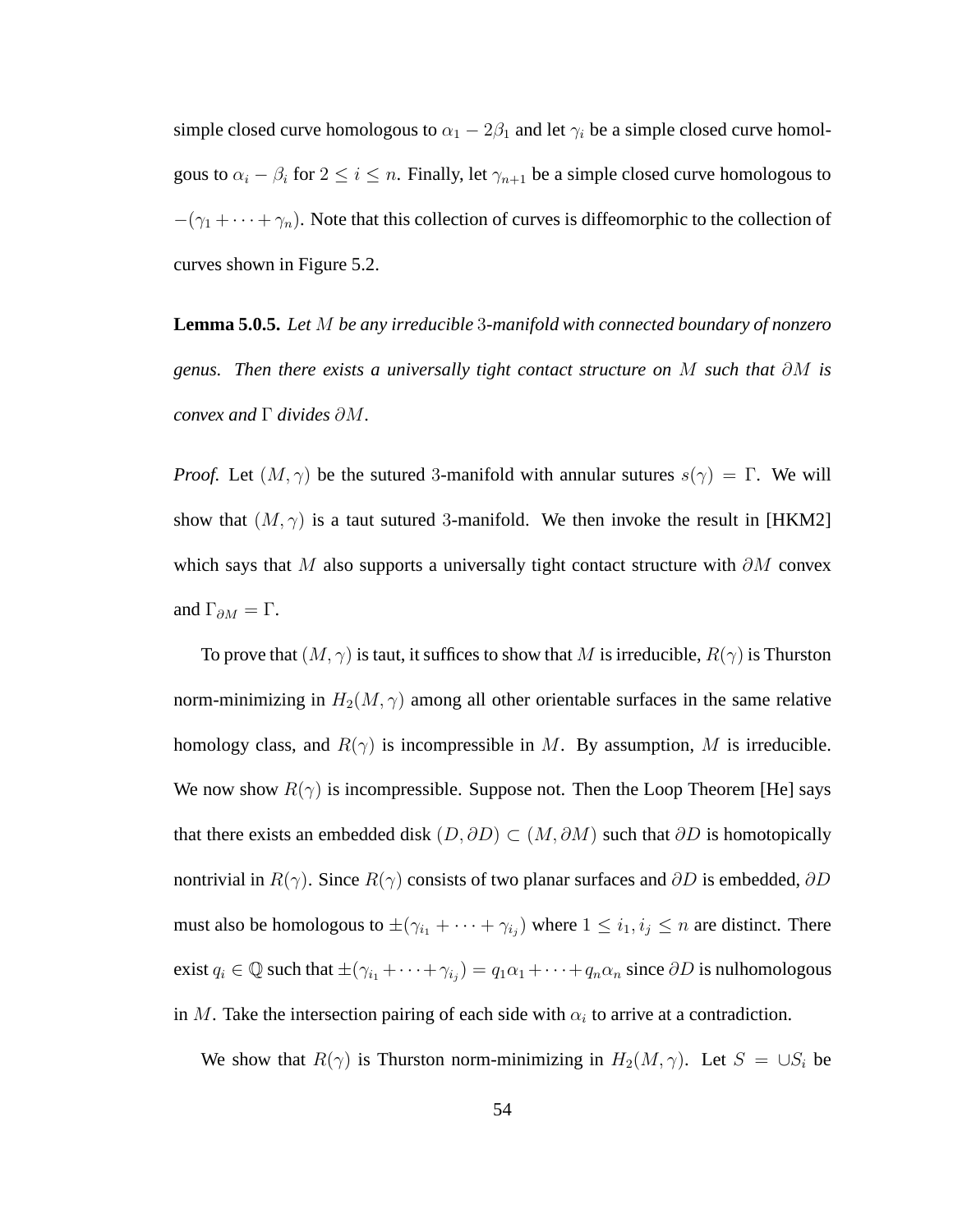any orientable surface homologous to  $R(\gamma)$  in  $H_2(M, \gamma)$ . Without loss of generality, we assume that  $\partial S \subset int(A(\gamma))$ . Fix an annulus  $A(s) \subset A(\gamma)$  about the suture s (s is a homologically nontrivial simple closed curve in  $A(s)$ ). Note that  $\partial R(\gamma)$  intersects  $A(s)$ in two oriented circles isotopic to s, where one comes from  $R_+(\gamma)$  and the other comes from  $R_-(\gamma)$ . These circles must have the same orientation since the orientation of  $R_+(\gamma)$ agrees with the orientation on  $\partial M$  and the orientation on  $R_-(\gamma)$  does not. Consider the intersection of S with  $A(s)$ . If any two curves of  $\partial S \cap A(s)$  have opposite orientation induced from  $S$ , then we can find two such curves which are adjacent. We then identify these curves and isotop them off of  $\partial M$  to reduce the number of boundary components of S. We continue this procedure until  $\partial S \cap A(s)$  consists of two curves with the same orientation, which agrees with the orientation of  $\partial A(s)$  induced from  $R(\gamma)$ . Note that the orientation on and number of these remaining curves in  $\partial S \cap A(s)$  is completely determined by the assumption that  $[S] = [R(\gamma)]$  in  $H_2(M, \gamma)$ . To summarize, we may assume that  $\partial S$  intersects each annulus of  $A(\gamma)$  in exactly two essential curves with the same orientation induced from  $S$ , which agrees with the orientation of the boundary of the annulus induced  $R(\gamma)$  (see Figure 5.3).

We assume that our curves are exactly as in Figure 5.2. Recall that  $\partial R(\gamma) = \cup_{j=1}^{n+1} \gamma_j \cup$  $\cup_{j=1}^{n+1} \gamma_j$ . Let  $S_i$  be a component of S. We now show that  $\partial S_i = \cup_{j=1}^{n+1} \gamma_j$  or  $\partial S_i$  $\cup_{j=1}^{n+1} \gamma_j \cup \cup_{j=1}^{n+1} \gamma_j$  as oriented manifolds. Note that  $\partial S_i$  is the union of some subset of the oriented curves  $\{\gamma_1, \gamma_1, \ldots, \gamma_{n+1}, \gamma_{n+1}\}$ . Since  $\partial S_i \subset K$ ,  $\partial S_i = q_1 \alpha_1 + \cdots + q_n \alpha_n$ . For  $1 \leq j \leq n$ , take the intersection pairing of both sides of this expression with  $\alpha_j$  to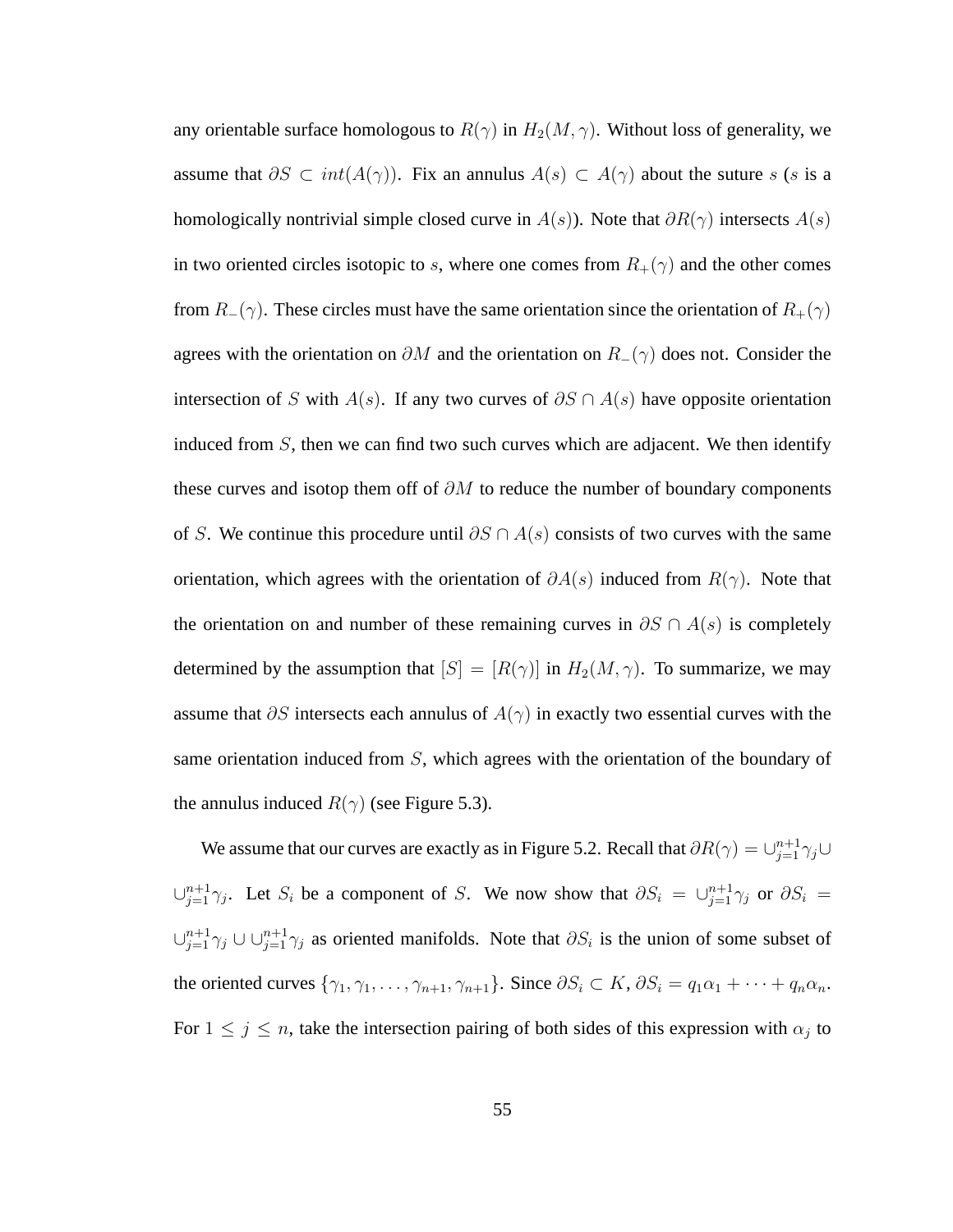

Figure 5.3: The white region is an annular suture. The grey region is  $R(\gamma)$ . The two vertical lines in the annulus are boundary curves of S with orientation induced from S. The arrows on  $\partial R(\gamma)$  denote the orientation induced from  $R(\gamma)$ .

see that  $\gamma_j$  and  $\gamma_{n+1}$  must occur together (if they occur at all) in  $\partial S_i$ . This shows that  $\partial S_i = \bigcup_{j=1}^{n+1} \gamma_j$  or  $\partial S_i = \bigcup_{j=1}^{n+1} \gamma_j \cup \bigcup_{j=1}^{n+1} \gamma_j$ . We say such surfaces are of type I or II, respectively. If  $S_i$  is of type I, then S consists of two such surfaces, and if  $S_i$  is of type  $\Box$ *II*, then  $S = S_i$ . In either case,  $x(S) \ge x(R(\gamma))$ , with equality when S is planar.

## **5.1 Construction of the contact structures when** ∂M **is connected**

Let  $(M, \eta)$  be the universally tight contact manifold given by Lemma 5.0.5. When we refer to well-behaved surfaces, we will mean well-behaved with respect to

 $(M, \eta; \partial M, \lambda_1, {\alpha_1, \beta_1})$ . Let  $S_1$  be the first cutting surface in a hierarchy for M with boundary  $\alpha_1$ . Recall that in the proof of Lemma 5.0.4 we chose  $S_1$  so that  $\partial S_1$  consists of  $n_1$  copies of  $\alpha_1$ , so  $S_1$  is well-groomed, as defined in [Ga]. Via the correspondence between sutured manifold decompositions and convex decompositions, we may assume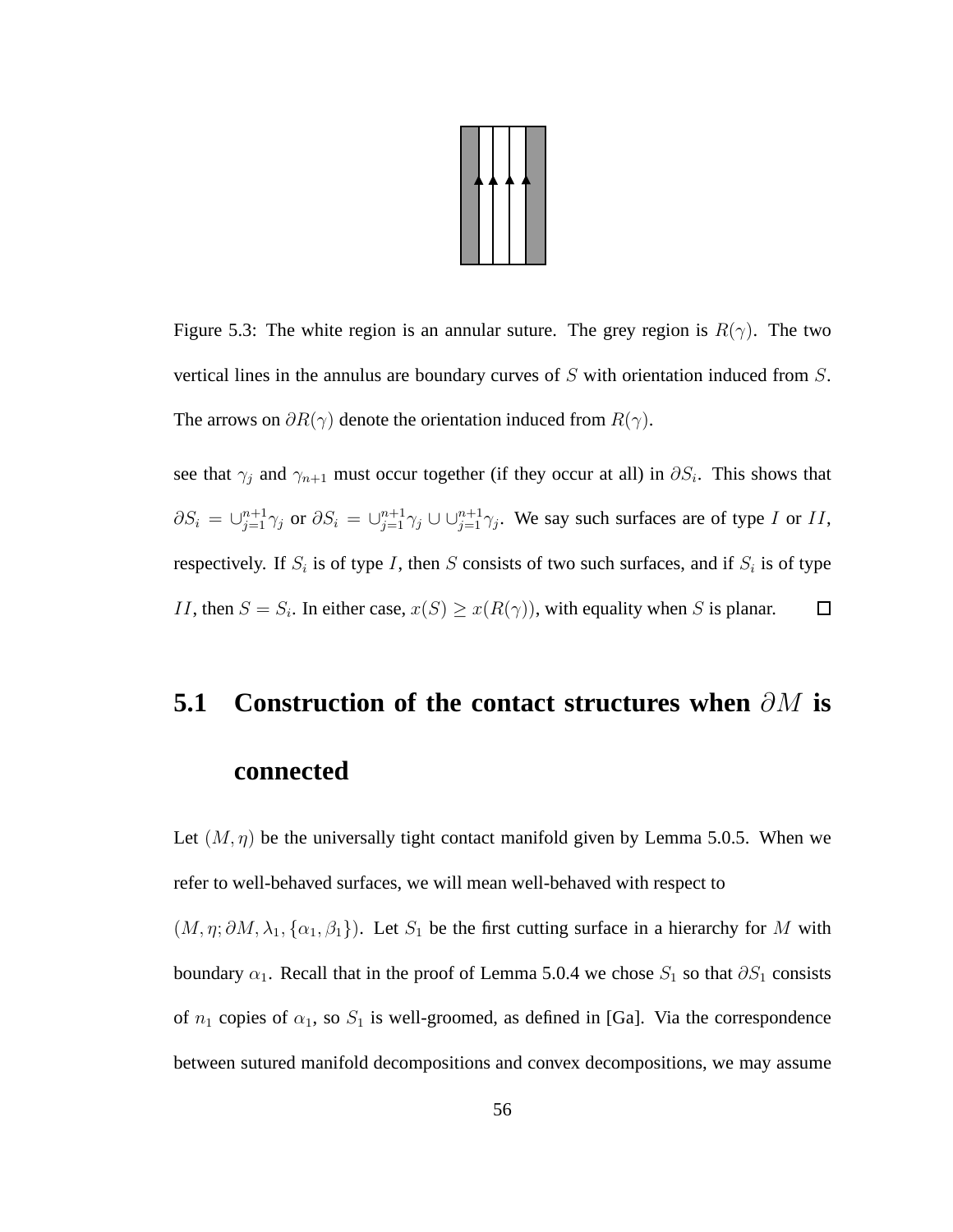that  $S_1$  is the first cutting surface in a convex decomposition for M and has  $\partial$ -parallel dividing curves (see [HKM2]). Since  $tb(S_1) \leq -2$ , there is a bypass abutting  $\partial M$  along  $\alpha_1$ . After attaching this bypass to  $\partial M$ , we have a  $\Sigma \times [0, 1]$  slice with convex boundary, where  $\Sigma$  is a genus n surface, n is the genus of the boundary of M, and  $\Sigma \times \{1\} = \partial M$ . Let  $(Y, \eta)$  denote this contact manifold. Note that after attaching this bypass, the dividing curves consist of  $n(-1,1)$  curves on each of the tori summands and another simple closed curve which is homologous to the sum of the other  $n$ .

We now construct an embedding of Y into  $S^3$  with the standard tight contact structure. Fix g disjoint Darboux balls in  $S^3$  labeled  $B_i$ , where g is the genus of the slice Y. In  $B_1$ , we have a convex torus  $T_1$  with slope  $-2$ . One can find such a torus in  $S^3$  and then remove a point from  $S^3$  to get such a torus in  $\mathbb{R}^3$ . In each of the remaining  $B_i$ , we have a convex torus with slope −1. On  $T_1$ , LeRP a curve  $m_1$  which bounds a disk in  $T_1$  containing a single arc of the dividing set. On each of the other  $T_i$ , LeRP a curve  $l_i$  containing a disk in  $T_i$  with a single arc of  $\Gamma_{T_i}$  and LeRP a curve  $m_i$  which is disjoint from  $l_i$  and bounds a disk with a single arc of the same dividing curve that  $l_i$  intersects. Now, remove the disks bounded by the  $l_i$  and  $m_i$  on  $T_i$  and join  $l_i$  to  $m_{i+1}$  by a convex annulus  $A_i$ . This yields a convex genus n surface. Inside  $B_1$ , we have a compressing disk for  $T_1$ . By the Imbalance principle, there is a bypass along this compressing disk. Attaching this bypass yields the desired embedding of  $Y$ . Note that we can arrange for the sign of this bypass to agree with the sign of the bypass we attached to  $\partial M$ .

Fix a real number  $r \in (-2, -1)$ . Let  $q_i$  be an infinite sequence of rationals con-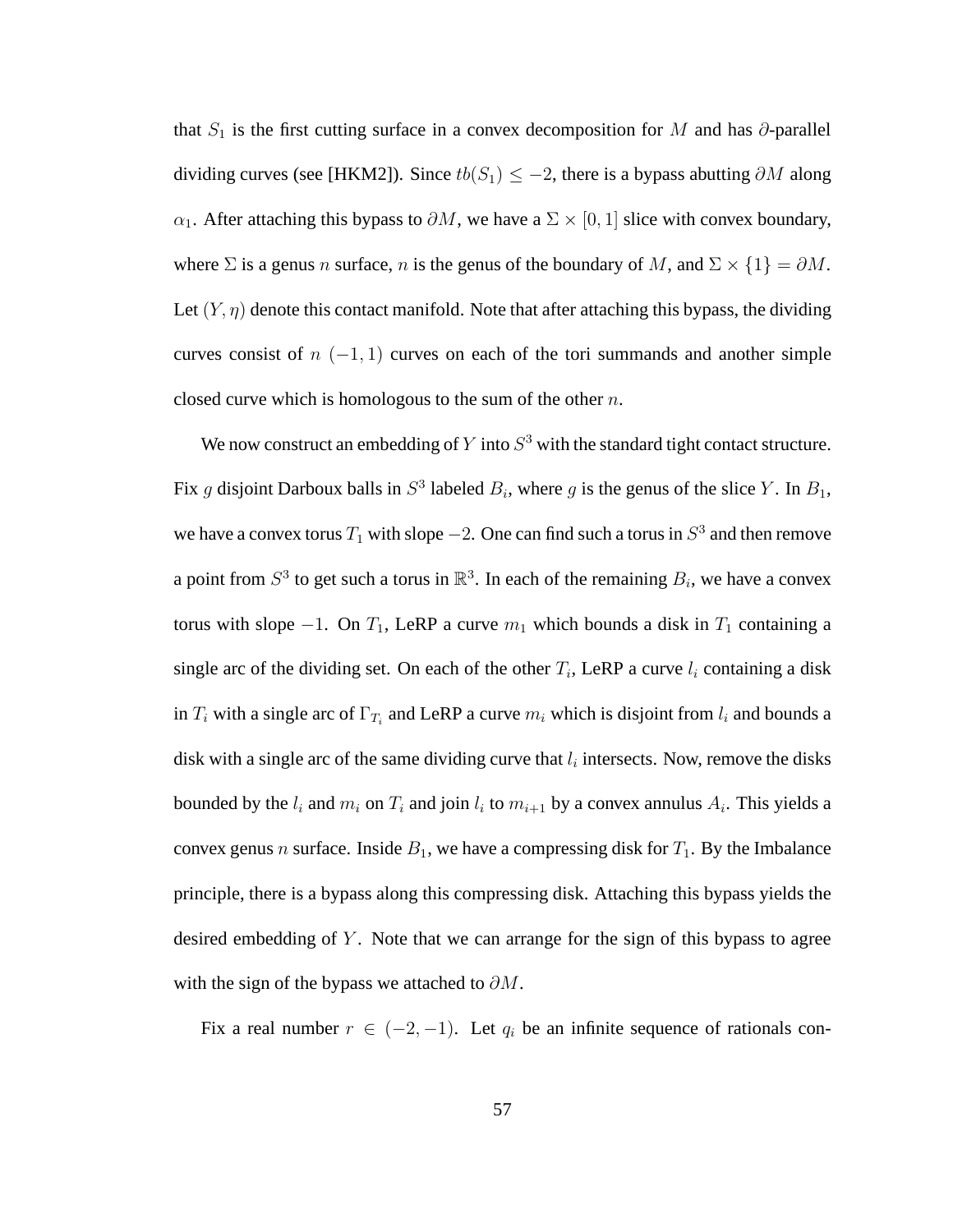structed in Section 4 such that  $q_1 = -1$  and  $q_i \neq r$ .

**Proposition 5.1.1.** *There exists a sequence*  $\Sigma_i \subset Y = \Sigma \times [0, 1]$  *of well-behaved surfaces such that*  $slope(\Sigma_i) = q_i$  *and*  $\Sigma_1 = \Sigma \times \{0\}.$ 

*Proof.* We will prove our results for the embedding of  $Y \subset S^3$ . LeRP copies  $l_i$  of  $\lambda_1$  on  $\Sigma \times \{i\}$  such that  $tb(l_i) = -1$ . Let  $A \subset Y$  be a convex annulus between  $l_0$  and  $l_1$ .  $l_i$ separates  $\Sigma \times \{i\}$  into a punctured torus  $P_i$  and a punctured genus  $n-1$  surface. Cap off the  $P_i$  in  $S^3$  with convex disks  $D_i$  to obtain tori  $T_i$  such that  $slope(T_1) = -2$  and  $slope(T_0) = -1$ . There exists an incompressible torus T in the toric annulus bounded by the  $T_i$  such that  $div(T) = 1$  and  $slope(T) = q_2$  [Ho2]. Let  $d_2$  be a Legendrian divide on T.  $d_2$  can be Legendrian isotoped within the toric annulus bounded by the  $T_i$  so that is does not intersect the  $D^2 \times [0, 1]$  we used to cap off the thickened punctured torus bounded by  $P_0 \cup P_1 \cup A$ . This can be seen be working in a model for  $D^2 \times [0,1]$ , a standard neighborhood of a Legendrian arc. Hence, there exists a Legendrian isotopy taking  $d_2$  to a curve in Y that is homologous to  $a_2\alpha_1 + b_2\beta_1$ , where  $q_2 = b_2/a_2$ . LeRP a curve  $d'_2$  in the same homology class on  $\Sigma_1$  such that  $d'_2 \cap \Gamma_{\Sigma_1}$  is minimal. Let  $A_2 \subset Y$  be a convex annulus between  $d_2$  and  $d'_2$ . By our choice of  $d_2$ ,  $\Gamma_{A_2} \cap d_2 = \emptyset$  and  $\Gamma_{A_2} \cap d'_2 \neq \emptyset$ , so there exists a bypass along  $d'_2$ . Attaching this bypass to  $\Sigma_1$  yields  $\Sigma_2$ . Now, repeat the previous argument for  $q_3$  and the slice bounded by  $\Sigma_2$  and  $\Sigma \times \{1\}$  to obtain  $\Sigma_3$ . These  $\Box$ surfaces are well-behaved by construction.

Let  $\Sigma_i$  be as in Proposition 5.1.1. Let  $(Y_i, \eta)$  be the genus n slice bounded by  $\Sigma_i$  and  $\Sigma_{i+1}$  in Y. Construct a contact structure  $\eta$  on  $\Sigma \times [0, \infty)$  by taking  $\Sigma \times [i, i+1]$  to be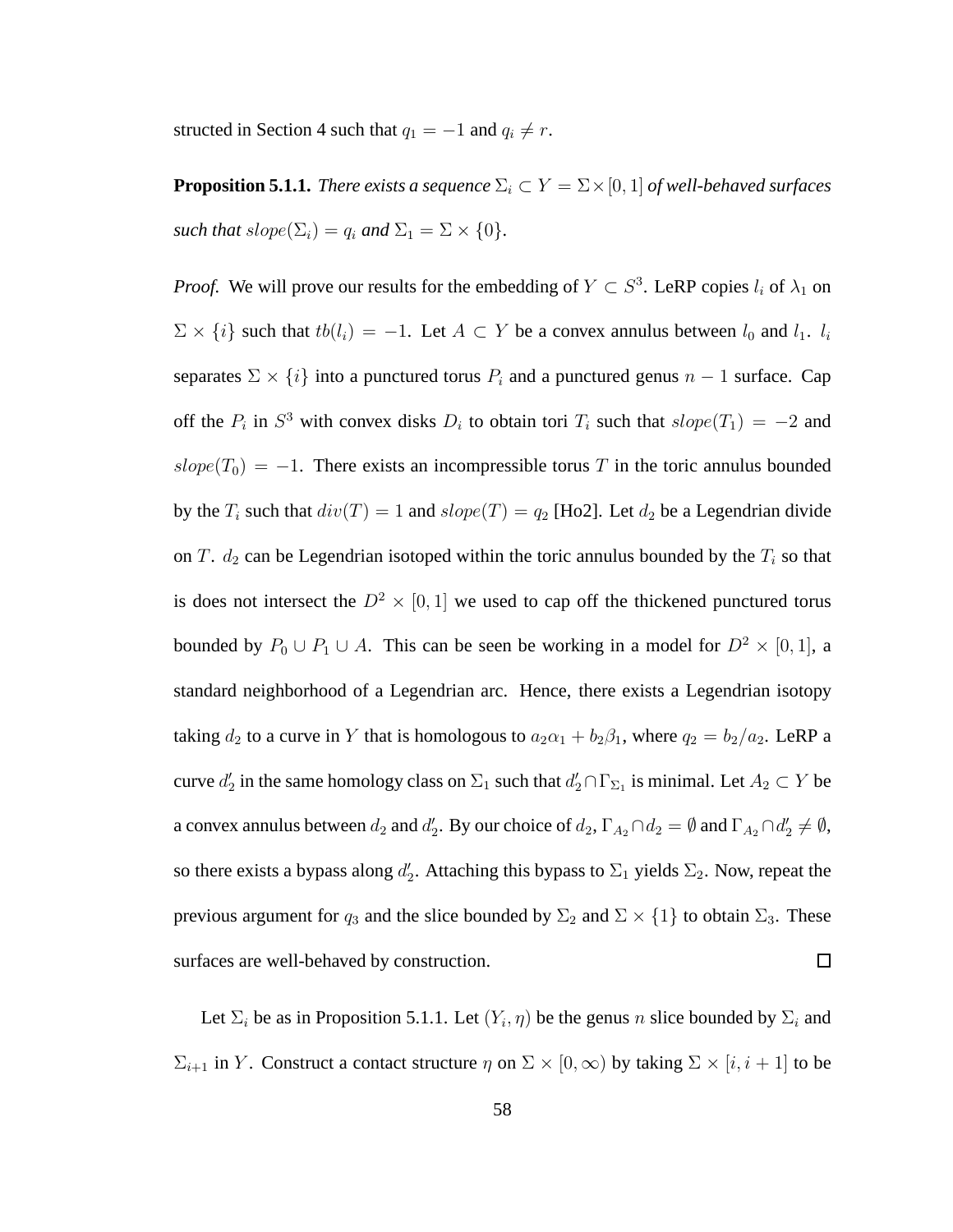$Y_i$ . Let  $(V, \eta_r)$  be obtained from  $(M, \eta)$  by peeling off  $Y \setminus \Sigma_1$  from  $(M, \eta)$  and attaching  $(\Sigma \times [0, \infty), \eta)$  in the obvious way. Note that  $(V, \eta_r)$  is tight by construction since it embeds into  $(M, \eta)$ .

**Lemma 5.1.2.** *Let*  $s, t \in (-2, -1)$ *. Then*  $(V, \eta_s)$  *and*  $(V, \eta_t)$  *are in the same isotopy class of contact structures.*

*Proof.* There exists a convex surface  $S \subset V$  such that  $V \setminus S = V' \cup S \times (0, \infty)$ , where V' is diffeomorphic to V and  $\eta_s|_{V' \cup S} = \eta_t|_{V' \cup S}$ . This follows from the construction of  $(V, \eta_s)$  and  $(V, \eta_t)$ . We claim that  $\eta_s|_{S \times [0,\infty)}$  and  $\eta_t|_{S \times [0,\infty)}$  are isotopic rel  $S \times 0$ . We can assume that  $S \times [0, 1)$  is a one-sided vertically invariant neighborhood of our convex surface  $S \times 0$ . Hence, in particular,  $\eta_t$  and  $\eta_s$  agree on  $S \times [0, 1)$ . Form a new contact structure  $\eta_t^{\lambda}$  as follows: Extend the vertically invariant neighborhood  $S \times [0, 1)$ of  $\eta_t$  to  $S \times [0, \lambda)$ , and on  $S \times [\lambda, \infty)$  take  $\eta_t^{\lambda}$  to be  $\eta_t|_{S \times [1,\infty)}$ . Define  $\eta_s^{\lambda}$  similarly. By construction,  $\eta_t^{\infty} = \eta_s^{\infty}$ . Hence,  $(V, \eta_s)$  and  $(V, \eta_t)$  are in the same isotopy class of contact structures.  $\Box$ 

#### **5.2 Proof of Theorem 1.0.2 and Theorem 1.0.3 when** ∂M

#### **is connected**

In order to show that V supports uncountably many tight contact structures that are not contactomorphic, we will first show that the  $(V, \eta_s)$  are distinct up to proper isotopy. Theorem 1.0.2 then follows immediately since the mapping class group of any 3-manifold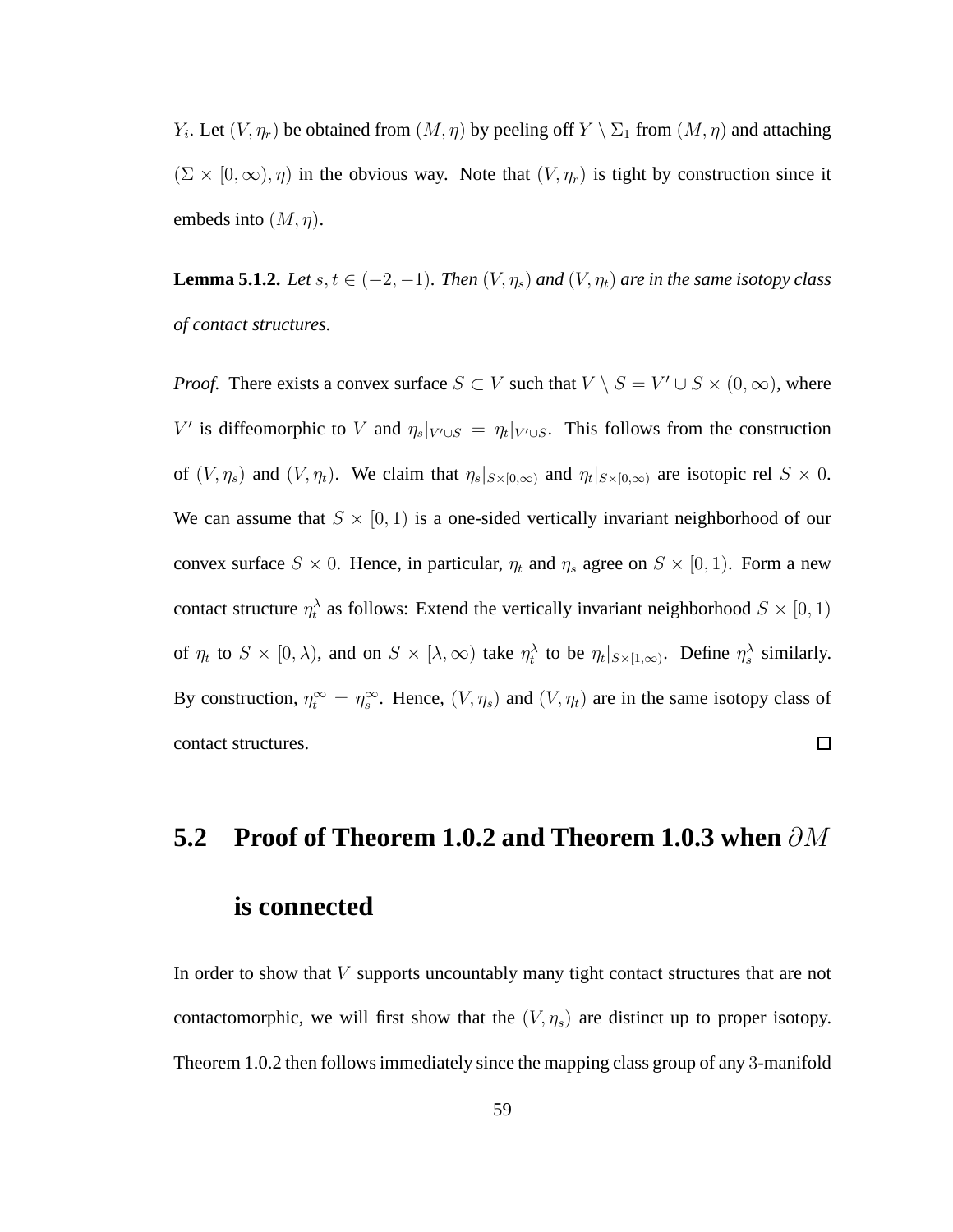with boundary is countable ([McC]). To achieve this, we use the idea of the slope at infinity introduced in Section 3.

**Proposition 5.2.1.** *The net slope:*  $\mathcal{C}(Ends(V, \eta_s; \partial M)) \to \mathbb{R} \cup \{\infty\}$  *is convergent, so the slope at infinity is defined. Moreover, the slope at infinity of*  $\eta_s$  *is s for all*  $s \in$  $(-2, -1)$ .

*Proof.* We first show that there is an  $E \in$  Ends(V,  $\eta_s$ ) such that for all  $F \subset E$ , slope(F)  $\leq$ s. Choose  $E \subset int(Y)$ . We will be now working in  $S^3$ . Let  $F \subset E$  and suppose for contradiction that  $slope(F) > s$ . Then, there exists  $\Sigma \in \mathcal{C}(E)$  such that  $slope(\Sigma) > s$ . Let  $\Sigma_i$  be the family of surfaces given by Proposition 5.1.1. There exists an i such that  $\Sigma$  is contained in the genus n slice bounded by  $\Sigma_1$  and  $\Sigma_i$ . LeRP a copy of  $\lambda_1$  on  $\Sigma$ ,  $\Sigma_1$ and  $\Sigma_i$  and cap off the punctured tori bounded by these curves with convex disks. This yields a toric annulus  $T^2 \times [0,1] \subset S^3$  which contains a convex, incompressible torus T such that  $slope(T) > slope(T^2 \times \{1\})$ . No such  $T^2 \times I$  can exist in  $S^3$  (see [Ho2]). Therefore, such a  $\Sigma$  could not exist. Similarly, one can show that  $slope(F) < s$  leads to a contradiction as in the example from Section 3.2. The existence of the family  $\Sigma_i$  now implies that the slope at infinity is s.  $\Box$ 

By the proper isotopy invariance of the slope at infinity, there are uncountably many tight contact structures that are not properly isotopic, or even contact diffeomorphic, on  $V$ . This concludes the proof of Theorem 1.0.2 in the case of connected boundary. The proof of Theorem 1.0.3 is now immediate. For each  $\eta_s$ , simply choose a transverse curve in  $V$  and introduce a Lutz twist. Since the contact structures is identical outside of a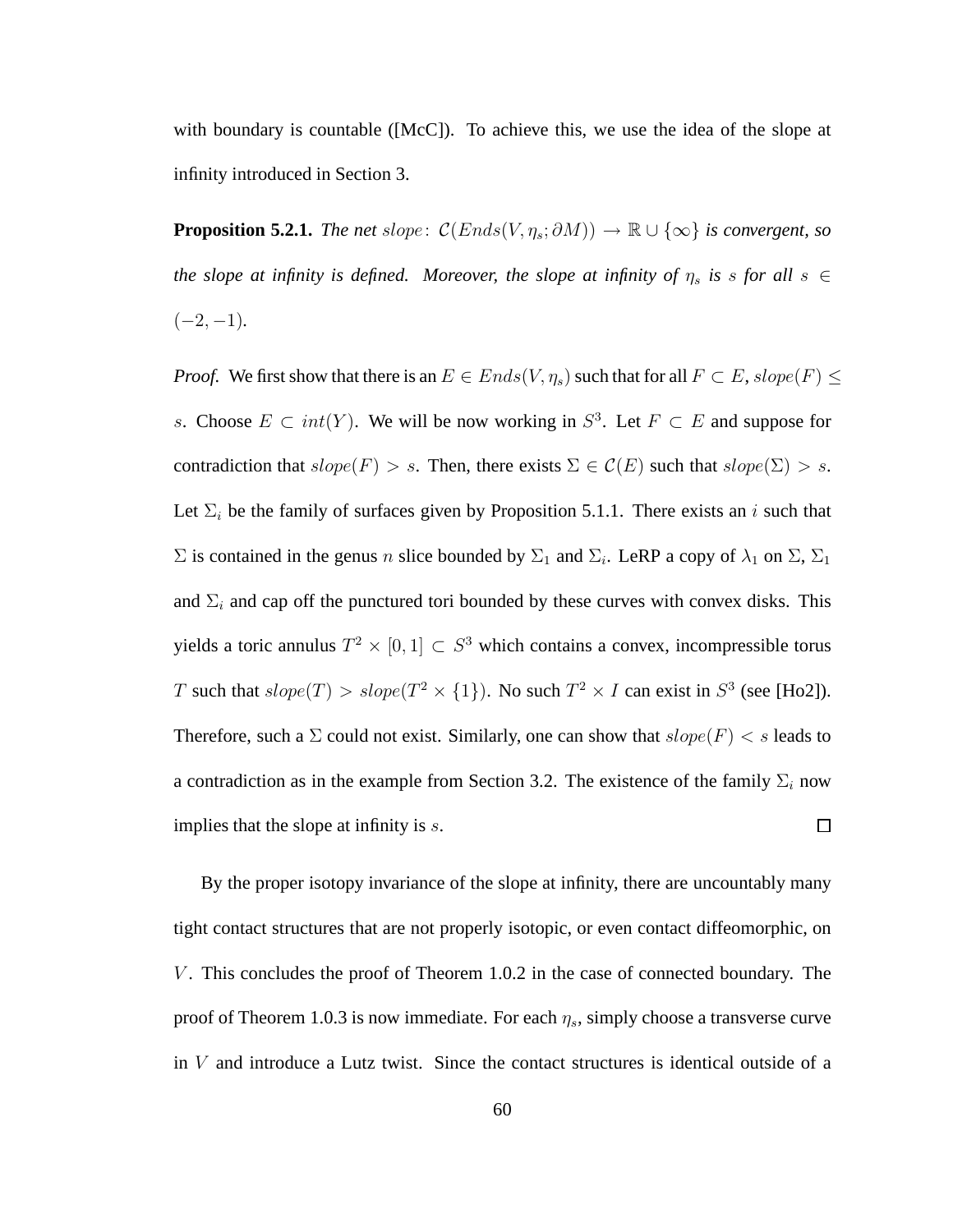compact set, the slope at infinity is unchanged.

#### **5.3 Proof of Theorem 1.0.2 and Theorem 1.0.3 when** ∂M

#### **is disconnected**

Before proceeding with the proof, we will need the following technical result.

**Lemma 5.3.1.** *For every nonzero, positive integer* n*, there exists an irreducible* 3*-manifold*  $M_n$  with connected, incompressible boundary of genus n.

*Proof.* Let  $\Sigma_g$  be an orientable surface of genus g. If  $n = 2m$ , let  $F \subset \Sigma_n$  be a once punctured genus m surface. Form a manifold  $M_n$  by identifying  $F \times \{0\}$  with  $F \times \{1\}$  on  $\Sigma_n \times [0, 1]$ . It is straightforward to show that  $\Sigma_n \times \{0\}$  and  $\Sigma_n \times \{1\}$  are incompressible in  $M_n$ . Using the incompressibility of these surfaces and the irreducibility of  $\Sigma_n \times [0,1]$ , it is routine to show that  $M_n$  has incompressible boundary and is irreducible. If  $n =$ 2m − 1, let  $F \subset \Sigma_m$  be an annular neighborhood of a nonseparating simple closed curve. Form a manifold  $M_n$  by identifying  $F \times \{0\}$  with  $F \times \{1\}$  on  $\Sigma_m \times [0,1]$ . It is again straightforward to show that  $\Sigma_m \times \{0\}$  and  $\Sigma_n \times \{1\}$  are incompressible in  $M_n$ . Irreducibility and incompressibility of the boundary follow as before.  $\Box$ 

Let  $\partial M = \bigcup_{i=1}^n S_i$  where the  $S_i$  are the connected components of  $\partial M$  and  $S_1$  is of nonzero genus. Let  $S_j$  be any component different from  $S_1$ . If  $S_j$  is compressible, compress it, and continue doing so until we have a collection of spheres and incompressible surfaces. We are now in the situation where every boundary component, besides possibly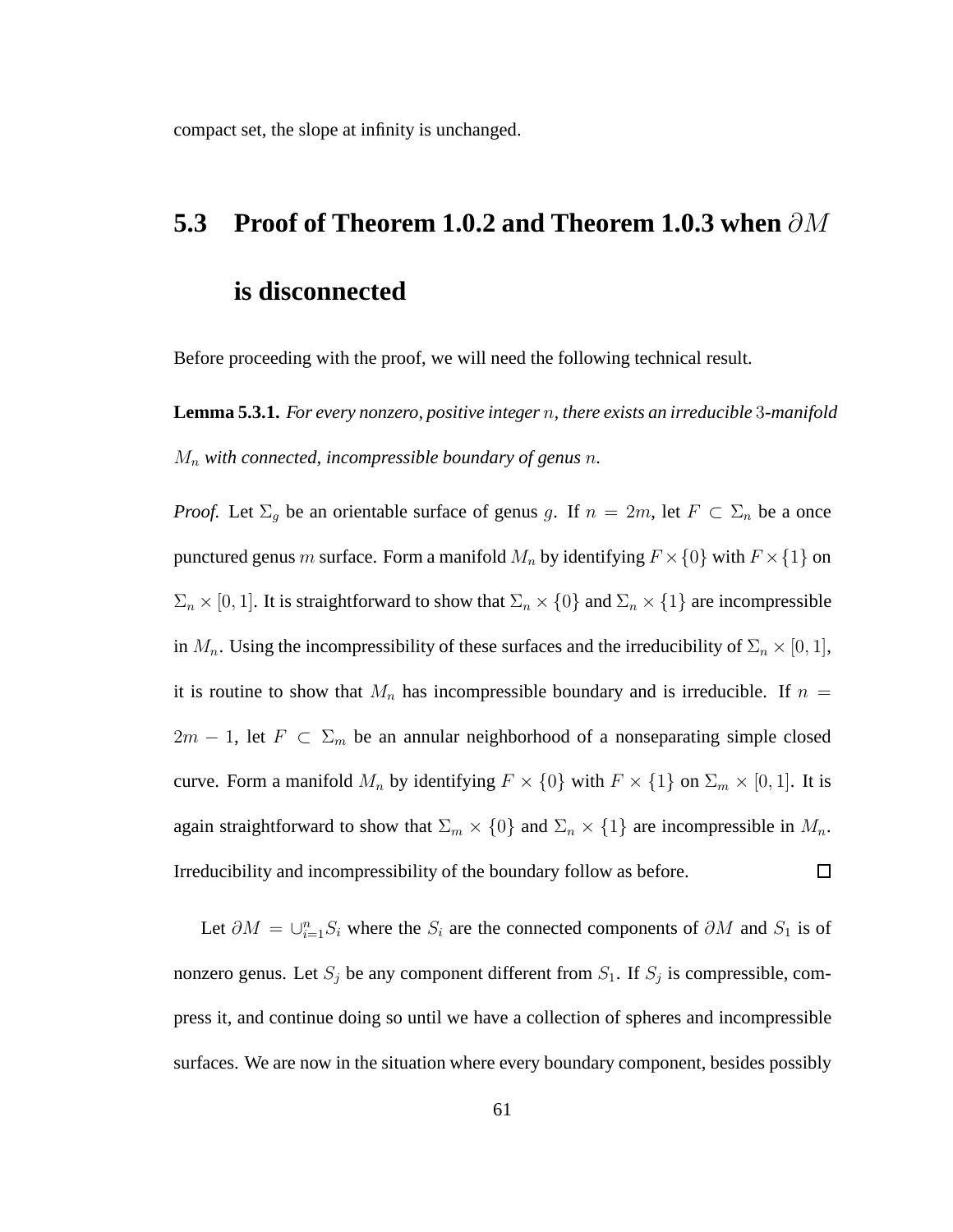$S_1$ , is incompressible or a sphere. Fill in each sphere with a ball and onto each incompressible component of genus n, excluding  $S_1$  if it happens to be incompressible, glue in an irreducible manifold with connected, incompressible boundary of genus  $n$  (such manifolds exist by Lemma 5.3.1). It is straightforward to show that the resulting manifold is irreducible since we are gluing irreducible manifolds (after filling any spheres in the boundary) along incompressible surfaces. Call the resulting manifold  $M'$ . We are now in the case of connected boundary. Put a tight contact structure on  $M'$  as before and attach a bypass along  $\alpha_1$  so that we have factored off a  $\partial M' \times [0, 1]$  slice Y. Topologically, the closure of  $M' \setminus Y$  is again M'. Without intersecting Y, remove each of the manifolds we glued in after perturbing the gluing surfaces to be convex. Reconstruct  $M$  by gluing the boundary components back together along the compressing disks. To ensure that the resulting manifold is tight, choose the compressing disks to be convex with Legendrian boundary and with a single arc in the dividing set [Ho1]. We now have a tight contact structure on M and a bypass layer Y along  $S_1$  which is identical to the case of connected boundary. To form the  $(V, \eta_s)$  remove all the boundary components except for  $S_1$  and construct the ends in  $Y$  as before. The calculation of the slope at infinity is identical to the case of connected boundary. As in the case of connected boundary, the proof of Theorem 1.0.3 is immediate after introducing a Lutz twist along a transverse curve in V.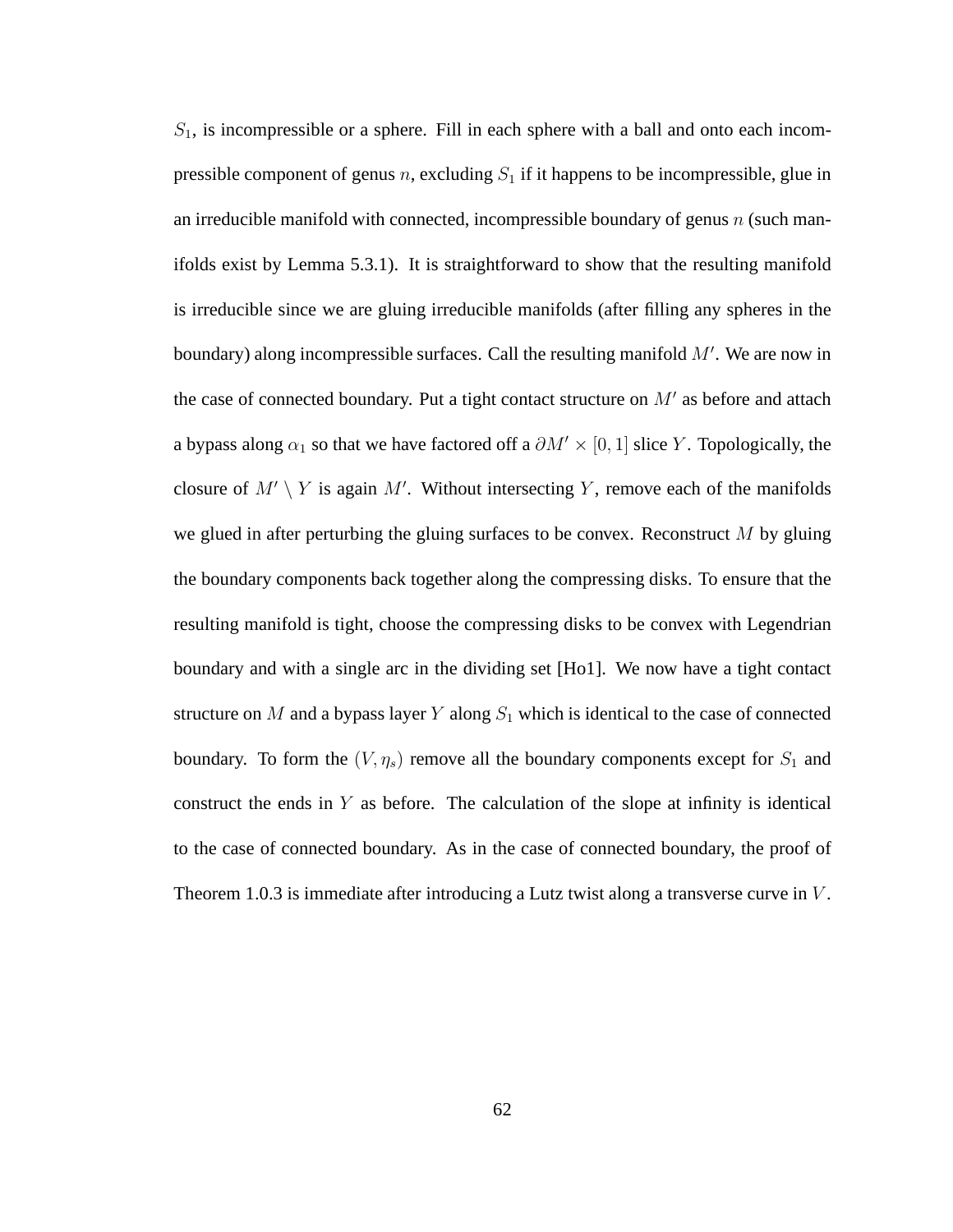### **Bibliography**

- [Aeb] B. Aebisher, et. al. *Symplectic Geometry*, Progress in Math. 124, Birkhäuser, Basel, Boston and Berlin, 1994.
- [Co] V. Colin, *Un infinité de structures de contact tendues sur les variétés toroidales*, Comment. Math. Helv. (2001), no. 2, 353–372.
- [CGH] V. Colin, E. Giroux, K. Honda, *On the coarse classification of tight contact structures*, Proc. Sympos. Pure Math. **71** Amer. Math. Soc. Providence, RI, 2003.
- [El1] Y. Eliashberg, *Classification of contact structures on*  $\mathbb{R}^3$ , Internat. Math. Res. Notices (1993), no. 3, 87–91.
- [El2] Y. Eliashberg, *Classification of overtwisted contact structures on* 3*-manifolds*, Invent. Math. **98** (1989), 623–637.
- [El3] Y. Eliashberg, *New invariants of open symplectic and contact manifolds*, J. Amer. Math. Soc. **4** (1991), 513–520.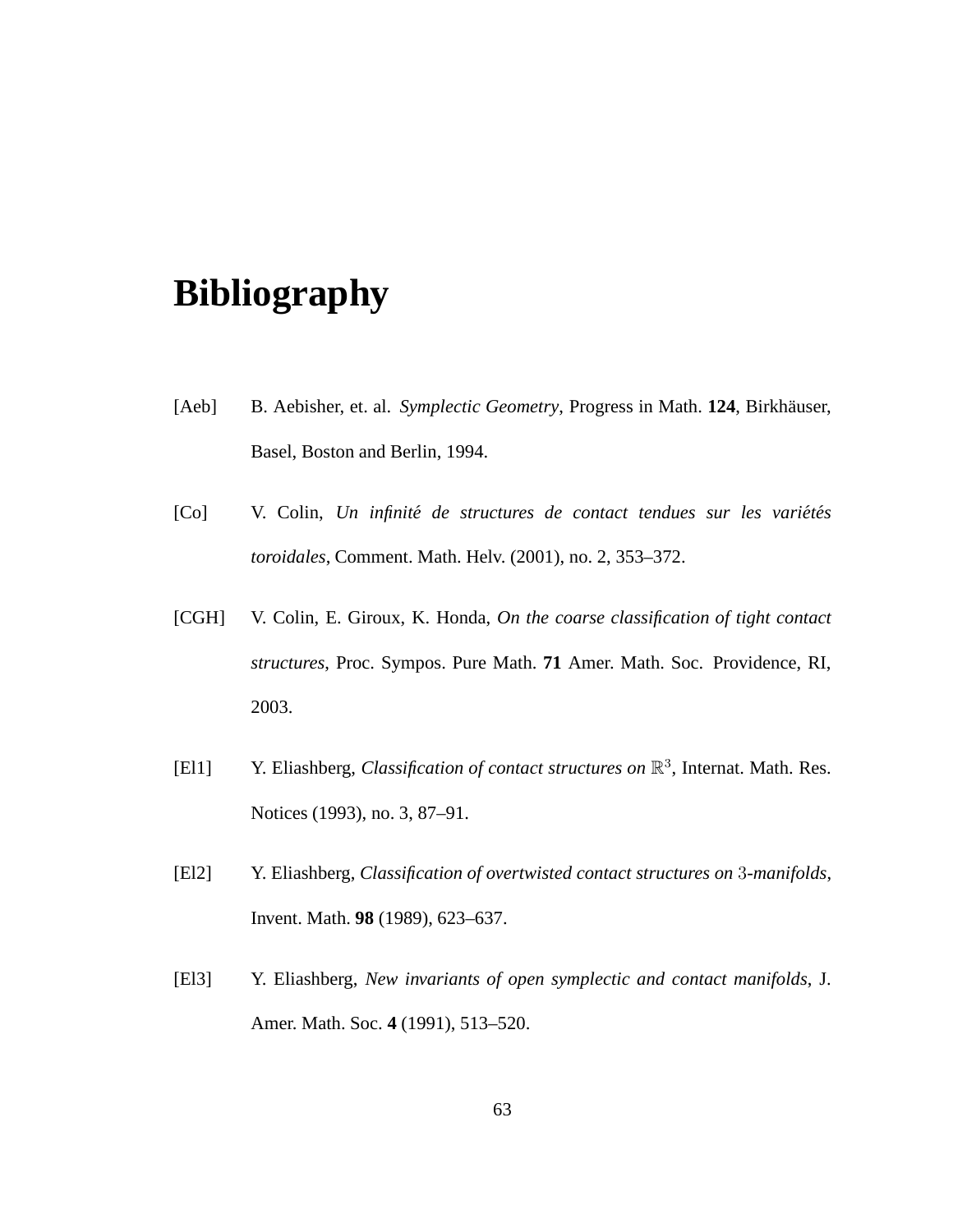- [El4] Y. Eliashberg, *Contact 3-manifolds twenty years since J. Martinet's work*, Ann. Inst. Fourier (Grenoble) **42** (1992), 165–192.
- [Et] J. Etnyre, *Introductory Lectures on Contact Geometry*, Proc. Sympos. Pure Math. **71** (2003), 81–107.
- [Ga] D. Gabai, *Foliations and the topology of* 3*-manifolds*, J. Diff. Geom. (1983), 445–503.
- [Gi] E. Giroux, *Convexite en topologie de contact ´* , Comment. Math. Helv. **66** (1991), no. 4, 637–677.
- [Gi1] E. Giroux, *Structures de contact en dimension trois et bifurcations des feuilletages de surfaces*, Invent. Math. **141** (2000), no. 3, 615–689.
- [Gi2] E. Giroux, *Structures de contact sur les variétés fibrées en cercles audessus d'une surface*, Comment. Math. Helv. **76** (2001), no. 2, 218–262.
- [Gi3] E. Giroux, *Une infinité de structures de contact tendues sur une infinité de variétés*, Invent. Math. **135** (1999), no. 3, 789–802.
- [Gr] M. Gromov, *Pseudo-homolorphic curves in symplectic manifolds*, Invent. Math. **82** (1985), 460-472.
- [He] J. Hempel, 3*-Manifolds*, Ann. of Math. Studies, No. 86. Princeton University Press, Princeton, N. J. University of Tokyo Press, Tokyo, 1976.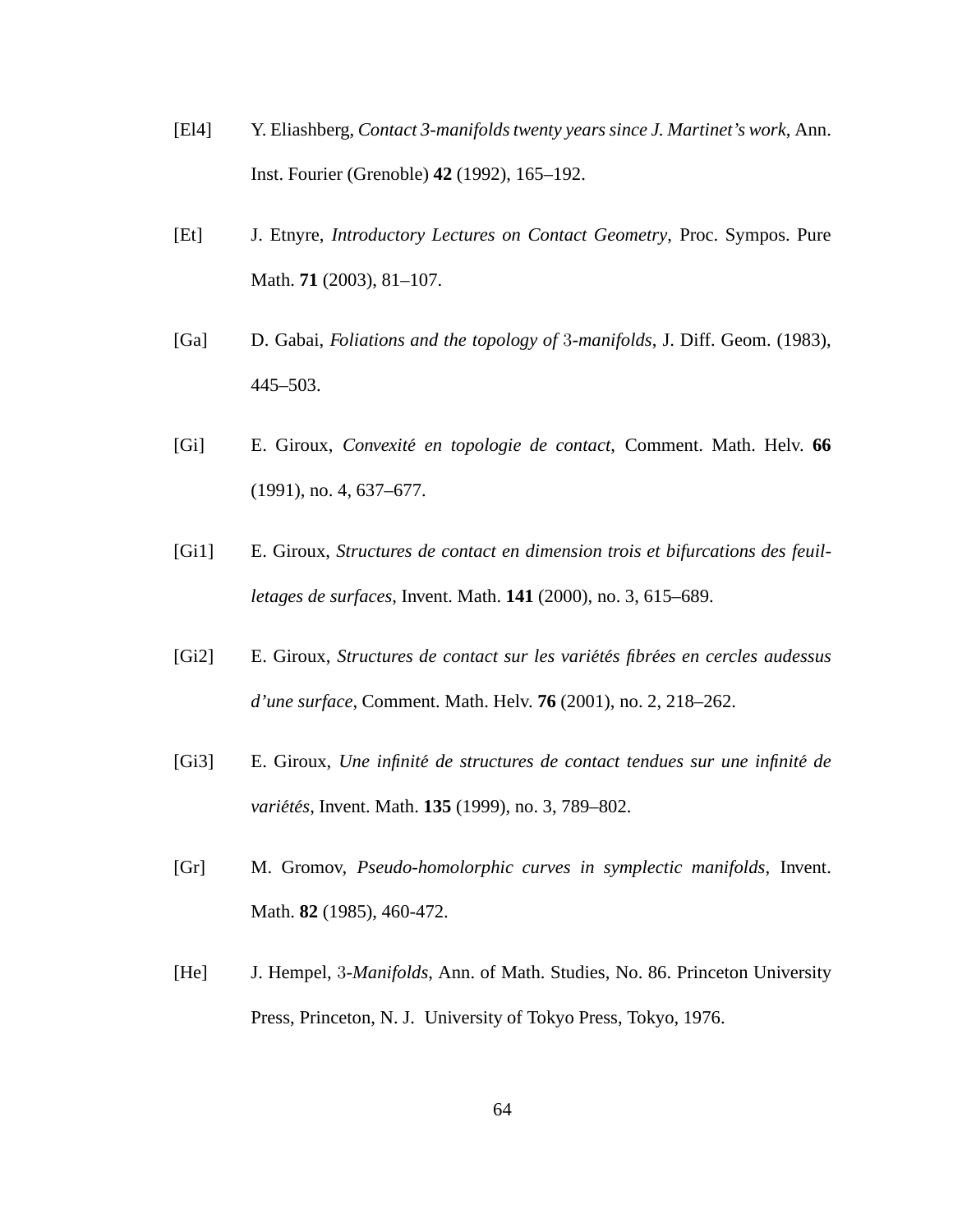- [Ho1] K. Honda, *Gluing tight contact structures*, Duke Math. J. **115** (2002), no. 3, 435–478.
- [Ho2] K. Honda, *On the classification of tight contact structures I*, Geom. Topol. **4** (2000), 309–368.
- [Ho3] K. Honda, *On the classification of tight contact structures II*, J. Differential Geom. **55** (2000), no. 1, 83–143.
- [HKM1] K. Honda, W. Kazez, and G. Matić, *Convex decomposition theory*, Int. Math. Res. Not. (2002), no. 2, 55-88.
- [HKM2] K. Honda, W. Kazez, and G. Matić, *Tight contact structures and taut foliations*, Geom. Topol. **4** (2000), 219–242.
- [Ka] Y. Kanda, *The classification of tight contact structures on the* 3*-torus*, Comm. in Ann. and Geom. **5** (1997) 413–438.
- [McC] D. McCullough, 3*-manifolds and their mappings*, Lecture Notes Series, **26** Seoul National University, Research Institute of Mathematics, Global Analysis Research Center, Seoul, 1995. ii+83 pp.
- [Si] J. C. Sikorav, *Quelques propriet´ es des plongements lagrangiens ´* , Analyse globale et physique mathématique (Lyon, 1989), Mém. Soc. Math. France (N. S.), no. 46 (1991), 151–167.